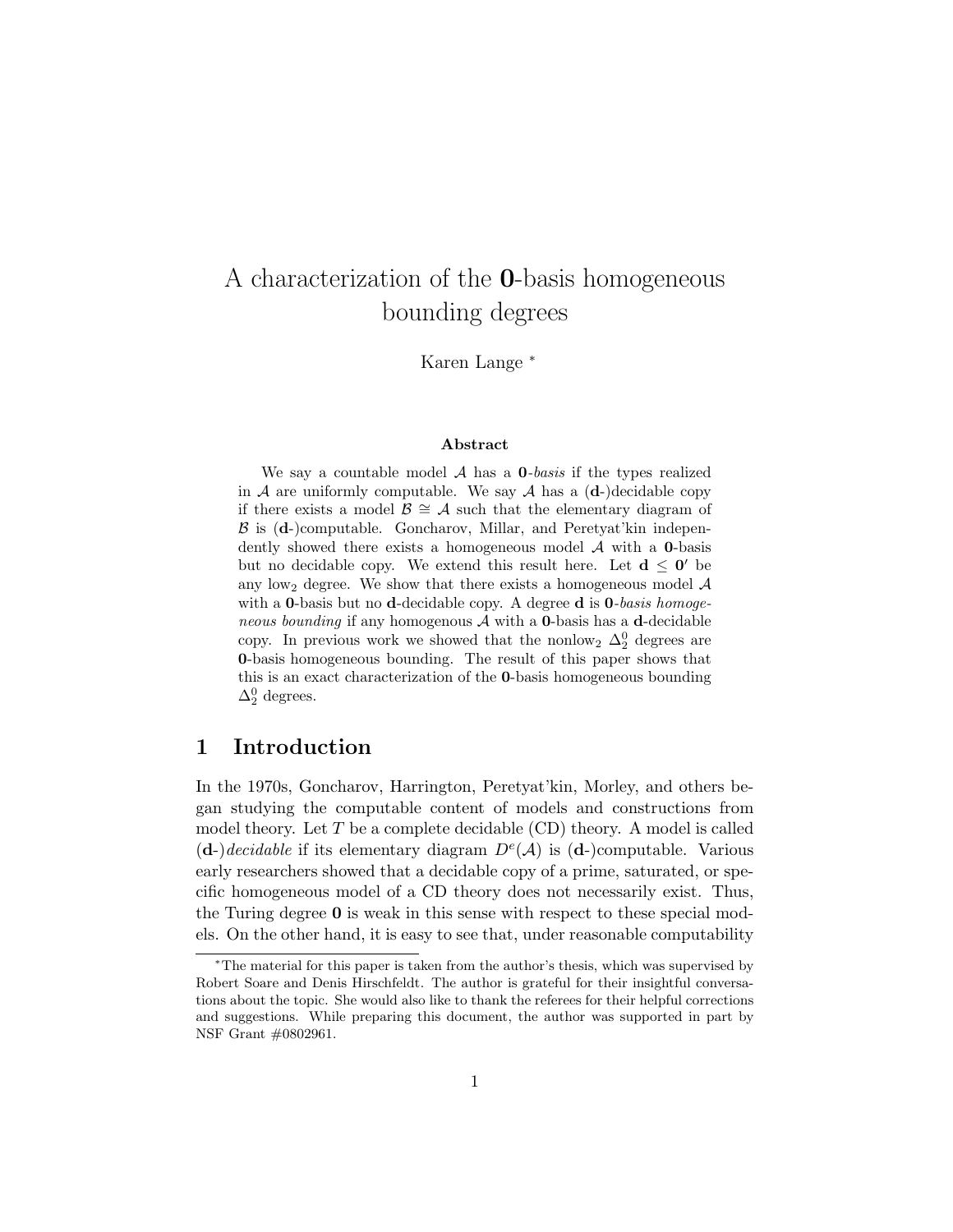conditions, any of these models has a  $0'$ -decidable copy. Given this  $0$  and  $0'$ dichotomy, recent research has focused on studying when an intermediate or other degree decides a copy of a prime, saturated, or specific homogeneous model.

Many people including Csima, Hirschfeldt, Knight, Soare, and Epstein have recently studied the prime case in [3], [10], [5], and [6]. In [5], Csima, Hirschfeldt, Knight, and Soare characterized the prime bounding degrees. A degree **d** is *prime bounding* if for any CD theory  $T$  with a prime model  $P$ , d decides a copy of  $P$ . They showed the following result.

**Theorem 1.1** (Csima, Hirschfeldt, Knight, Soare [5]). Let  $d \le 0'$ . The degree  $\bf d$  is nonlow<sub>2</sub> if and only if  $\bf d$  is prime bounding.

Since every prime model is homogeneous, it is natural to see how results on homogeneous models compare. In [14], we studied what degrees decide a copy of a specific homogeneous model satisfying certain computability restrictions. We say a countable model  $A$  has a  $0$ -basis if the types realized in A are uniformly computable. We showed that many of the positive results on prime models hold analogously in the homogeneous case. (For an overview of many of the recent results on prime, saturated, and homogeneous models, see [15].) In particular, we studied the following concept.

**Definition 1.2.** A degree **d** is **0**-basis homogeneous bounding if for any homogeneous model A with a 0-basis, there exists a  $\mathcal{B} \cong \mathcal{A}$  such that  $\mathcal{B}$  is d-decidable.

We proved the next theorem which is an analogue to the theorem on prime bounding degrees.

**Theorem 1.3** (Lange, [14]). Let  $d \le 0'$ . If  $d$  is nonlow<sub>2</sub>, then  $d$  is 0-basis homogeneous bounding.

We now show that the **0**-basis homogeneous bounding degrees exactly characterize the nonlow<sub>2</sub> degrees below  $0'$ .

**Theorem 1.4.** Let  $d \le 0'$ . The degree **d** is **0**-basis homogeneous bounding if and only if  $\mathbf d$  is nonlow<sub>2</sub>.

The remaining direction, which we prove in Theorem 8.4, is an extension of the result by Goncharov [7], Peretyat'kin [19], and Millar [18] that there exists a homogeneous model with a 0-basis but no decidable copy. Given a low<sub>2</sub> degree  $d \leq 0'$ , we construct a nontrivial homogeneous model A with a **0-basis but no d-decidable copy**  $\beta$ **.** Therefore **d** is not a **0-basis homogeneous**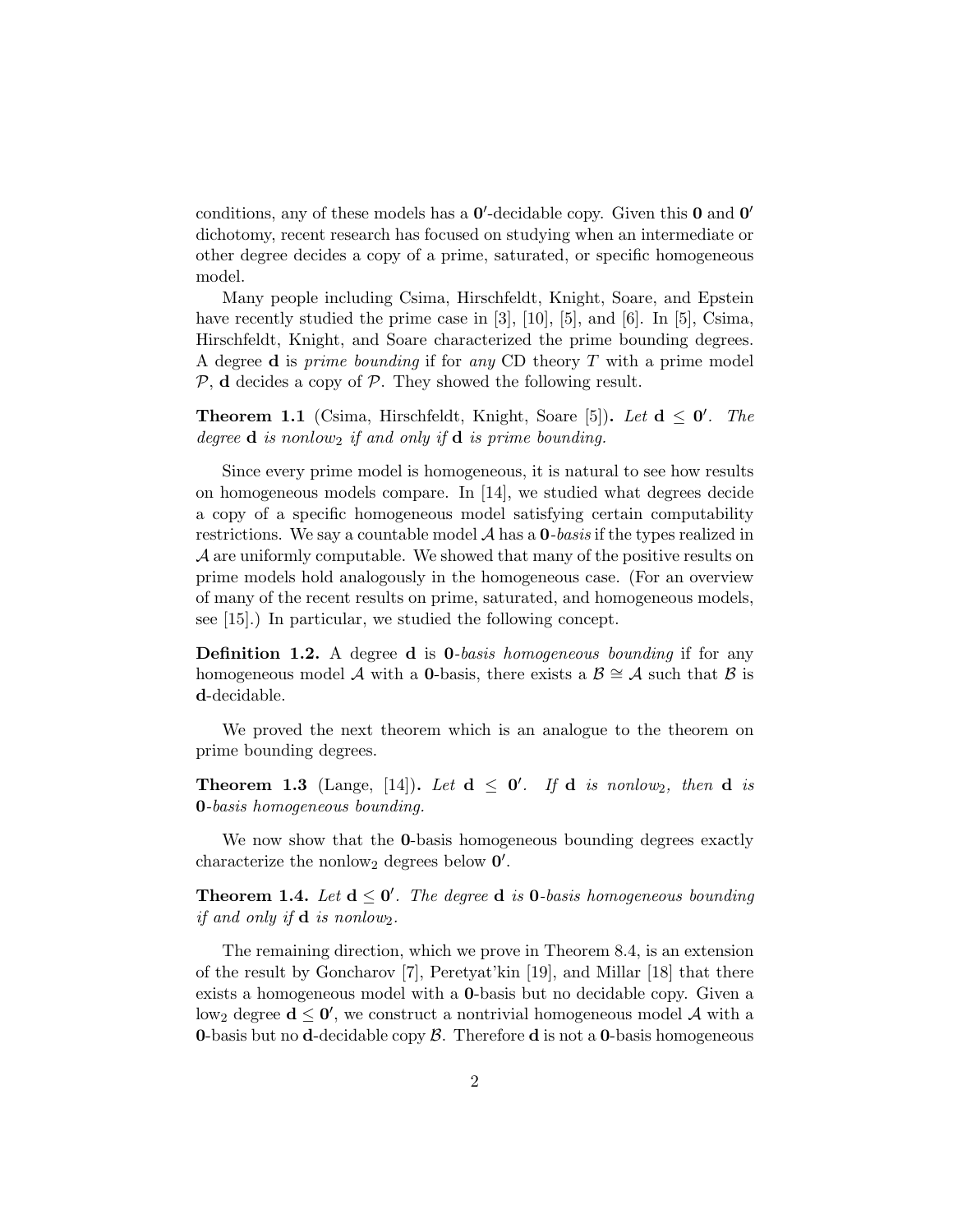bounding degree. A model A is *trivial* if there is a finite set  $F \subset A$  such that any permutation  $\pi$  of A fixing F is an automorphism of A (see Definition 2.4), and nontrivial otherwise. Nontrivial models are more interesting as we see in §2.2.

**Convention 1.5.** We assume throughout that all theories  $T$  are complete decidable and all models A of T are countable.

# 2 Definitions and Techniques

Let  $\mathcal L$  be a countable language and T be a complete theory on  $\mathcal L$ . Here we fix our notation for various structures under consideration and discuss some basic model theory. See [2] or [16] for an introduction to model theory and [20] or [21] for an introduction to computability theory. For an overview of computable model theory, see [1] or  $[8]$ . Finally, for a detailed look at the following definitions and techniques in the context of prime and homogeneous models, consult [15].

**Definition 2.1.** Let T be a complete theory in language  $\mathcal{L}$ , and let A be a model of T.

(i) A formula  $\theta(\overline{x})$  is consistent with T if  $T \cup (\exists \overline{x})\theta(\overline{x})$  is consistent, i.e., if  $(\exists \overline{x})\theta(\overline{x}) \in T$ , because T is complete.

(ii) An *n*-type  $p(\bar{x})$  of T in the *n*-tuple of variables  $\bar{x}$  is a maximal set of formulas in variables taken from  $\bar{x}$  consistent with T.

(iii)  $S_n(T)$  is the set of all *n*-types of T (in any *n*-tuple of variables), and let  $S(T) = \bigcup_{n \geq 1} S_n(T)$ .

(iv) An *n*-tuple  $\overline{a} \in A$  realizes an *n*-type  $p(\overline{x}) \in S_n(T)$  if  $A \models \theta(\overline{a})$  for all  $\theta(\overline{x}) \in p(\overline{x})$ . In this case we also say that A realizes p. The type of  $\overline{a}$  denotes the type  $p(x_0, x_1, \ldots, x_{n-1})$  that  $\overline{a}$  realizes.

(v) Define the type spectrum of  $A$ 

$$
\mathbb{T}(\mathcal{A}) = \{ p : p \in S(T) \& A \text{ realizes } p \}.
$$

As we will now see, homogeneity can be described in terms of the behavior of types. Moreover,  $\mathbb{T}(\mathcal{A})$  plays an important role in understanding the isomorphism class of a given homogeneous model. Let Aut A denote the automorphisms of A.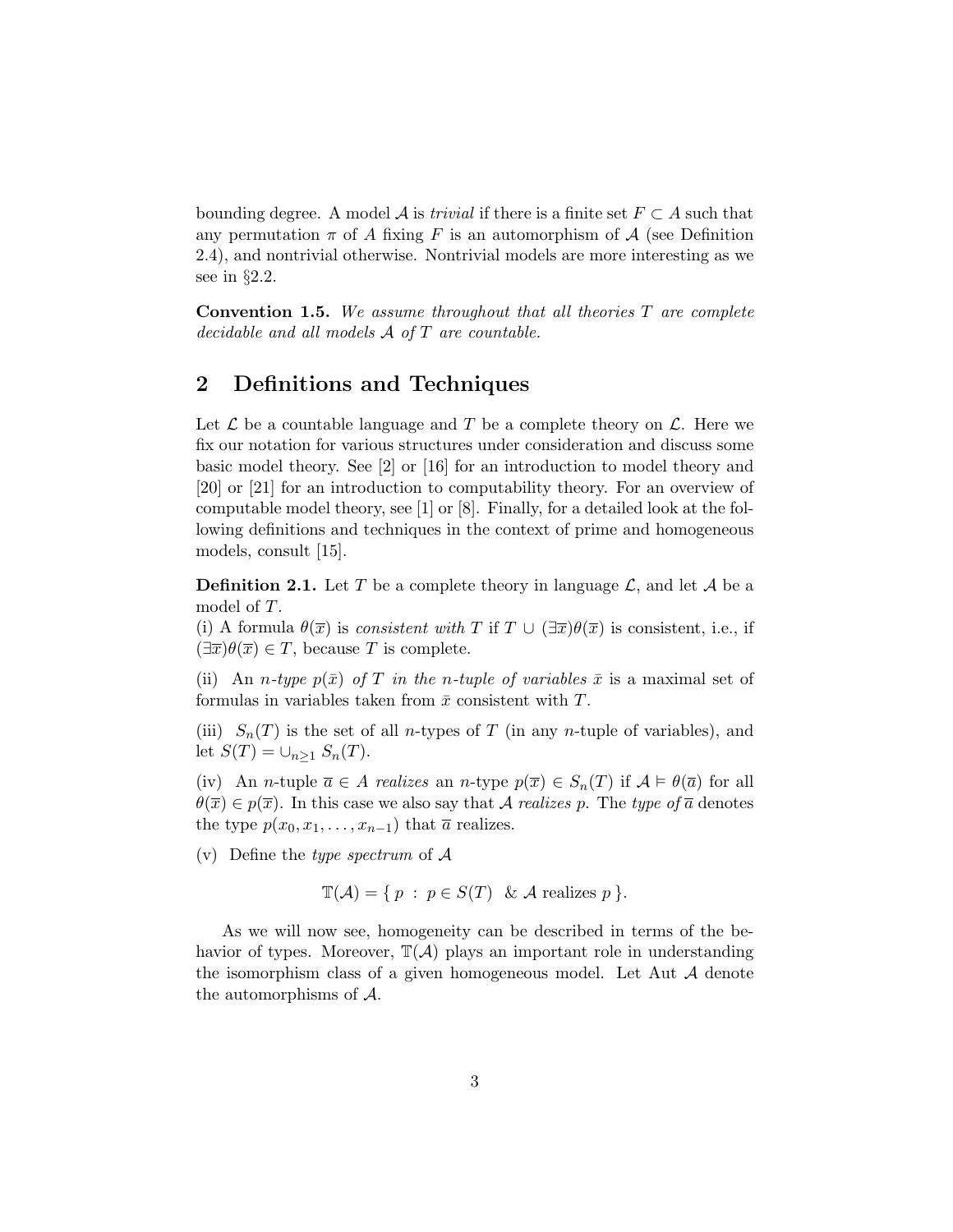**Definition 2.2.** (i) A countable model  $A \models T$  is homogeneous if for all *n*-tuples  $\bar{a}$  and *b*, if  $\bar{a}$  and *b* realize the same *n*-type, then

$$
(\exists \Phi \in \text{Aut } \mathcal{A}) \, [\, \Phi(\overline{a}) = \overline{b} \, ].
$$

(ii) A model A of T is *prime* if  $\mathcal A$  can be elementarily embedded in any other model  $\beta$  of  $T$ .

Recall that prime models are necessarily homogeneous.

### 2.1 Presenting Types for a Complete Decidable Theory

From now on we assume that  $T$  is a complete decidable  $(CD)$  theory in a computable language  $\mathcal{L}$ . We define an effective enumeration of all formulas of  $\mathcal L$  and show how we describe types using this enumeration.

**Definition 2.3.** (i) Given a fixed complete theory  $T$  in a computable language  $\mathcal{L}$ , let  $\{\theta_i\}_{i\in\omega}$  be an effective numbering of all the formulas in  $\mathcal{L}$ .

(ii) We associate with p a function  $f \in 2^{\omega}$  such that  $f(i) = 1$  if  $\theta_i \in p$ , and  $f(i) = 0$  otherwise.

(iii) For any type  $p \in S(T)$  define  $p \upharpoonright s = p \cap \{\theta_i\}_{i \leq s}$ . Identify  $p \upharpoonright s$  with the function  $f_p$  s where  $f_p(i) = 1$  if  $\theta_i \in p$  and  $f_p(i) = 0$  otherwise.

## 2.2 Decidable and Computable Models

We first define the diagrams associated with a given model. Let  $A$  be a model with universe A. Let  $\mathcal{L}_A$  be the language  $\mathcal{L} \cup \{c_a : a \in A\}$ . Let  $\mathcal{A}_A = (\mathcal{A}, a)_{a \in A}$  be the expansion of model A for language  $\mathcal{L}_A$  such that  $c_a$  is interpreted by a for every  $a \in A$ . The elementary diagram  $D^e(A)$ (atomic diagram  $D^a(\mathcal{A})$ ) of  $\mathcal A$  is the set of all (atomic) sentences of  $\mathcal L_A$  that are true in  $A_A$ . We say A is (d-)computable if  $D^a(\mathcal{A})$  is (d-)computable and A is  $(d-)decidable$  if  $D<sup>e</sup>(A)$  is  $(d-)$ computable.

**Definition 2.4.** A structure  $\mathcal A$  is called *(automorphically) trivial* if there exists a finite set  $F \subset A$  such that any permutation  $\pi$  of A fixing F is an automorphism of A.

The next theorem is a useful fact about degrees of copies of structures.

**Theorem 2.5** (Knight [13]). Let A be a countable structure in a relational language.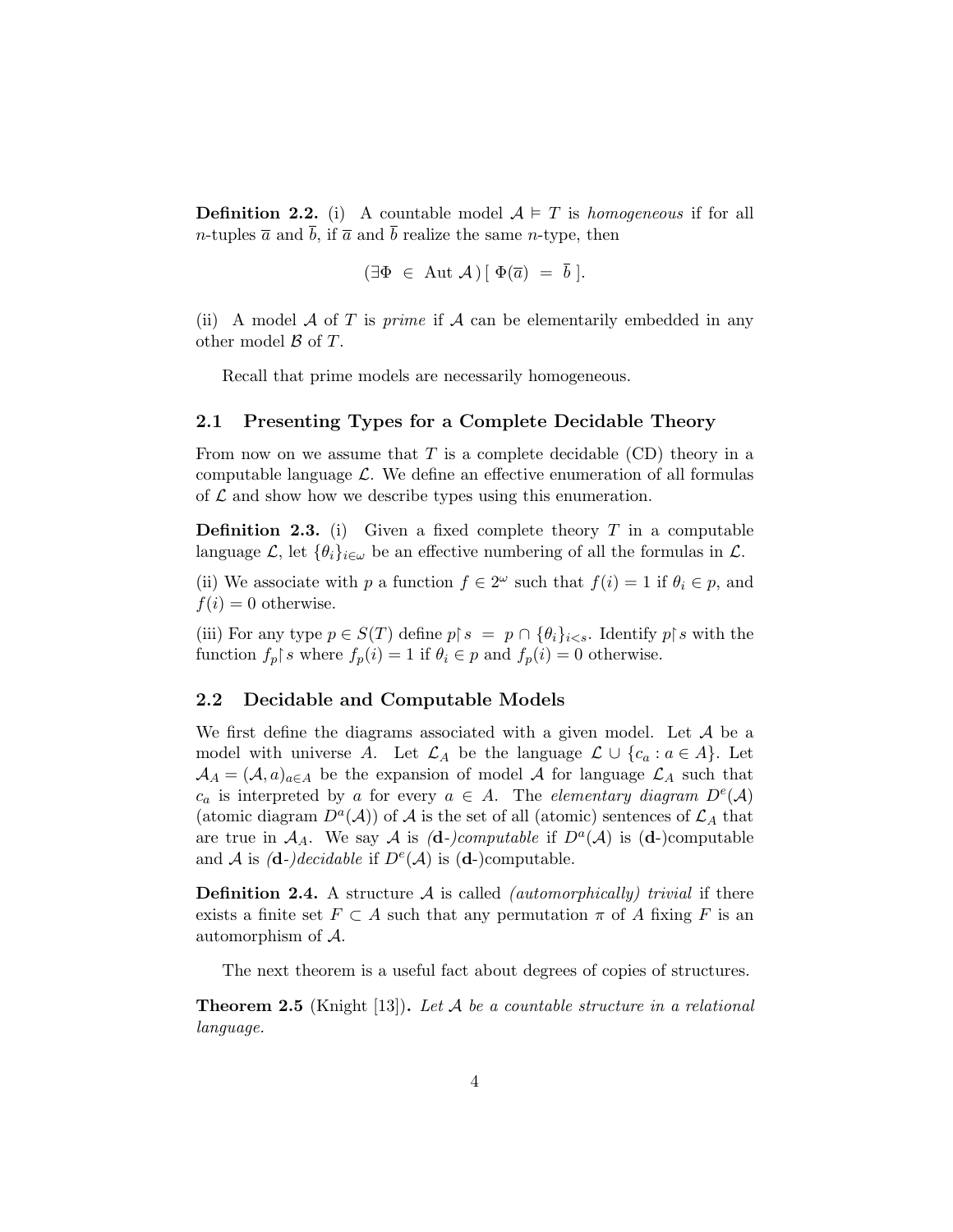(i) If A is trivial, then  $degree(D^e(\mathcal{B})) = degree(D^e(\mathcal{A}))$  for all  $\mathcal{B} \cong \mathcal{A}$ . (ii) If A is nontrivial,  $\mathbf{c} = degree(D^e(\mathcal{A}))$ , and  $\mathbf{d} > \mathbf{c}$ , then there exists a model  $\mathcal{B} \cong \mathcal{A}$  such that  $\mathbf{d} = degree(D^e(\mathcal{B})).$ These results also hold in the atomic diagram case.

Since trivial models are structurally and degree-theoretically uninteresting, we are more interested in nontrivial models, the degrees of which are closed upwards by Theorem 2.5.

# 3 Decidability of Homogeneous Models

In this section, we lay out the terminology required to understand Goncharov and Peretyat'kin's characterization (discussed in  $\S 3.2$ ) of when a homogeneous model has a decidable isomorphic copy.

### 3.1 0-Bases and d-Uniform Bases

**Definition 3.1.** We call a countable subset X of  $S(T)$  a basis, and we say X is a basis for a model A if  $\mathbb{T}(\mathcal{A}) = X$ .

We encode a basis  $X = \{p_i\}_{i \in \omega}$  as a function  $f(i, j)$  such that for any fixed *i*, the first digit  $f(i, 0)$  in the row  $\{f(i, j)\}_{j \in \omega}$  encodes the set of free variables represented in the type  $p_i$  and the remainder of the row codes the type  $p_i$  in  $S(T)$  according to the enumeration of the formulas we fixed in Definition 2.3. We further assume that each type in a basis is listed infinitely many times, i.e., if  $p_i$  is a type coded by row  $\{f(i,j)\}_{j\in\omega}$ , then there are infinitely many i' such that  $p_i$  equals the type coded by row  $\{f(i',j)\}_{j\in\omega}$ .

If  $A$  has a decidable copy, then there exists a uniformly computable encoding of  $\mathbb{T}(\mathcal{A})$ . We generalize this idea.

**Definition 3.2.** Let **d** be a degree. We say  $A$  has a **d**-uniform basis  $X = \{p_j\}_{j\in\omega}$  if X is a **d**-uniformly computable encoding of  $\mathbb{T}(\mathcal{A})$ . If  $\mathbf{d} = \mathbf{0}$ , we use the shorter term **0**-basis for **0**-uniform basis.

Goncharov, Millar, and Peretyat'kin separately showed that a 0-basis alone does not guarantee the existence of a decidable copy of a homogeneous model by building counterexamples [7], [18], [19]. Goncharov and Peretyat'kin, however, exactly characterized when a homogeneous model has a decidable copy. We now discuss their characterization. For more detail on Goncharov's and Peretyat'kin's characterization and how it relates to the analogous characterizations for prime and saturated models, see [15].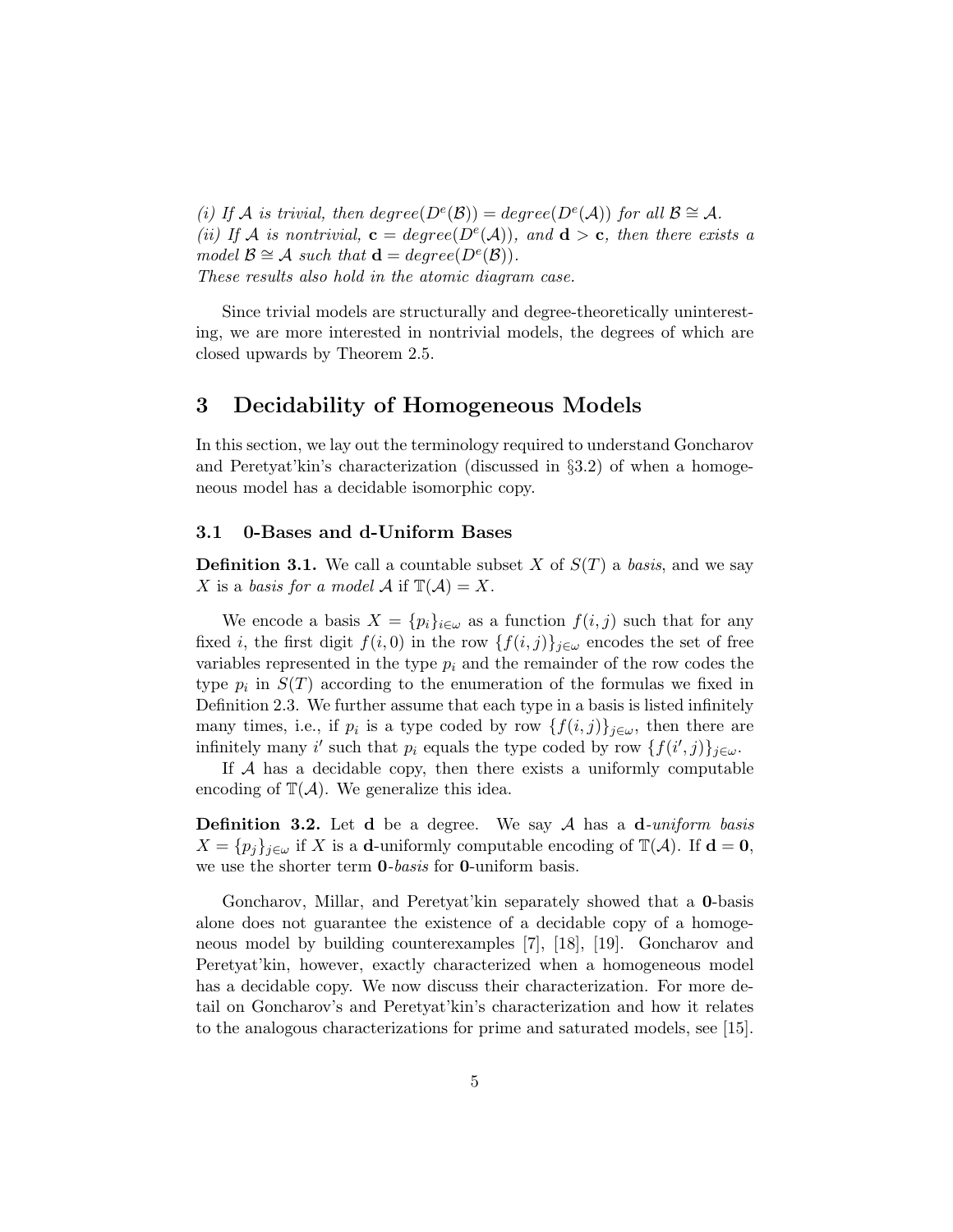## 3.2 Monotone Extension functions

Although a **0**-basis for a homogeneous model  $\mathcal A$  computably tells us what types are realized in A, Goncharov and Peretyat'kin realized that to produce a decidable copy, we need computable information about how these types extend one another.

## Definition 3.3. [Monotone Extension Function (MEF)]

Let A be a homogeneous model of a CD theory T, and let  $X = \{p_i\}_{i \in \omega}$  be a 0-basis for A.

(i) A function f is an extension function  $(EF)$  for X if, for every n and for every n-type  $p_i(\overline{x}) \in X$  and  $(n+1)$ -ary  $\theta_i(\overline{x}, y)$  consistent with  $p_i(\overline{x})$ , the  $(n+1)$ -type  $p_{f(i,j)} \in X$  extends both  $p_i(\overline{x})$  and  $\theta_j(\overline{x}, y)$ , i.e.,

$$
p_i(\overline{x}) \cup \{\theta_j(\overline{x},y)\} \subseteq p_{f(i,j)}(\overline{x},y).
$$

In this case, we call  $p_{f(i,j)}$  an *amalgamator* for  $p_i$  and  $\theta_j$ .

(ii) A function f is a monotone extension function (MEF) if there exists a computable function  $g(i, j, s)$  such that

- $f(i, j) = \lim_{s} q(i, j, s)$  is an extension function and
- [Formula Monotonicity]  $p_{g(i,j,s)}$   $s \subseteq p_{g(i,j,s+1)}$  s.

A monotone extension function is a computable function that, given any n-type  $p_i(\bar{x})$  and any consistent  $(n + 1)$ -ary formula  $\theta_i(\bar{x}, y)$ , monotonically approximates the index of an amalgamating  $(n + 1)$ -type. Specifically, the approximate amalgamator  $p_{g(i,j,s)}(\overline{x}, y)$  at stage s agrees with the true amalgamator  $p_{f(i,j)}(\bar{x}, y)$  on the first s formulas of  $\mathcal{L}$ .

Notice that if a **0**-basis X has an MEF  $g$ , then there exists another MEF g' for X such that for all s and all  $t < g'(i, j, s)$ , we have  $p_{g'(i,j,s)} \upharpoonright s \neq p_t \upharpoonright s$ . (In other words,  $g'$  is an MEF that rests on the least possible row in X at each stage s.) We can compute g' from g and X by calculating  $g(i, j, s)$  and setting  $g'(i, j, s)$  to the index of the least row in X that corresponds to a type in the same variables as  $p_{q(i,j,s)}$  and agrees with this type on the first s many formulas of L. Any MEF  $g'(i, j, s)$  satisfying this property is also a monotonic function in s. The next result is our main tool for obtaining new results.

**Theorem 3.4** (Relativization of Goncharov [7], Peretyat'kin [19]). Let T be a CD theory, and let A be a homogeneous model of T with a  $d$ -uniform basis. Then the following are equivalent: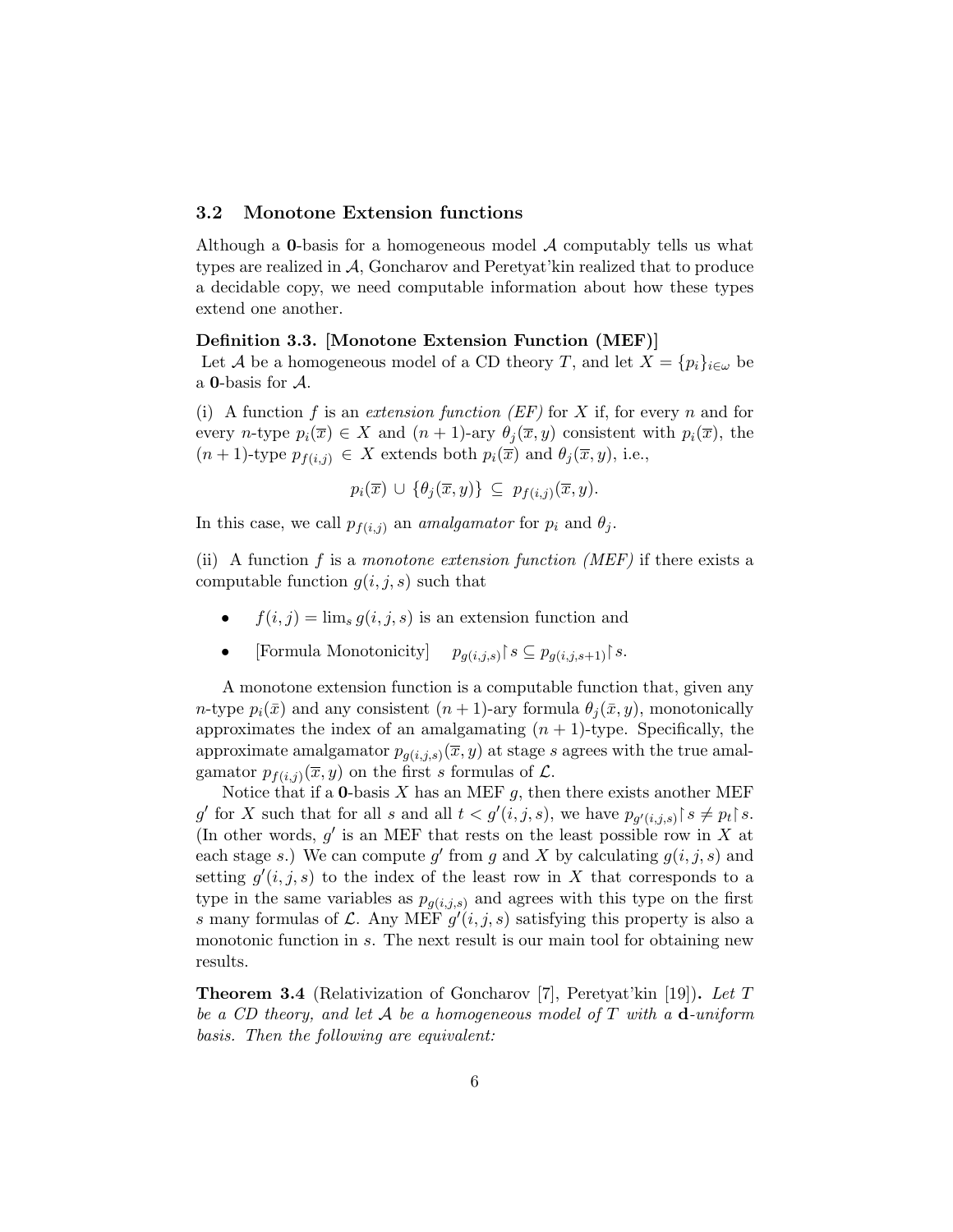- 1. A has a d-decidable isomorphic copy.
- 2. Every d-uniform basis for A has a d-monotone extension function.
- 3. Some d-uniform basis for A has a d-monotone extension function.

Suppose a homogeneous model  $A$  has a **0**-basis X. Since a **0**-basis can be effectively viewed as a **d**-uniform basis, to show  $A$  has a **d**-decidable isomorphic copy, we can build a **d**-monotone extension function on the original **0-basis X.** Then by Theorem 3.4, A has a d-decidable isomorphic copy  $\beta$ .

# 4 The Overall Strategy

In [14], we proved Theorem 1.3 that any nonlow<sub>2</sub>  $d \leq 0'$  ( $d'' > 0''$ ) is 0basis homogeneous bounding. We now show that the 0-basis homogeneous bounding degrees exactly characterize the nonlow<sub>2</sub> degrees below  $0'$ .

**Theorem 4.1.** Let  $d \le 0'$ . The degree **d** is **0**-basis homogeneous bounding if and only if  $\mathbf d$  is nonlow<sub>2</sub>.

We fix a low<sub>2</sub> degree  $d \leq 0'$  and construct a nontrivial homogeneous model  $A$  with a **0**-basis but no **d**-decidable copy. By Theorem 3.4 and the discussion above, we build a homogeneous model  $A$  with a **0**-basis such that the **0**-basis has no **d**-monotone extension function. Then  $A$  has no d-decidable copy.

To build such a counterexample, we satisfy two general requirements that will be described in more detail later. First, we ensure that we are building a *homogeneous* model  $\mathcal A$  with a **0**-basis  $X$ .

**P**:  $\mathcal A$  is a homogeneous model with a **0**-basis X.

Second, we require that  $A$  has no d-decidable copies. In other words,

 $N:$  The **0**-basis X for A has no **d**-monotone extension function.

# 5 The Positive Requirements

First, we explore how to satisfy P. The next section describes how to build a basis that is realized by some homogeneous model.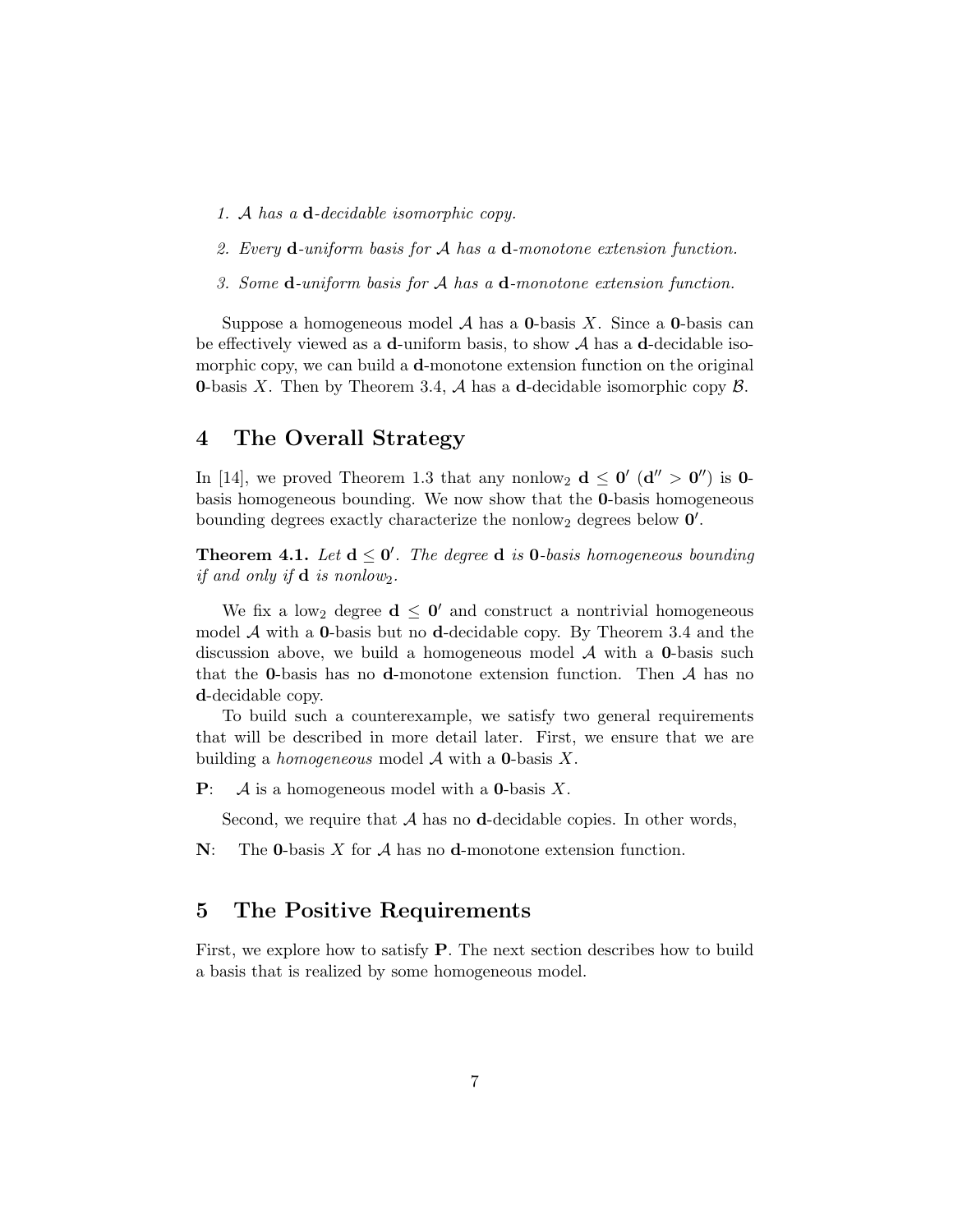## 5.1 Building Homogeneous Models

Our counterexample will model a CD theory T with unary relations  $\{P_i\}_{i\in\omega}$ and binary relations  $\{R_i\}_{i\in\omega}$  that we describe later. We will construct a 0-basis of T that satisfies the closure properties described in Theorem 5.1. Then, this **0**-basis will equal  $\mathbb{T}(\mathcal{A})$  for some homogeneous model A of T.

**Theorem 5.1** (Goncharov [7], Peretyat'kin [19]). Let T be a complete theory, and suppose X is a countable set contained in  $S(T)$ . Then there exists a homogeneous model realizing exactly the types in X if and only if

- 1.  $T \in X$
- 2. X is closed under permutations of the variables of  $\mathcal{L}$ .
- 3. X is closed under taking subtypes.
- 4. Extension Property (EP) If  $p(\bar{x}) \in X$  and  $\theta(\bar{x}, y)$  are consistent, there exists a type  $q(\bar{x}, y) \in X$ such that  $p \cup \{\theta\} \subseteq q$ .
- 5. Type Amalgamation Property (TAP)

For any pair of types  $p_1(\bar{x}, y), p_2(\bar{x}, z) \in X$  such that  $p_1 \upharpoonright \bar{x} = p_2 \upharpoonright \bar{x}$ , there exists a type  $q(\bar{x}, y, z) \in X$  containing  $p_1$  and  $p_2$ .

## 5.2 Refining the Positive Requirements

Recall the 0-basis  $X = \{p_i\}_{i \in \omega}$  is encoded as a function  $f(i, j)$ , where the restriction of this function to the domain  $\{i\} \times \omega$  encodes the type  $p_i$ . We build  $X$  computably in stages, and we view  $X$  as a uniformly computable infinite matrix where the  $i^{\text{th}}$  row corresponds to a type  $p_i$  in  $\mathbb{T}(\mathcal{A})$ .

To ensure that a given homogeneity closure condition with respect to a row or pair of rows of  $X$  is satisfied, we place a marker  $H$  on an empty row of  $X$ . Then we ensure that  $H$  moves to a new row finitely often during the construction and that the row on which it settles satisfies the given homogeneity closure condition. Hence, **P** can be restated as:

P: All homogeneity markers settle, and the rows that they settle on satisfy the required homogeneity closure condition.

More specifically, we must satisfy for all  $i$  and  $j$  the following requirements.

 $\mathbf{Q}_j$ : Let  $\pi_k$  denote the  $k^{\text{th}}$  permutation of the free variables in  $\mathcal{L}$ . We assign markers  $Perm_{j,k}$  to  $\mathbf{Q}_j$ . Then  $Perm_{j,k}$  settles on a row corresponding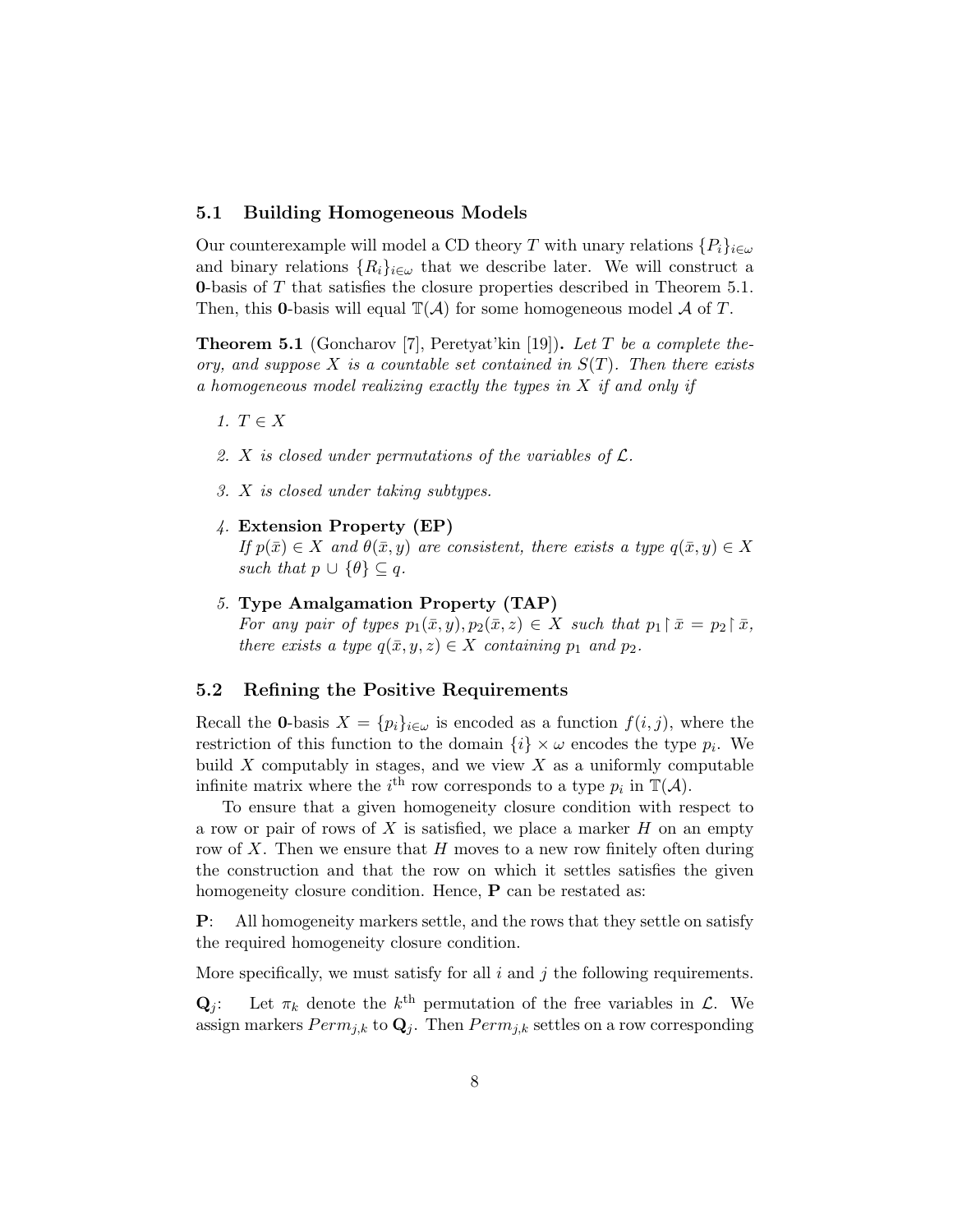to the type generated by the permutation  $\pi_k$  of the free variables applied to  $p_j$ .

 $S_j$ : Let  $V_k$  denote the  $k^{\text{th}}$  distinct subset of the free variables in  $p_j$ . For each  $V_k$ , marker  $Sub_{j,k}$  will settle on a row corresponding to the subtype of  $p_i$  generated by the free variables in  $V_k$ .

 $\mathbf{R}_{i,j}$ : If  $\theta_j(\bar{x}, y)$  is consistent with  $p_i(\bar{x})$ , then marker  $Tr_{i,j}$  will settle on a row k such that  $p_k$  extends  $p_i$  and  $\{\theta_j\}$ .

 $\mathbf{T}_{i,j}$ : If rows i and j correspond to types  $p_i(\bar{x}, y)$  and  $p_j(\bar{x}, z)$  such that  $p_i | \bar{x} = p_j | \bar{x}$ , then marker  $T a p_{i,j}$  settles on a row k whose type  $q(\bar{x}, y, z)$ contains  $p_i$  and  $p_j$ . (We allow the possibility that  $\bar{x}$  is empty).

In the construction, we place the theory  $T$ , a 0-type, on row 0 of  $X$ . Note that the closure conditions for permutations of variables, subtypes, and type amalgamation are trivially satisfied for row 0 (together with any other row in the case of type amalgamation). To satisfy  $\mathbf{R}_{0,j}$ , we will ensure that for every 1-ary formula  $\theta_j$  consistent with T, there is some row that corresponds to a 1-type containing  $\theta_j$ . Hence, we only use homogeneity markers to satisfy the above requirements for rows that correspond to *n*-types for  $n \geq 1$ . We will not use homogeneity markers to satisfy positive requirements involving row 0 or other rows that correspond to the 0-type T.

# 6 The Negative Requirements

Let  $\mathbf{d} \leq \mathbf{0}'$  be a low<sub>2</sub> degree. Our goal is to build a **0**-basis  $X = \{p_i\}_{i \in \omega}$ for a homogeneous model  $A$  such that  $X$  has no **d**-monotone extension function. For X to be a **0**-basis for a homogeneous model, X must satisfy the homogeneity closure conditions described above in Theorem 5.1.

# 6.1 A Characterization of Low<sub>2</sub>  $\Delta_2^0$  Degrees

We use the following characterization of the low<sub>2</sub>  $\Delta_2^0$  degrees to enumerate all the d-computable functions. We use this enumeration to ensure that no d-computable function can be a d-monotone extension function for the **0**-basis  $X$  that we are building.

**Theorem 6.1** (Derived from Jockusch [12], see [5] p. 1125). A degree  $d \le 0'$ is low<sub>2</sub> if and only if the **d**-computable functions are  $0'$ -uniform. In other words, there exists a function  $g \leq 0'$  such that if  $g_e(x) = g(e, x)$ , then  ${g_e}_{e \in \omega} = {f : f \leq \mathbf{d}}.$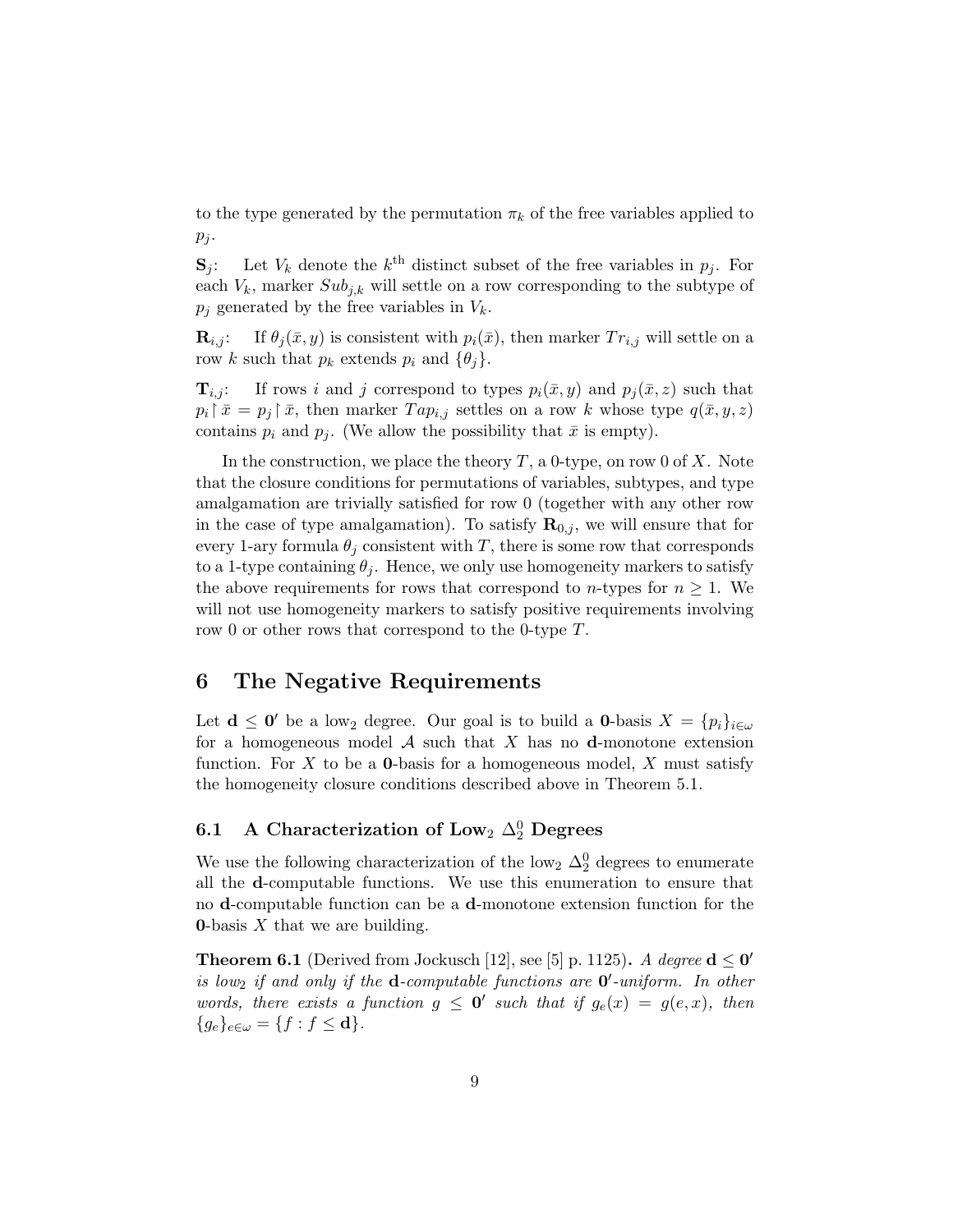Applying the limit lemma to the above, we obtain:

Corollary 6.2. If  $d \leq 0'$  is low<sub>2</sub>, then there exists a computable function  $g(e, x, s)$  such that the function  $g_e(x) = \lim_s g(e, x, s)$  exists for all e and x and  $\{g_e : e \in \omega\} = \{f : f \leq \mathbf{d}\}.$ 

Let  $g_e$  denote the  $e^{\text{th}}$  d-computable function. Let  $g_{e,s}(x) = g(e, x, s)$  be the computable approximation to  $g_e$  at stage s. At each stage s, we have a computable approximation  ${g_{e,s}}_{e \in \omega}$  to the list  ${g_e}_{e \in \omega}$ , and, hence, to a list of the d-computable functions.

## 6.2 Refining the Negative Requirements

Given this listing of **d**-computable functions,  $N$  can be restated as, for all e,

 $N_e$ : The function  $g_e$  is not an MEF for the **0**-basis X.

To show that  $g_e$  is not an MEF, it suffices to show that  $g_e$  does not behave like an MEF on a particular  $p_i(\bar{x})$  and  $\theta_i(\bar{x}, y)$ . Fix i and j. Let  $\Lambda_s(t) = g_{e,s}(\langle i, j, t \rangle)$  and  $\Lambda(t) = \lim_{s \to \infty} \Lambda_s(t) = g_e(\langle i, j, t \rangle)$ .

**Definition 6.3.** Let  $X = \{p_i\}_{i \in \omega}$  be a basis. Let  $p_i(\bar{x})$  be an *n*-type, and let  $\theta_j(\bar{x}, y)$  be an  $(n+1)$ -ary formula consistent with  $p_i$ . Let  $\Lambda(t)$  be a function from  $\omega$  to  $\omega$ .

- 1. We say  $\Lambda$  rests on row k at level t if  $\Lambda(t) = k$  and  $\Lambda$  settles on row k if  $\lim_{t\to\infty} \Lambda(t) = k$  exists.
- 2. We say that  $\Lambda$  traces out an amalgamator through level t for an n-type  $p_i(\bar{x})$  and  $(n + 1)$ -ary formula  $\theta_i(\bar{x}, y)$  if:
	- (a)  $\Lambda(t) = k$

 $(\Lambda$  rests on row k at level t),

- (b)  $p_{\Lambda(t')}$   $\uparrow t' = p_{\Lambda(t'+1)}$   $\uparrow t'$  for all  $t' < t$ (Λ respects the formula monotonicity property of MEFs),
- (c)  $p_k(\bar{x}, y)$  is an  $(n + 1)$ -type containing  $\theta_j$  if  $j < t$  and consistent with the partial type  $p_i\upharpoonright t$

(Through level t, the type  $p_k$  extends  $p_i$  and  $\{\theta_i\}$ ), and

(d)  $p_{\Lambda(t')}$  |  $t' \neq p_j$ |  $t'$  for all  $j < \Lambda(t')$  for all  $t' \leq t$ .  $(\Lambda$  rests on the least possible row in X that satisfies the above conditions at each level  $t$ . As discussed in Section 3.2, given an arbitrary MEF, we can compute an MEF with this property.)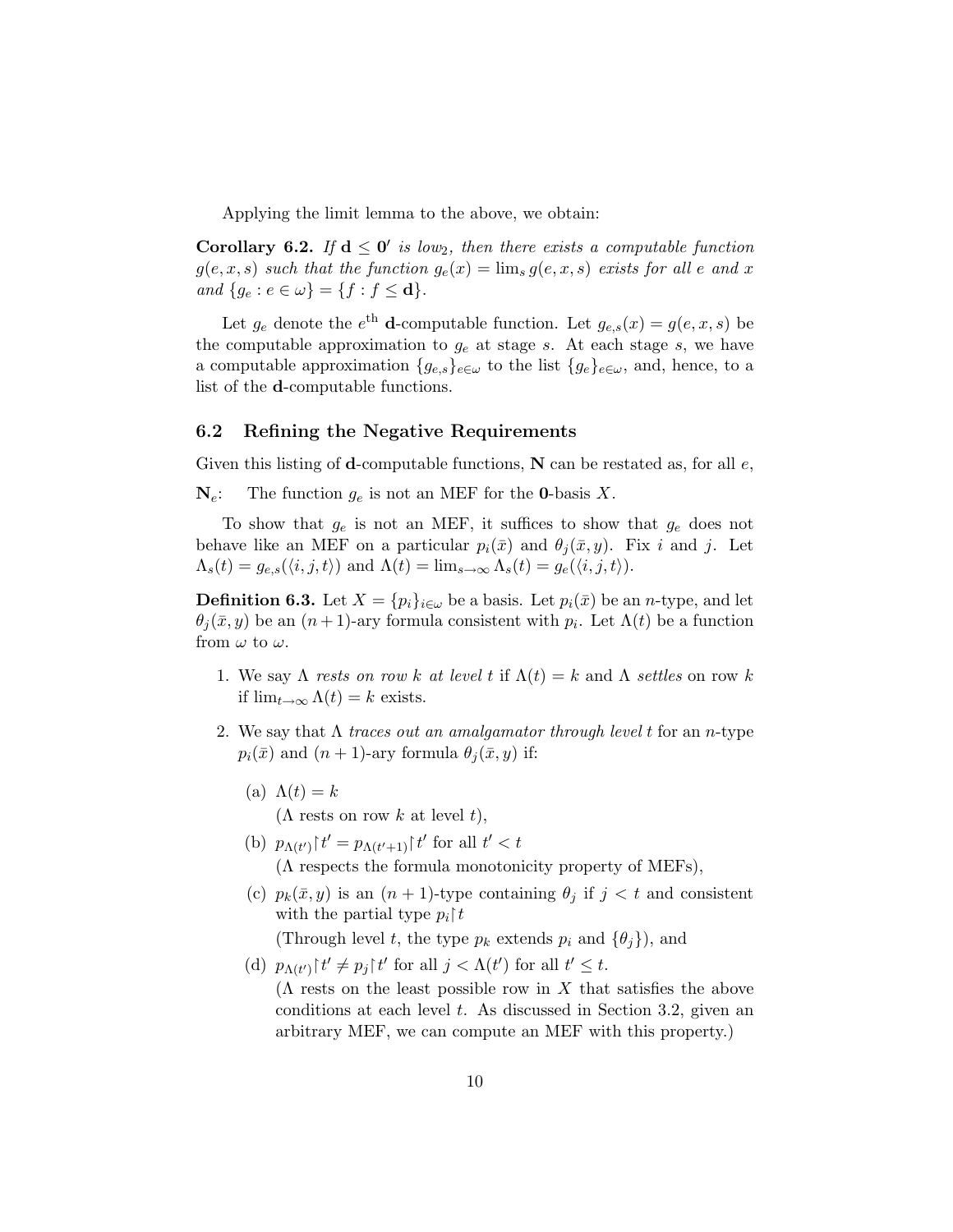3. We say  $\Lambda$  traces out an amalgamator for  $p_i$  and  $\theta_j$  if  $\Lambda$  does so through t for all  $t \in \omega$ .

Let  $p_i(\bar{x})$  be any *n*-type and  $\theta_i(\bar{x}, y)$  be any  $(n+1)$ -ary formula consistent with  $p_i$ . If  $g_e$  is an MEF, there is an MEF  $g_{e'}$  whose corresponding  $\Lambda$  will both trace out an amalgamator for  $p_i$  and  $\theta_j$  and settle on some row (which corresponds to the amalgamator being traced out). To ensure that  $g_{e'}$  (and hence  $g_e$ ) is not an MEF, we fix a 1-type  $p_i(x)$  and a 2-ary formula  $\theta_i(x, y)$ consistent with  $p_i$  and build X so that if  $\Lambda$  appears to be tracing out an amalgamator for  $p_i$  and  $\theta_i$ ,  $\Lambda$  does not settle on any row.

Suppose  $\Lambda$  rests on row k at level t. If  $\Lambda$  appears to be tracing out an amalgamator, then we build X so that  $\Lambda$  may not settle on row k and continue to trace out an amalgamator. Then, for  $\Lambda$  to continue tracing out an amalgamator,  $\Lambda$  must move from row k to a row l for  $l > k$ , i.e.,  $\Lambda(t') = l$ for some  $t' > t$  by Condition 2d above. If  $\Lambda$  continues to trace out an amalgamator, we will ensure that  $\Lambda$  must move infinitely often, preventing  $\Lambda$  from settling. Hence, we can describe the requirement  $N_e$  as, for all k,

 $\mathbf{N}_{e,k}$ : If  $\Lambda_e$  traces out an amalgamator for  $p_i$  and  $\theta_j$ , then  $\Lambda_e$  does not settle on row k.

When it is clear from context, we drop the subscript on  $\Lambda_e$  and simply refer to  $\Lambda$ . Note that we use "stage" and "level" to describe different concepts. We use the stage of a construction to obtain our computable approximation  $Λ<sub>s</sub>$  to Λ. "Level" refers to the length of time  $Λ<sub>s</sub>$  has been tracing out an amalgamator (as in Definition 6.3).

### 6.3 Two Examples

Before venturing into the construction, we start with two examples in order to give some intuition for how the positive and negative requirements interact and how they can be satisfied. Some details are left out here but will be fully described in the proof. We fix a 1-type  $p_i(x)$  and a 2-ary formula  $\theta_j(x, y)$  consistent with  $p_i$  on which to satisfy  $\mathbf{N}_{e,k}$  for all k.

### 6.3.1 Example 1

Suppose that at stage s of the construction there exists some  $t \leq s$  such that  $\Lambda_s$  traces out an amalgamator through level t for  $p_i$  and  $\theta_j$ . Furthermore suppose that  $\Lambda_s$  rests on row k at level t. Since  $p_k$  extends  $p_i$  and  $\theta_j$ through level t, we wish to force  $\Lambda$  off of row k of X to satisfy  $N_{e,k}$ . To do this, we want to extend row k so that  $p_k$  is inconsistent with  $p_i$ . Then  $\Lambda$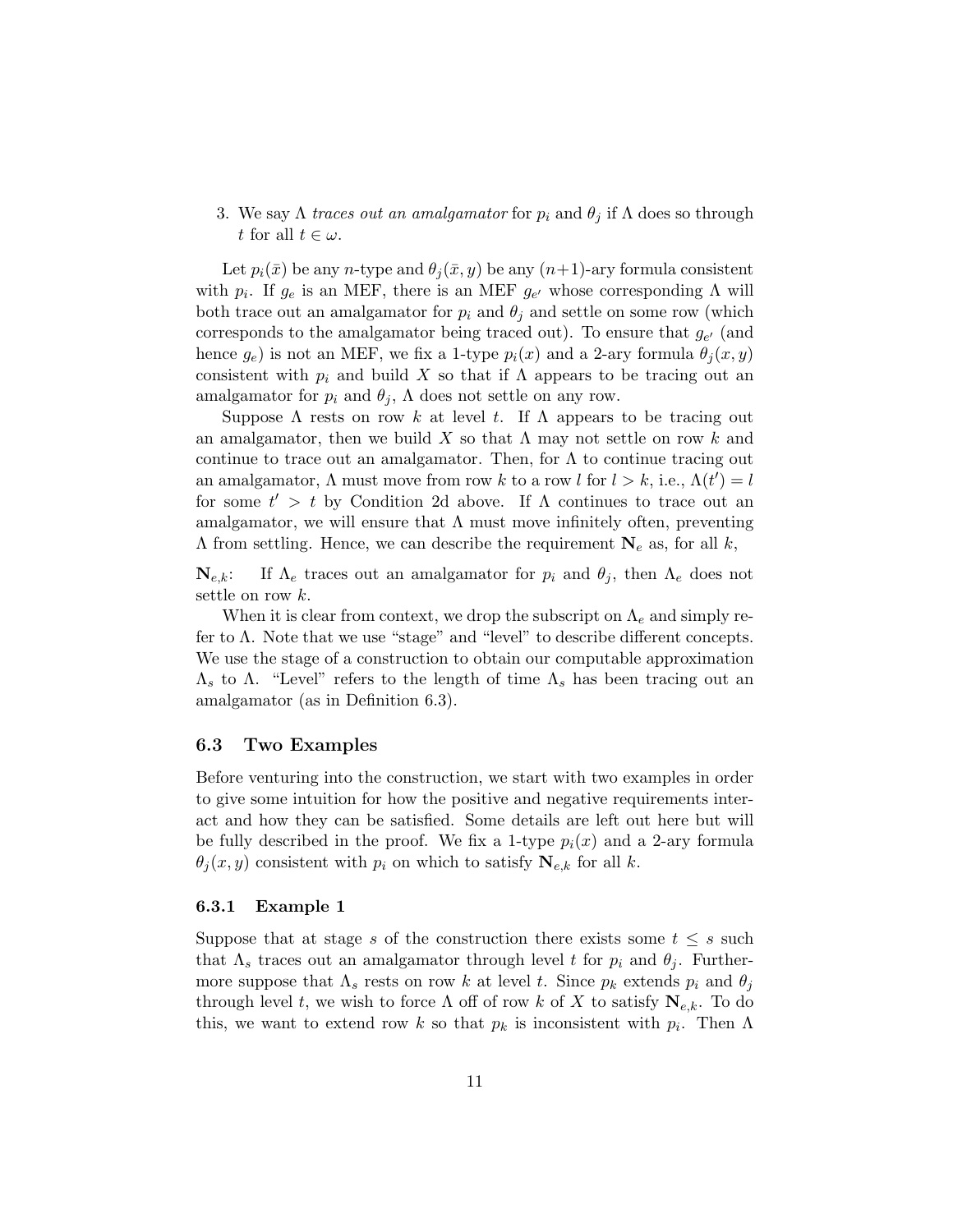cannot remain on row k if  $g_e$  is an MEF regardless of whether  $\Lambda_s$  is a good approximation of  $Λ$  through level  $t$ .

Suppose that no homogeneity markers rest on row  $k$ . Then there are no constraints from the positive requirements on how we build row  $k$ . By the flexibility of the theory that we will define and the fact that at stage  $s$ only finitely much of rows  $k$  and  $i$  have been filled, we can find some unary relation  $P_l$  that has not appeared in any formula in  $p_k$  or  $p_i$  by this stage in the construction. We extend X so  $p_k(x, y)$  and  $p_i(x)$  disagree on the formula  $P_l(x)$  and hence  $p_k$  cannot extend  $p_i$ . Then  $\mathbf{N}_{e,k}$  is forever satisfied because if  $\Lambda$  settles on row k,  $\Lambda$  cannot trace out an amalgamator. In this case, it is easy to satisfy  $N_{e,k}$  because no homogeneity marker rests on row k.

#### 6.3.2 Example 2

Now suppose that row k (on which  $\Lambda_s$  is resting at level t) has a homogeneity marker  $H$  resting on it. In the most extreme case, suppose that  $H$  is the marker that requires that we build an amalgamator for  $p_i$  and  $\theta_i$ . In this case, we say row  $k$  and  $H$  are *dependent* on row  $i$ .

We wish to satisfy  $N_{e,k}$  by making  $p_k$  inconsistent with  $p_i \cup {\theta_i}$ . But marker H requires that row k be built so that  $p_k$  extends  $p_i \cup {\theta_j}$ . Thus, our need to satisfy a homogeneity condition directly conflicts with  $N_{e,k}$ . We ensure that  $p_i$  and  $\theta_j$  have an amalgamator in the **0**-basis X but that this amalgamator row cannot be found d-monotonically.

Suppose  $\Lambda$  traces out an amalgamator (otherwise  $N_{e,k}$  is satisfied automatically). To resolve the tension between the positive and negative requirements, we exploit our assumption that  $\Lambda$  satisfies the formula monotonicity property, i.e., condition 2b. in Definition 6.3. We also allow homogeneity marker  $H$  to move finitely often to a different row. We will find two possible consistent extensions for row k that differ on some formula  $\theta_{split_k^k}$ . Since rows i and k and formula  $\theta_j$  contain only finitely much information at stage s, they have not commented on some binary relation  $R_l$ . By the flexibility of the theory, there are two ways to extend row  $k$  so that one extension contains  $R_l(x, y)$  and the other contains  $\neg R_l(x, y)$  and both extensions are consistent with  $p_i$  and  $\theta_i$ .

At this stage we extend row k in one direction of the splitting and we build the other direction on an empty row  $k' > k$  (i.e., one row contains  $R_l(x, y)$  and the other contains  $\neg R_l(x, y)$ . Let  $\theta_{split_k^k}$  be the formula  $R_l(x, y)$ in the effective enumeration of all formulas, and let  $split_k^{k'} = split_k^k$ . We say that row k and k' split at  $\theta_{split}$ . We call rows k and k' and the types they correspond to a *splitting* of the partial type corresponding to row  $k$  at stage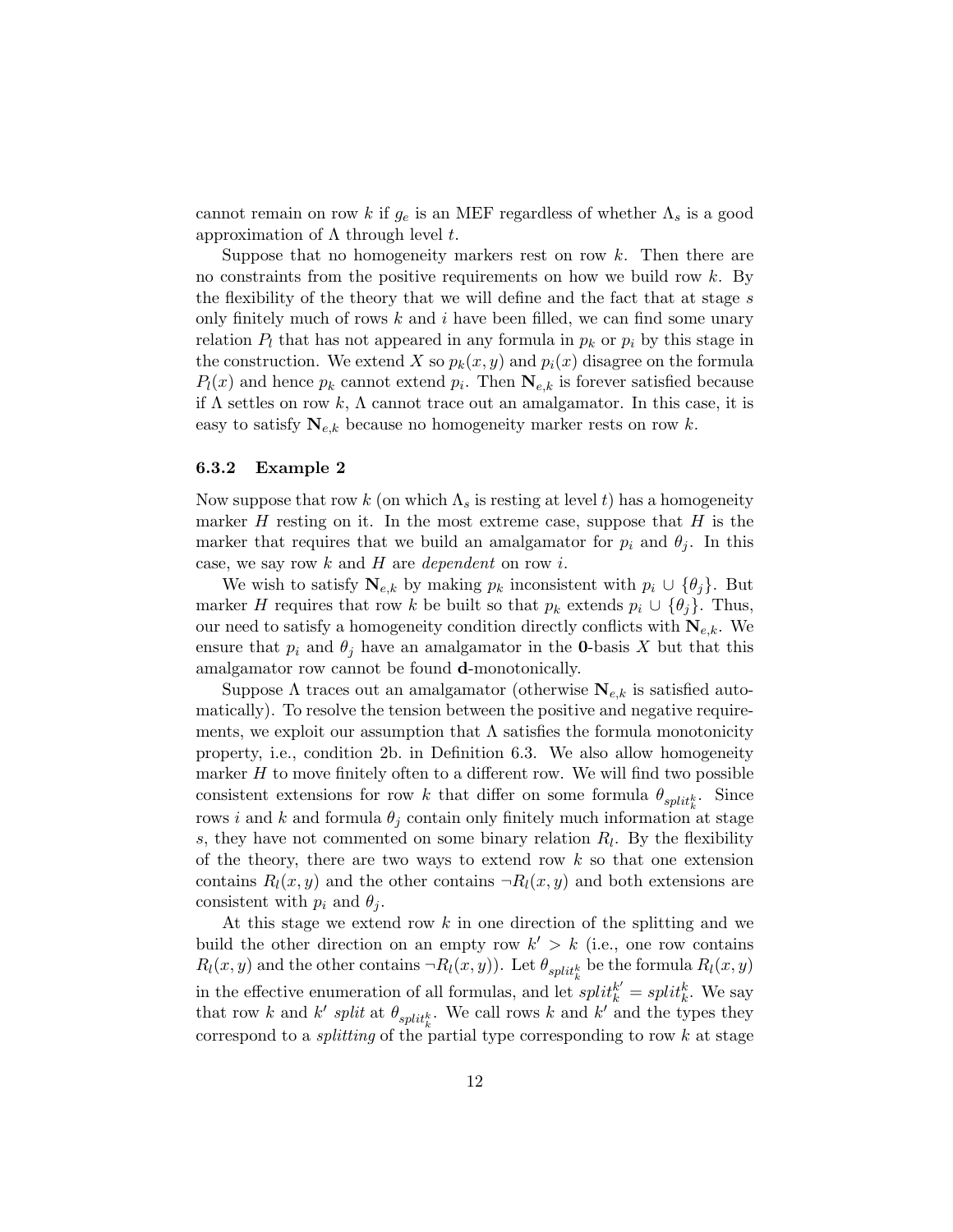s, and we call this process building a splitting of row k in marker  $H$  on rows k and  $k'$ . Then we will see which extension (if any)  $\Lambda_s$  traces out.

If  $\Lambda_s$  traces out an amalgamator through level  $\mathit{split}^k_k$ , either  $\Lambda_s$  will move off of rows k and k' by level  $split_k^k$  or  $\Lambda_s$  will decide whether the type it is tracing out will include  $R_l(x, y)$  or  $\neg R_l(x, y)$ , i.e., which direction of the splitting  $split$  it will follow. At that point, we will make row i inconsistent with the row that  $\Lambda_s$  chose, and we will move the marker H onto the other row. In either case, if  $\Lambda_s$  correctly approximates Λ through level t,  $\mathbf{N}_{e,k}$ will be satisfied forever (since  $\Lambda$  respects formula monotonicity). Moreover, we continue to have a row on which to satisfy H. If  $\Lambda_s$  does not correctly approximate  $\Lambda$  through level t, we repeat this procedure at the same splitting formula. Eventually, the approximation of  $\Lambda$  will be correct and the strategy will succeed.

We will show later that only finitely many  $\Lambda$  can move a given homogeneity marker such as H and that each such  $\Lambda$  can only move a single marker finitely many times. Thus, each homogeneity marker moves only finitely often as desired.

The strategy of setting and monitoring splittings can be generalized to deal with any case where both row k and  $\Lambda$  depend on row i.

# 7 Enacting the Strategy

In the second example above, we saw how a row in the matrix of types  $X$ can be dependent on another row via a homogeneity marker. We can think of these dependent rows as being generated (according to the homogeneity markers) by other rows. In the next section we formalize this notion of dependency.

# 7.1 Row Dependencies from Homogeneity Markers

**Definition 7.1.** Suppose that H rests on row k at stage s and that H is a homogeneity marker made to satisfy some closure condition for row  $j$ . Then row k is directly dependent on row j via  $H$  at stage s. A row without a homogeneity marker at stage s is an *independent row* at stage s.

**Definition 7.2.** We define  $R_{k,s}$ , the *dependency graph for row k at stage s*, as follows. Let the rows of  $X$  denote the nodes in a directed graph  $G$ . We include an edge from row i to row j in G if row i is directly dependent on row j at stage s. Let  $R_{k,s}$  be the subgraph of G consisting of all nodes and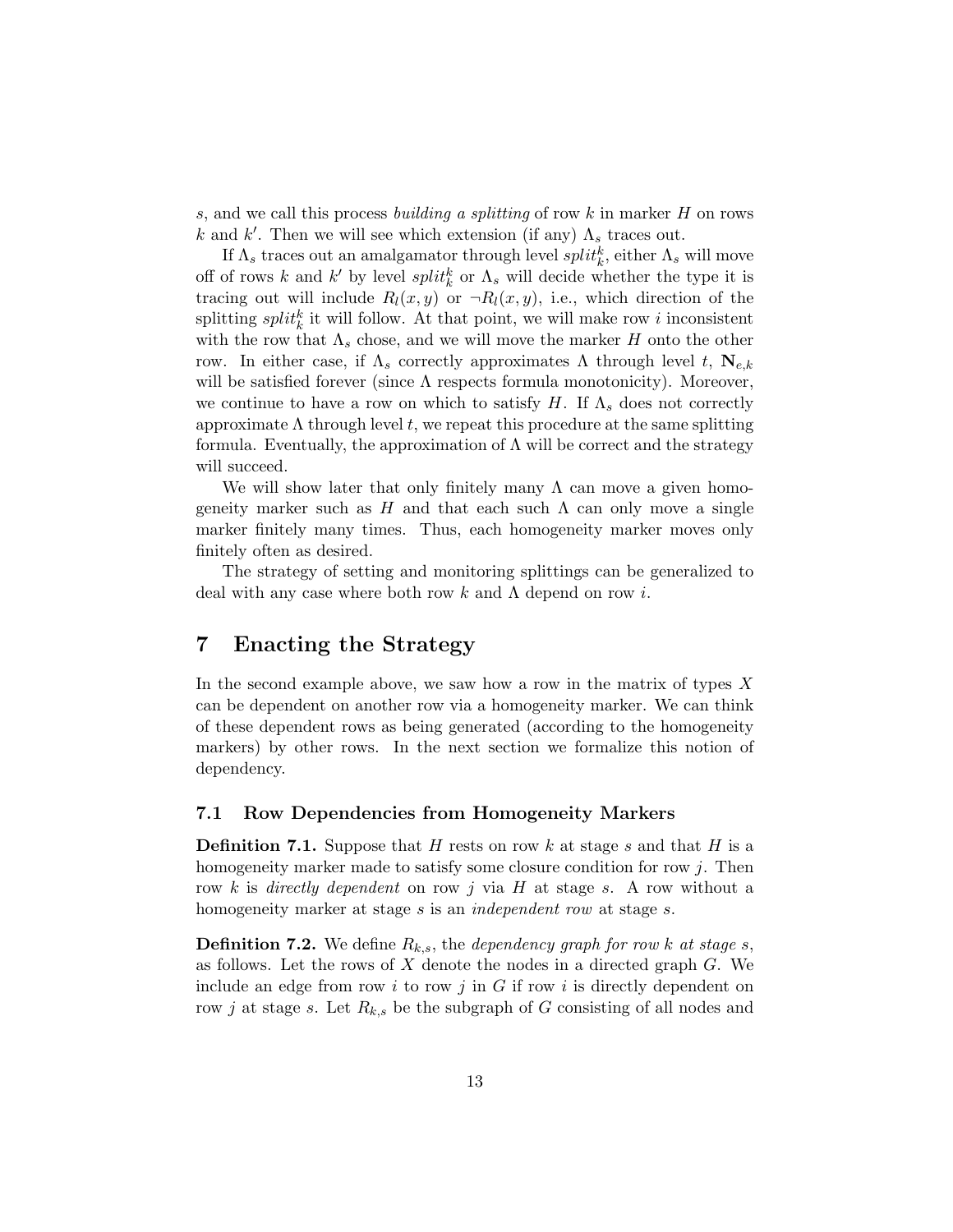edges that are on some path in  $G$  beginning at row  $k$ . We say that row  $k$  is generated by or depends on row j if row j is a node in  $R_{k,s}$  and  $j \neq k$ .

Our construction will ensure that if row k depends on row j, then  $k > j$ . The nodes in  $R_{k,s}$  with no outgoing edges will be independent rows at stage s. Recall that the closure conditions rows corresponding to the theory T will be satisfied without using homogeneity markers. Thus, for  $k > 0$ , no  $R_{k,s}$  contains such a row as a node.

**Definition 7.3.** We inductively define the rank of a row k at stage s as follows:

- (i)  $rank_s(k) = 0$  if k is an independent row at stage s, and
- (ii)  $rank_s(k) = \max_{j \in R_{k,s}, j \neq k} rank_s(j) + 1$ , otherwise.

Rank is well defined by the definition of  $R_{k,s}$  and by our construction assumption that if k depends on j, then  $k > j$ .

Dependency graphs help us determine whether we will act as in the first example above or the second. Suppose  $\Lambda_e$  appears to be tracing out an amalgamator for an independent row corresponding to  $p_{i_e}$  and  $\theta_{j_e}$ . If  $\Lambda_e$  rests on row k and row  $i_e \notin R_{k,s}$ , we will show that there is a way to consistently extend rows i and k while respecting the homogeneity marker on row k so that  $p_i$  and  $p_k$  are inconsistent as in the first example. We will also prove that we can enact the splitting strategy described in the second example if  $i_e \in R_{k,s}$ .

## 7.2 A Simple Complete Decidable Theory

We define a flexible CD theory  $T$  that will be the theory of our counterexample  $A$ . We utilize the flexibility of the theory to satisfy requirements  $P$ and N simultaneously.

## 7.2.1 The Theory  $T$

The language of T is  $L = \{P_0, P_1, P_2, P_3, \ldots, R_0, R_1, R_2, R_3, \ldots\}$  where  $P_i$ is a unary relation symbol and  $R_i$  is a binary relation symbol for all  $i \in \omega$ . Let  $L_s = \{P_0, \ldots, P_{s-1}, R_0, \ldots, R_{s-1}\}\$  for  $s \geq 0$ ; note  $L_0 = \emptyset$ .

We say an  $L_s$ -formula  $\delta(x_0, x_1, \ldots, x_n)$  is atomically complete if  $\delta$  is a conjunction of atomic and negated atomic  $L_s$ -formulas such that every atomic  $L_s$ -formula in the variables  $x_0, \ldots, x_n$  occurs exactly once (either positively or negatively) in this conjunction. (In other words,  $\delta$  describes the atomic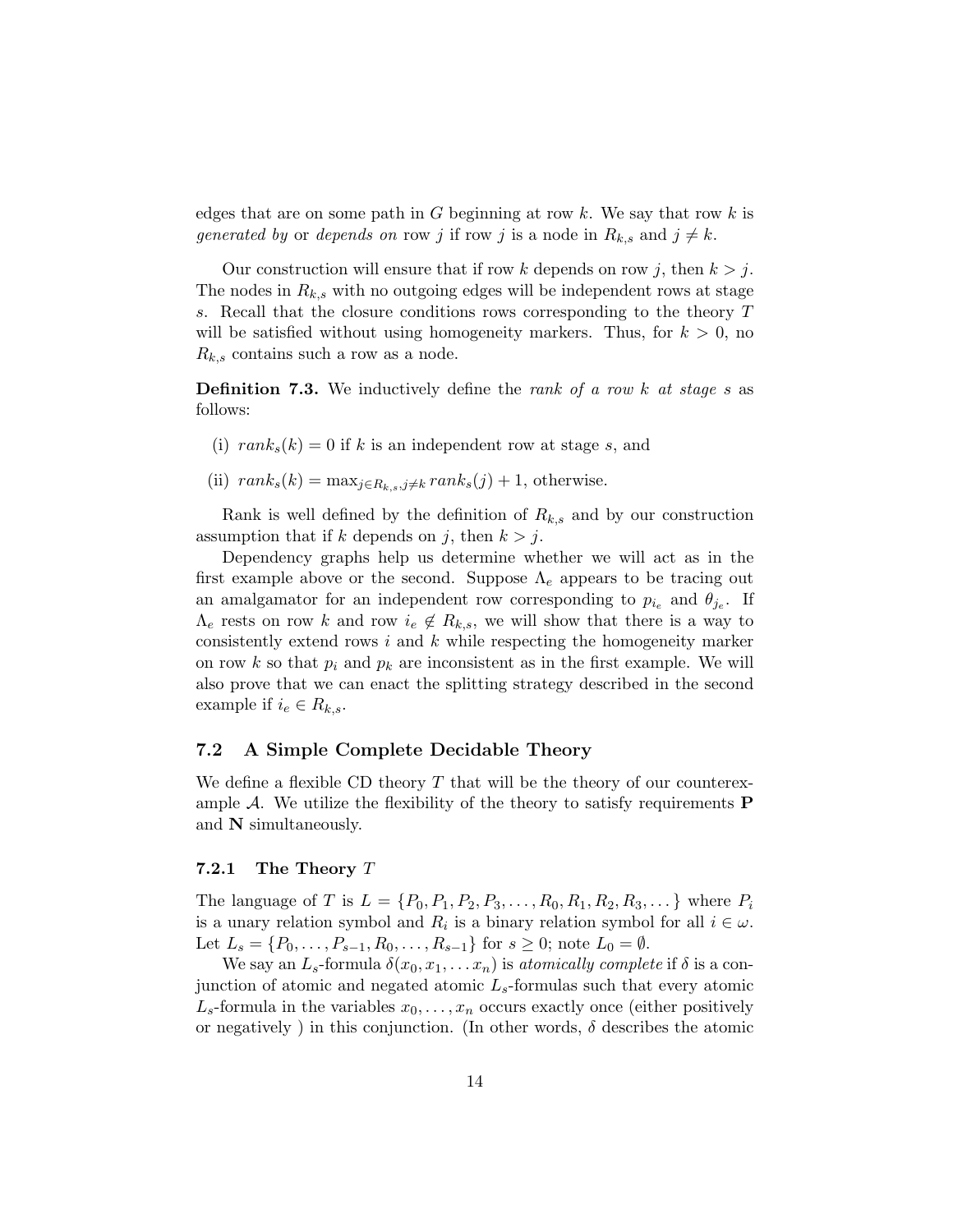diagram generated by  $x_0, \ldots, x_n$ .) Let  $T = \bigcup_{s \in \omega} T_s$  where  $T_s$  theory in  $L_s$ generated by the following axiom schema.

$$
Ax_s \quad (\forall x_0 \ldots \forall x_{n-1})[\delta'(x_0, x_1, \ldots, x_{n-1}) \rightarrow (\exists x_n)\delta(x_0, x_1, \ldots, x_{n-1}, x_n)],
$$

where  $\delta$  and  $\delta'$  are consistent atomically complete formulas in variables  $x_0, \ldots, x_n$  and variables  $x_0, \ldots, x_{n-1}$  respectively and  $\delta'$  is a subformula of  $\delta$ .

**Theorem 7.4.** The set  $T = \bigcup_{s \in \omega} T_s$  is a complete decidable theory, and T admits quantifier elimination.

This follows from the next series of lemmas.

**Lemma 7.5.** For  $s \geq 0$ ,  $T_s$  is consistent.

*Proof.* The theory  $T_0$  is consistent. Assume  $s > 0$ . Let  $\mathcal{A}_0$  be a model in  $L_s$  of  $T_0$ . We construct a model A of  $T_s$ . Let  $(\theta_1, \bar{a}_1), (\theta_2, \bar{a}_2), \ldots$  be an enumeration of all pairs consisting of an axiom in  $Ax_s$  and a tuple from  $\mathcal{A}_0$ whose length equals the number of variables in the  $\delta'$  of the axiom. We extend  $\mathcal{A}_0$  to  $\mathcal{A}_1$  in such a way that  $\mathcal{A}_1$  satisfies the axioms in  $Ax_s$  when the universal quantifiers in  $Ax_s$  are restricted to the universe of  $A_0$ . The universe of the model  $A_1$  consists of  $A_0$  and infinitely many new constants  $\{b_1, b_2, \ldots\}.$ 

Let  $\theta_1$  be of the form

$$
(\forall x_0 \ldots \forall x_{n-1}) [\delta'(x_0, x_1, \ldots, x_{n-1}) \rightarrow (\exists x_n) \delta(x_0, x_1, \ldots, x_{n-1}, x_n)].
$$

If  $\mathcal{A}_0 \models \delta'(\bar{a}_1)$ , extend the definitions of the predicates in  $L_s$  to the set  ${a_0, a_1, \ldots, a_{n-1}, b_1}$  so that

$$
A_1 \vDash \delta(a_0, a_1, \ldots, a_{n-1}, b_1).
$$

Repeat this process for all  $\theta_i$ ,  $\bar{a}_i$ , and  $b_i$  in order to obtain  $\mathcal{A}_1$ . Then obtain an extension  $A_2$  of  $A_1$  by taking an enumeration of all pairs of axioms and tuples from  $A_1$  of the appropriate length, adding infinitely many new constants and proceeding as above. Continuing similarly, we construct a chain of models

$$
\mathcal{A}_0 \subseteq \mathcal{A}_1 \subseteq \mathcal{A}_2 \subseteq \dots
$$

If  $\mathcal{A} = \bigcup_{s \geq 0} \mathcal{A}_s$ , then  $\mathcal{A} \models T_s$ .

**Lemma 7.6.** For  $s \geq 0$ ,  $T_s$  is  $\aleph_0$ -categorical.

 $\Box$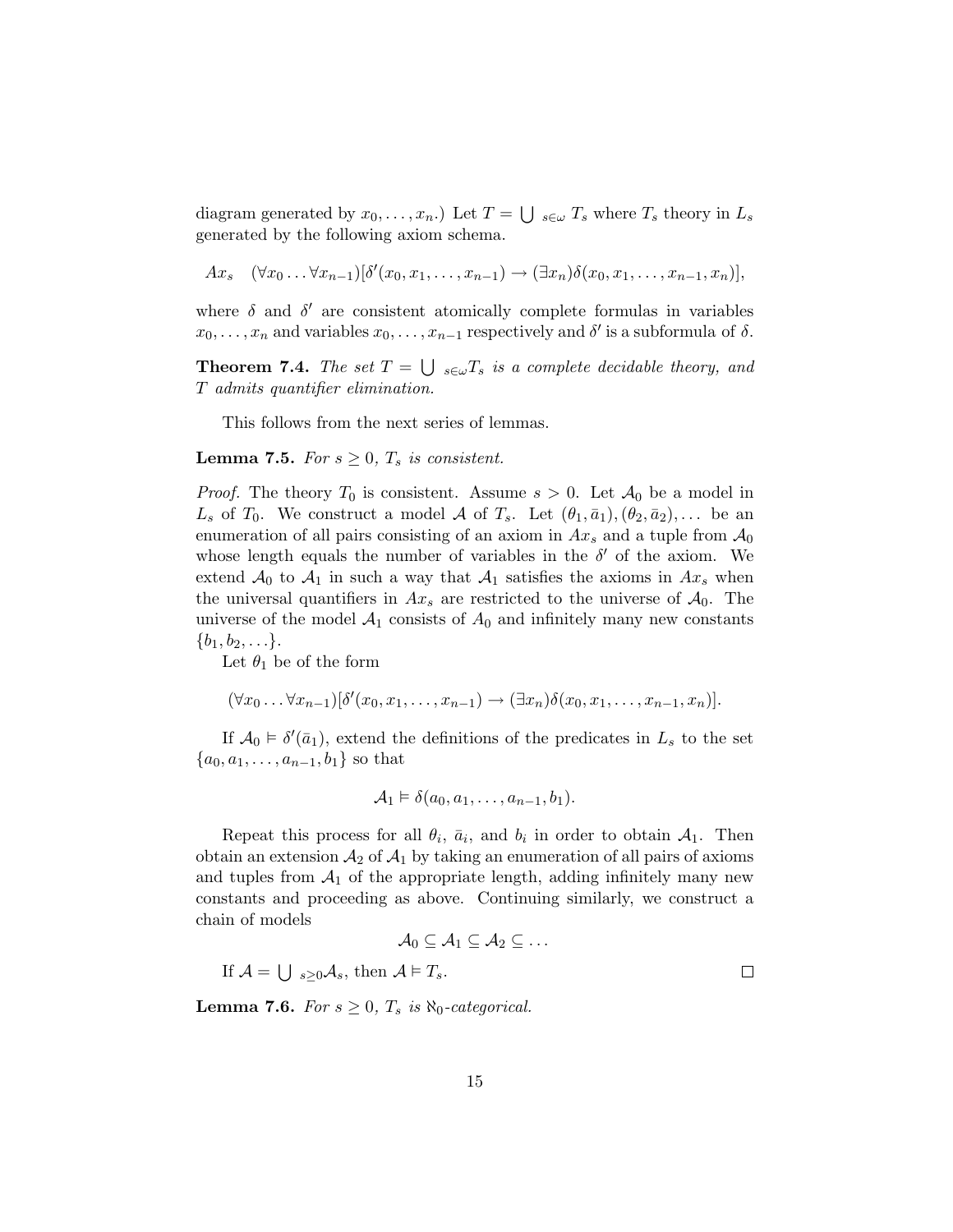*Proof.* Let A and B be countable models of  $T_s$ . We show that they are isomorphic. Assume f is a finite (partial) isomorphism from  $\mathcal A$  to  $\mathcal B$  and  $dom(f) = \{a_0, a_1, \ldots, a_{n-1}\}.$  Let  $\delta'(x_0, x_1, \ldots, x_{n-1})$  be the finite diagram of A determined by  $dom(f)$ , let a be an element of  $A \setminus dom(f)$ , and let  $\delta(x_0, x_1, \ldots, x_{n-1}, x_n)$  be the finite diagram of A given by  $dom(f) \cup \{a\}.$ Now  $\mathcal{B} \models \delta'(f(a_0), f(a_1), \ldots, f(a_{n-1}))$ . Thus, there is a  $b \in B$  such that

$$
\mathcal{B} \models \delta(f(a_0), f(a_1), \ldots, f(a_{n-1}), b).
$$

Then  $f_1 = f \cup \{(a, b)\}\$ is a finite isomorphism from A to B. Symmetrically, we can extend f to include a given  $b \in B$  in the range of an extension of f.  $\Box$ 

**Lemma 7.7.** For  $s \geq 0$ ,  $T_s$  is complete and decidable.

*Proof.*  $T_s$  has no finite models since  $(\exists x_0, \ldots, x_n) [\bigwedge_{i \neq j, i,j \leq n} x_i \neq x_j]$  is provable from  $T_s$  for all n. Since  $T_s$  is  $\aleph_0$ -categorical, by the Los-Vaught Test, it is complete. Since  $T_s$  is complete and computably axiomatizable, it is decidable.  $\Box$ 

# **Lemma 7.8.** For  $s \geq 0$ ,  $T_s$  admits elimination of quantifiers.

*Proof.* We show that  $T_s$  is submodel complete and hence admits quantifier elimination. Let  $A, B \models T_s$  and  $D \subseteq A, B$ . We show A and B satisfy the same existential sentences in  $L_s$  with parameters from  $\mathcal{D}$ . Let  $\mathcal{A} \models$  $\theta(d_0, \ldots, d_{n-1}, a_0, \ldots, a_{m-1}),$  where  $d_0, \ldots, d_{n-1} \in D$  and  $a_0, \ldots, a_{m-1} \in D$ A\D. Extend the identity function on  $\{d_0, \ldots, d_{n-1}\}\$  to a finite isomorphism f from A to B such that  $a_0, \ldots, a_{m-1} \in dom(f)$  as in the categoricity lemma above. Then

$$
\mathcal{B} \models (\exists x_0 \ldots \exists x_{m-1}) \theta(d_0, \ldots, d_{n-1}, x_0, \ldots, x_{m-1}).
$$

7.3 Satisfying Positive Requirements

Let  $X_s$  be the stage s approximation of the **0**-basis X we are building for the homogeneous model A, and let  $QF(\theta)$  be the least-indexed quantifier-free formula equivalent to  $\theta$ . We say a formula  $\theta$  is *decided* in row k at stage s if the partial type p corresponding to row k in  $X_s$  includes  $\theta$  or  $\neg \theta$ . We consider each homogeneity closure requirement, and we assume that at each stage s of the construction we have the following conditions.

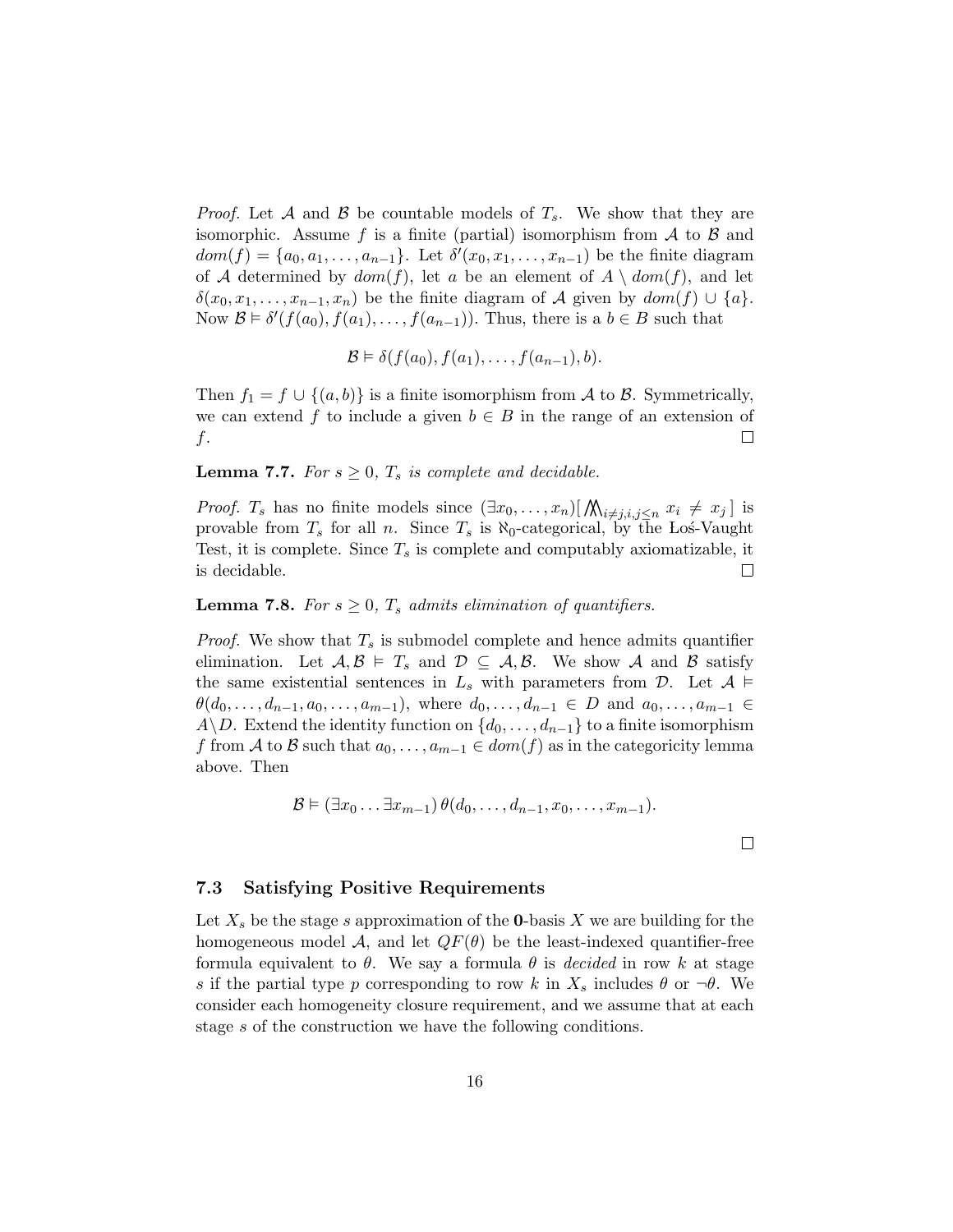## 7.3.1 Conditions on X

- Each row in  $X_s$  is consistent with T.
- For all  $k > 0$ , only finitely many formulas in row k of  $X_s$  have been decided.
- For all  $k > 0$ , if  $\theta \in p_k$  at stage s, then all the atomic formulas in  $QF(\theta)$  are decided in row k at stage s.

Suppose row  $k$  is directly dependent on row  $i$  via homogeneity condition H at stage s. Let  $\rho$  denote the conjunction of all of the literals included in row k at stage s.

- If  $H = Perm_{i,m}$  or  $H = Sub_{i,m}$ , then row k is the correct permutation of variables or subtype of the type in row i.
- If  $H = Tr_{i,j}$  and  $p_i(\bar{x})$  and  $\theta_j(\bar{x}, y)$  are consistent, then

(1)  $T \cup p_i(\bar{x}) \vdash (\exists y)[\rho(\bar{x}, y) \land QF(\theta_i(\bar{x}, y))].$ 

• Suppose  $H = Tap_{i,j}$ , and  $p_i(\bar{x}, y)$  and  $p_j(\bar{x}, z)$  share the free variables  $\bar{x}$ . If there exists some  $q(\bar{x})$  extending the subtypes in  $\bar{x}$  of the types corresponding to rows i and j at stage s (i.e.,  $p_i$  and  $p_j$  agree on  $\bar{x}$ ), then  $T \cup p_i(\bar{x}, y) \vdash (\exists z) \rho(\bar{x}, y, z)$  and  $T \cup p_j(\bar{x}, z) \vdash (\exists y) \rho(\bar{x}, y, z)$ .

We show that we can computably build  $X$  by finite extensions while ensuring that these conditions are maintained.

**Lemma 7.9.** Suppose  $X_s$  satisfies the conditions above, and let row k of  $X_s$  correspond to partial type  $p_k(\bar{x})$ . Let F be a finite set of formulas in  $\bar{x}$ . Then there exists a finite extension  $X_{s+1}$  of  $X_s$  so that all the formulas in F are decided in row k and the above conditions are maintained. Moreover, only the rows in  $R_{k,s}$  are extended in creating  $X_{s+1}$ , and  $X_{s+1}$  is uniformly computable from  $X_s$ .

*Proof.* We prove the lemma by induction on the rank of row  $k$  at stage  $s$ . Let  $\rho$  be the conjunction of all the literals included in row k at stage s.

Suppose  $rank_s(k) = 0$ . Then row k has no homogeneity marker resting on it. We show how to extend k to decide some formula  $\theta$ . First, extend row k to include all the (positive) atomic subformulas of  $QF(\theta)$  that are not decided in row k and exclude their negations. This is a consistent extension by definition of T and the consistency of row k of  $X_s$ . Check whether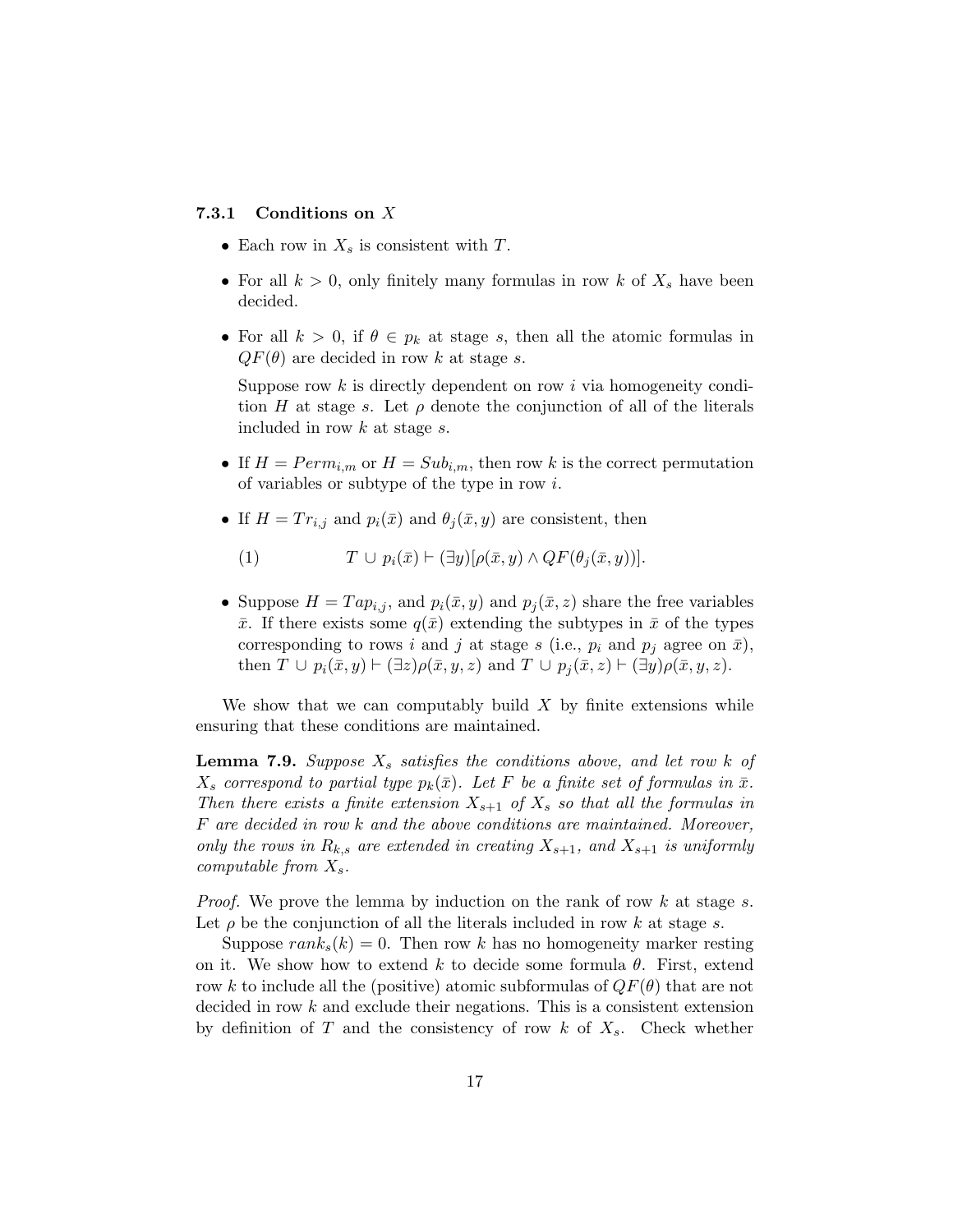$T \cup {\rho'}$  +  $QF(\theta)$  or  $T \cup {\rho'}$  +  $\neg QF(\theta)$  where  $\rho'$  is the conjunction of  $\rho$ and the included atomic formulas. Since all literals in  $QF(\theta)$  are decided, one of the statements holds. Include or exclude  $\theta$  in row k respectively. Note that all conditions are maintained and that this is a computable extension. To decide a finite set of formulas, repeat this process.

Suppose  $rank_s(k) = n + 1$  and that the lemma holds for all rows of rank less than or equal to n. Suppose marker  $Tr_{i,j}$  rests on row k, row i corresponds to an *l*-type  $p_i(\bar{x})$ ,  $rank_s(i) = n$ , and  $\theta_i(\bar{x}, y)$  is an  $(l + 1)$ -formula.

First, suppose row  $k$  is empty. By induction, extend row  $i$  to decide all the atomic subformulas of  $QF((\exists y) [\theta_i(\bar{x}, y)])$  if they are not already decided. If this extension implies  $(\exists y) [\theta_i(\bar{x}, y)]$ , then  $p_i$  and  $\theta_i$  are consistent. We extend row k to include  $\theta_j$  and consistently decide all the atomic formulas in  $QF(\theta_i)$  and extend row i so that this extension  $\rho$  of row k proves  $QF(\theta_i)$ and row *i* proves  $(\exists y)[\rho(\bar{x}, y) \land QF(\theta_j)]$ . This extension is computable since T is decidable. Otherwise  $p_i$  and  $\theta_j$  are not consistent, and we can treat row k as in the rank zero case.

Assuming  $p_i(\bar{x})$  and  $\theta_i(\bar{x}, y)$  are consistent and row k is nonempty, we show how to extend row k to decide some formula  $\theta$ . Let S be the set of all the (positive) atomic subformulas of  $QF(\theta)$  that are not subformulas of ρ. By the conditions,  $T \cup p_i(\bar{x}) \vdash (\exists y)[\rho(\bar{x}, y) \land QF(\theta_i)].$  Let  $S_{\bar{x}}$  be all the formulas in  $\bar{x}$  in S. Let  $S_y = S \setminus S_{\bar{x}}$ , i.e., atomic formulas in variables including y in S.

By the inductive hypothesis, we can finitely (and computably) extend row i and rows dependent on row i to decide the atomic formulas in  $S_{\bar{x}}$ and continue satisfying the conditions. Extend row k to decide the atomic formulas in  $S_{\bar{x}}$  the same way row i did. Let  $\nu_{\bar{x}}$  be the conjunction of the literals included in row *i* with subformulas in  $S_{\bar{x}}$ . Let  $\rho' = \rho \wedge \nu_{\bar{x}}$ . By the axioms of T, we have  $T \cup p_i \vdash (\exists y)[\rho'(\bar{x}, y) \land QF(\theta_j)].$ 

Extend row  $k$  to include all the positive atomic formulas in  $S_y$ , and include or exclude  $\theta$  accordingly. Since the relations in  $S_y$  have not been mentioned in row  $k$ , this extension of row  $k$  is consistent by the axioms of T. Let  $\rho''$  denote the conjunction of all literals included in row k at this point. Once again, by the axioms of  $T, T \cup p_i \vdash (\exists y)[\rho''(\bar{x}, y) \land QF(\theta_j)]$  so the conditions are maintained.

The case where marker  $Tap_{i,j}$  rests on row k and rows i and j have rank at most *n* is similar, and the cases where markers  $Perm_{l,m}$  or  $H = Sub_{l,m}$ rest on row k are straightforward.  $\Box$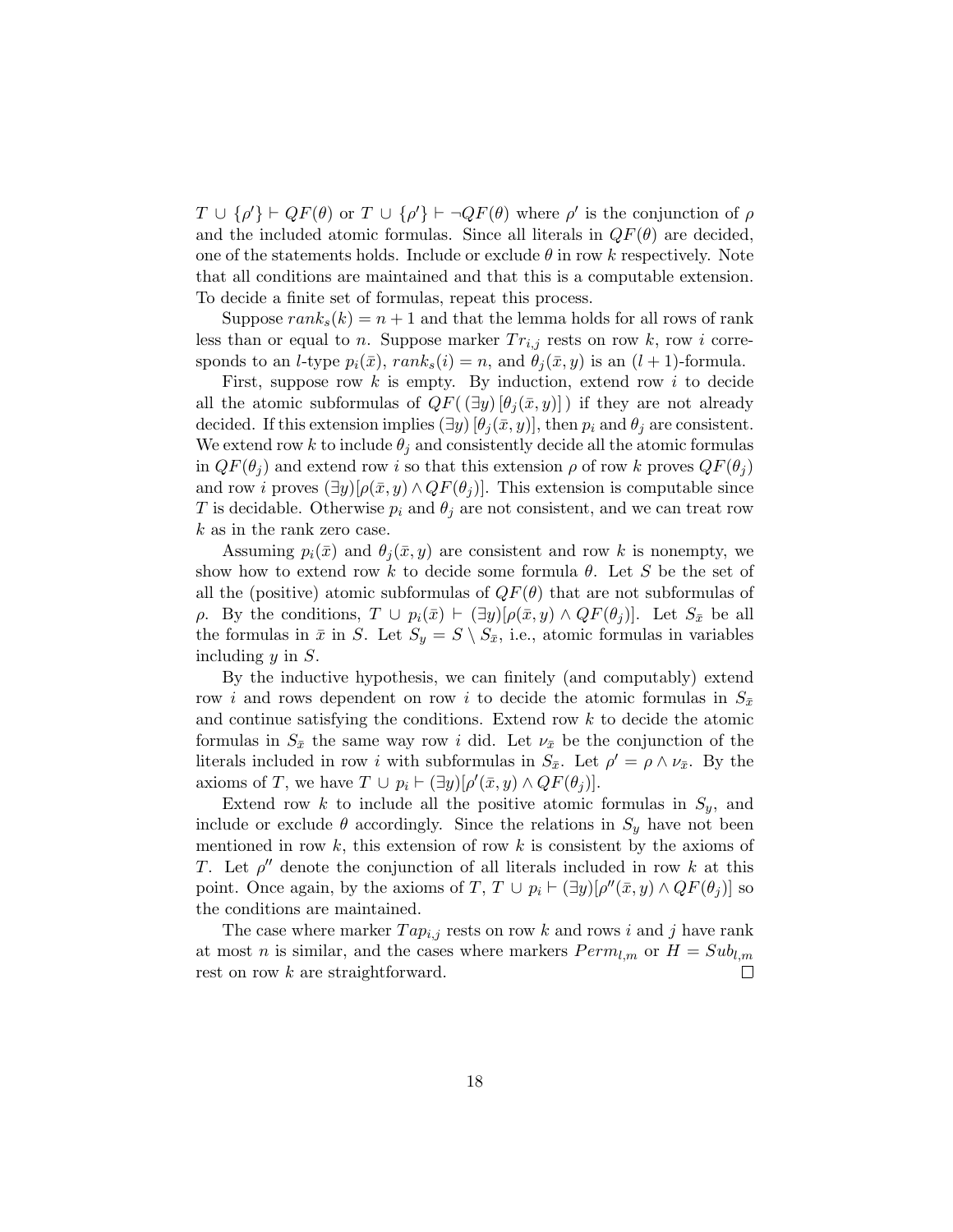# **7.4** Defeating  $\Lambda_e$  on row k if  $i_e \notin R_{k,s}$  and  $rank(i_e) = 0$

Here we show that if  $\Lambda_e$  rests on row k at stage s and  $i_e \notin R_{k,s}$  for  $i_e$  and independent row, then we can extend rows k and  $i_e$  so that  $p_k$  and  $p_{i_e}$  are inconsistent and  $X_{s+1}$  satisfies the conditions in §7.3. Thus, if we are in this case, we can immediately extend the **0**-basis X so that  $\Lambda_e$  cannot settle on row k and trace out an amalgamator for  $p_{i_e}$  and  $\theta_{j_e}$ . We show this lemma for independent rows i since all rows  $i_e$  in the construction will be independent.

**Lemma 7.10.** If row  $i \notin R_{k,s}$ , rank<sub>s</sub> $(i) = 0$ , and  $X_s$  satisfies the conditions in §7.3, then there exists a finite extension  $X_{s+1}$  of  $X_s$  satisfying the conditions in which  $p_i(\bar{x})$  and  $p_k(\bar{x}, y)$  are inconsistent. Moreover,  $X_{s+1}$  extends only rows i and rows in  $R_{k,s}$  and is uniformly computable from  $X_s$ .

*Proof.* Choose the least unary relation  $P_l$  such that  $P_l$  is not mentioned in any of the rows in  $R_{k,s}$  or in row i. Use Lemma 7.9 to finitely extend row k to decide  $P_l(x)$  where x is the first variable of  $p_k$ . This requires only finitely extending the rows in  $R_{k,s}$ . Since  $i \notin R_{k,s}$  and  $rank_s(i) = 0$ , we can finitely extend row i to decide  $P_l$  in the opposite manner to row k on x. This is a consistent extension by definition of T. Note that all conditions still hold, and this is a computable extension.

 $\Box$ 

# 7.5 The Splitting Strategy for Defeating  $\Lambda_e$  on k if  $i_e \in R_{k,s}$

We now formally develop the splitting strategy described in the second example in §6.3. If  $\Lambda_e$  rests on row k at stage s and  $i_e \in R_{k,s}$ , i.e., row k is dependent at stage s on row  $i_e$ , then we may not be able to make  $p_{i_e}$ inconsistent with  $p_k$  and respect the homogeneity marker on row k.

We show that we can compute two incompatible extensions of row  $k$ so that both extensions respect the homogeneity marker  $H$  on row  $k$ . We extend row k to one of the extensions and build the other on an empty row  $k' > k$ . We wait for  $\Lambda_e$  to decide the splitting or leave both rows. If  $\Lambda_e$ decides the splitting, we then make the extension  $\Lambda_e$  is following inconsistent with  $p_{i_e}$  and satisfy H on the other extension.

If H is  $Tr_{i,j}$  or  $Tap_{i,j}$ , the theory has enough flexibility to set a splitting directly in row k. However, if H is  $Perm_{i,l}$  or  $Sub_{i,l}$ , row k must be built according to row  $i$ . In this case, we cannot directly build a splitting of row k. Instead we must create a splitting of the rows on which it depends. Then this splitting will "percolate up" to provide a splitting of row  $k$ . The following definitions and lemma describe the pairs of variables in which a splitting can be made.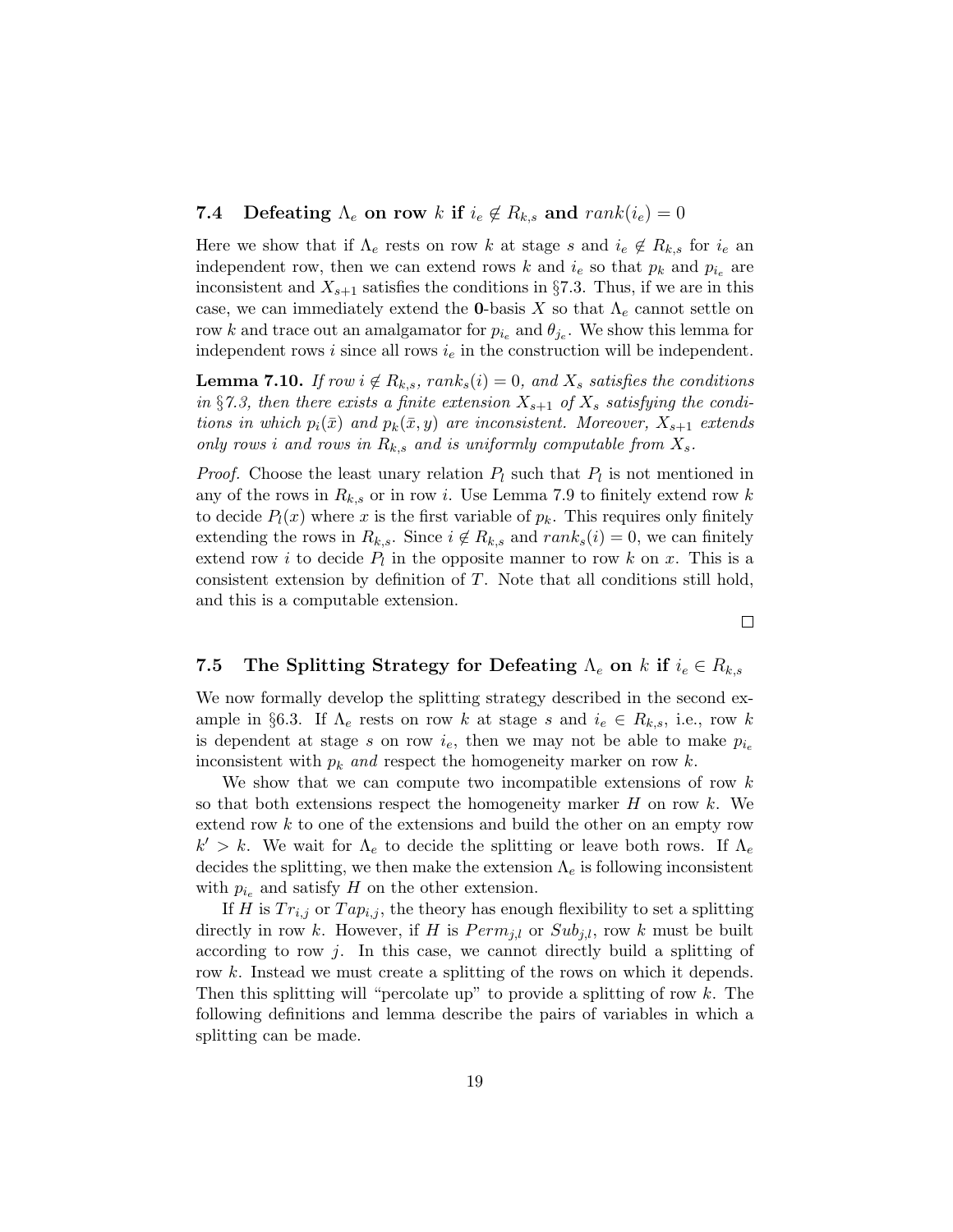**Definition 7.11.** Let p be the partial type corresponding to row k in  $X_s$ . Suppose  $H$  is a homogeneity marker resting on row  $k$  at stage  $s$ .

- 1. Marker H is a marker in variables  $\bar{x}$  at stage s if  $\bar{x}$  is the set of free variables in p.
- 2. Let x and y be variables in  $H$ . We say  $H$  allows a splitting in variables x and y if there exists some formula  $\theta(x, y)$  so that  $q_1$  and  $q_2$  are partial types such that  $p \subseteq q_i$ , we have  $\theta(x, y) \in q_1$  and  $\neg \theta(x, y) \in q_2$ , both  $q_1$  and  $q_2$  respect the homogeneity condition H, and  $q_1$  and  $q_2$  are uniformly computable from  $X_s$  and  $R_{k,s}$ . We say that  $q_1$  and  $q_2$  split p at  $\theta$ . We will choose a particular  $\theta$  satisfying the above and denote its index in our enumeration of formulas as  $split_k^k = split_k^k$  $\frac{k'}{k}$ .

**Lemma 7.12.** Let  $H$  rest on row  $k$  at stage  $s$ .

- 1. If  $H = Tr_{i,j}$  is the homogeneity marker for type  $p_i(\bar{x})$  and formula  $\theta_i(\bar{x}, y)$ , then H allows a splitting at stage s between any variable in  $\bar{x}$ and y.
- 2. If  $H = T a p_{i,j}$  is the homogeneity marker for types  $p_i(\bar{x}, y)$  and  $p_j(\bar{x}, z)$ and these types agree on  $\bar{x}$ , then H allows a splitting at stage s between variables y and z.

Note if H is  $Perm_{j,m}$  or  $Sub_{j,m}$ , H does not allow any (direct) splittings between any variables at any stage.

*Proof.* Suppose  $H = Tr_{i,j}$ , and let  $p_k$  be the partial type generated by row k at stage s. Suppose  $p_i(\bar{x})$  and  $\theta_i(\bar{x}, y)$  have not proved themselves inconsistent by stage s. Let x be a variable in  $\bar{x}$ . Let  $R_l$  be the least two-ary relation such that  $R_l$  is not mentioned in  $\theta_j$  or any partial *n*-type corresponding to a row in  $X_s$  for  $n \geq 1$ . Then  $R_l(x, y)$  and  $\neg R_l(x, y)$  are both consistent with  $p_i$ ,  $p_k$ , and  $\theta_j$  by definition of T. Let  $q_1$  be  $p_k \cup \{R_l(x,y)\}\$ and  $q_2$  be  $p_k \cup {\lbrace \neg R_l(x,y) \rbrace}$ . Let split<sup>k</sup> and split<sup>k'</sup>  $k \atop k$  equal the least index j such that  $\theta_j(x, y) = R_l(x, y)$ . Then  $q_1$  and  $q_2$  split  $p_k$  at  $\theta_{split_k^k}$ . The other case is similar.

 $\Box$ 

Note that the finite extensions that generate the splitting in the proof above can be found effectively and will satisfy the conditions in §7.3 by the same argument as in Lemma 7.9. Lemma 7.12 shows that splittings can be made in some homogeneity markers H and between certain variables.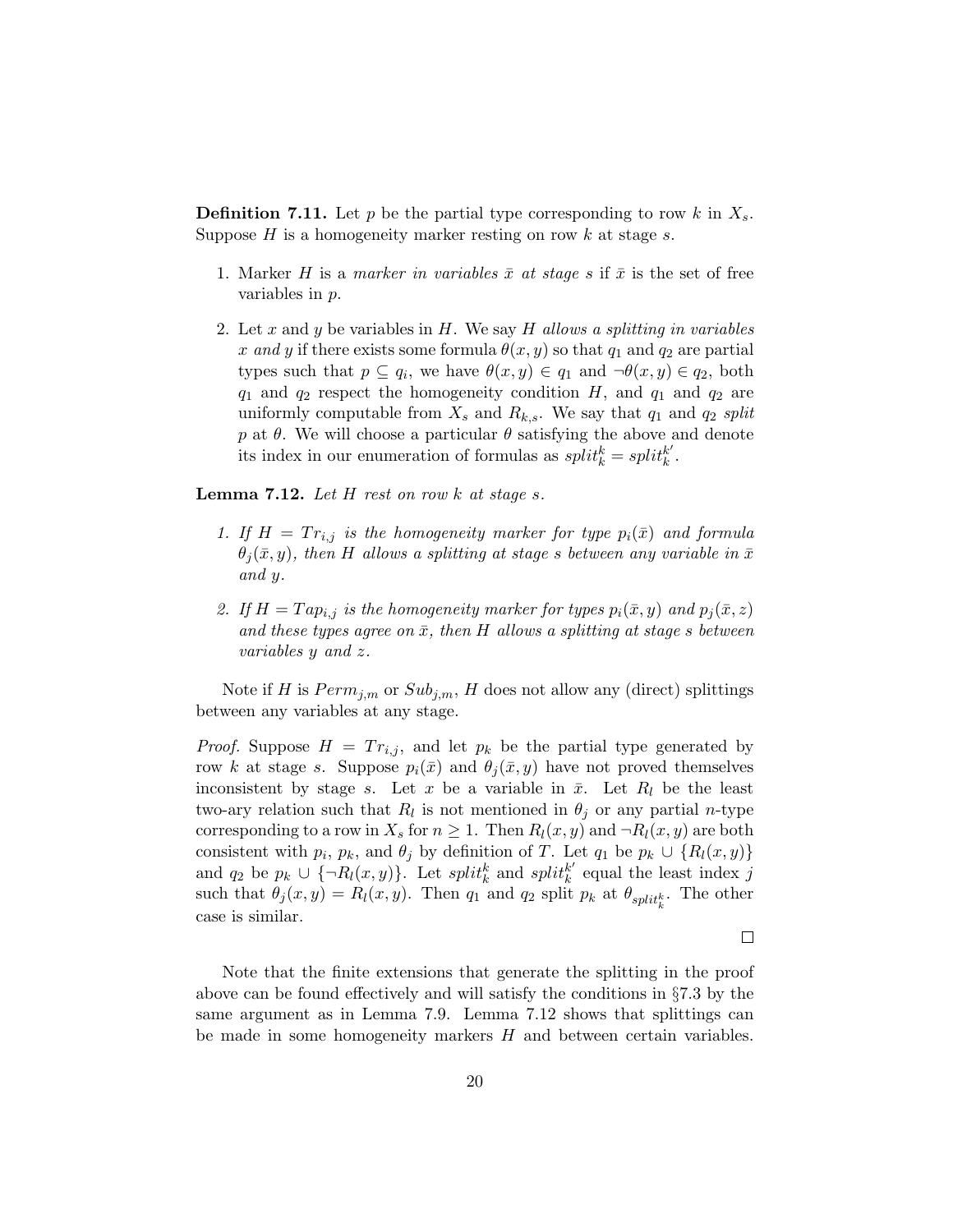We develop a method to build splittings in other situations that relies on Lemma 7.12.

The next lemma states that when row  $k$  is dependent on row  $i$ , we will be able to implement either the direct diagonalization strategy (like in Example 1) or the splitting strategy (like in Example 2). We need some definitions first.

**Definition 7.13.** Let  $l \in R_{k,s}$ . We say that row k has a forced subtype  $p(\bar{x})$ of row l at stage s if  $p(\bar{x})$  is a subtype of row k and the homogeneity markers relating the rows in  $R_{k,s}$  require that  $p(\bar{x})$  is a subtype of row l under some permutation of variables.

Let  $p(x, y)$  be a subtype of row k. Suppose that  $p(x, y)$  is a forced subtype of a row  $l \in R_{k,s}$  at stage s and that  $p(x, y)$  corresponds to the subtype  $\hat{p}(\hat{x}, \hat{y})$  of row l under some permutation of variables. Suppose a splitting in variables  $\hat{x}$  and  $\hat{y}$  is built on rows l and l'. By construction, there is a row  $k'$  related (via homogeneity markers) to row  $l'$  in the same way row k is related to row l. Row k and row k' form a splitting of  $p(x, y)$ in variables  $x$  and  $y$ . We say the splitting on rows  $l$  and  $l'$  generates the splitting of  $p(x, y)$  on rows k and k', and we refer to the splitting on rows k and  $k'$  as a *generated* (rather than a *direct*) splitting. If we require a splitting of row k as above to satisfy  $N_{e,k}$ , we denote the index of the formula  $\theta$  that splits rows l and l' by  $split_{e,k}^l = split_{e,k}^{l'}$  and the index of the corresponding formula that splits rows k and k' by  $split_{e,k}^k = split_{e,k}^{k'}$ . As before, we supress the index e referring to  $N_{e,k}$  in this notation if the particular requirement is not specified.

In the construction, row  $i_e$  of the basis we are building we be an independent 1-type in variable  $x_0$  for all  $e$ , and  $\theta_{j_e}$  is a formula in  $x_0$  and  $x_1$  for all e. Hence, if  $\Lambda_e$  is an MEF,  $\Lambda_e$  may only rest on rows that correspond to 2-types in variables  $x_0$  and  $x_1$ . By definition of  $p_{i_e}(x)$  and  $\theta_{j_e}(x, y)$ , we also ensure that the 1-subtypes  $r_1(x)$  and  $r_2(y)$  of any 2-type amalgamating  $p_{i_e}$ and  $\theta_{j_e}$  are distinct.

**Lemma 7.14.** Suppose H rests on a row k corresponding to a 2-type  $p(x, y)$ with distinct 1-types at stage s, and suppose an independent row  $i_e$  corresponding to type  $p_{i_e}(x)$  is in  $R_{k,s}$ . Given  $X_s$ , there exists an extension  $X_{s+1}$ of  $X_s$  that satisfies the conditions in §7.3 such that one of the following cases holds. Moreover,  $X_{s+1}$  and determining the case that holds are uniformly computable in  $X_s$ .

• (Immediate Diagonalization) The partial type  $p(x, y)$  in  $X_{s+1}$  is inconsistent with  $p_{i_e}(x)$  but respects marker H.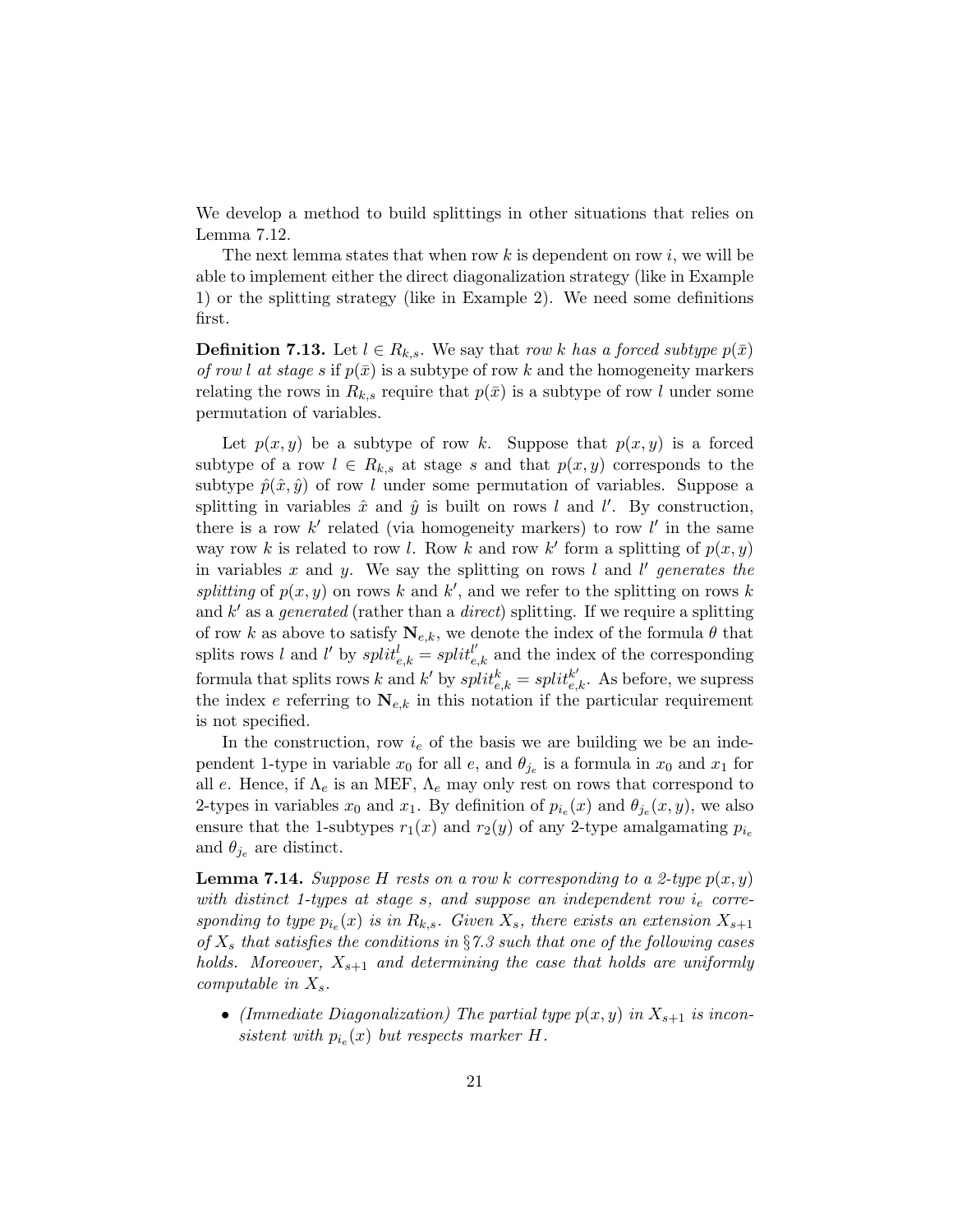- (Direct Splitting) Row k and some row k' in  $X_{s+1}$  split the partial type  $p$  at a formula indexed by  $split_{k}^{k} = \,split_{k}^{k}.$  If H is a homogeneity marker resting on row k at stage s, then H rests on k at stage  $s + 1$ , and H', a copy of H, rests on row k'. For any n, the basis  $X_{s+1}$  can be chosen so that the index  $split_k^k = split_{k'}^k$  is greater than n.
- (Generated Splitting) There exists a row  $l \in R_{k,s}$  such that row l and some row l' in  $X_{s+1}$  split the partial type q corresponding to row l of  $X_s$ at the formula indexed by  $split_k^l = split_k^{l'}$  $\frac{l'}{k}$ . This splitting on rows l and  $l'$  generates a splitting of the partial type p on row k. A homogeneity marker L rests on row l at stages s and  $s + 1$ , and  $L'$ , a copy of L, is placed on  $l'$  at stage  $s + 1$ . For any row m on the shortest path from row k to row l in  $R_{k,s}$ , let row m' denote the row related to row l' in the same way row m is related to row l, and denote the index of the formula at which rows m and m' split by  $split_k^m = split_k^{m'}$ . (Formula  $\theta_{split_k^m}$  $\emph{corresponds to $\theta_{split}'_k$ via the relationship described between rows $m$ and}$ l given in  $R_{k,s}$ .) Finally, for any n, the basis  $X_{s+1}$  can be chosen so that for every row m as above, the index  $split_k^m = split_k^{m'}$  is greater than n.

*Proof.* Suppose H is  $Tr_{i,j}$  or  $Tap_{i,j}$ . Then Lemma 7.12 shows that we can effectively find incompatible extensions  $q_1(x, y)$  and  $q_2(x, y)$  of  $p(x, y)$  that respect H. We finitely extend row k to correspond to  $q_1$ , and we build  $q_2$ on the first unmarked empty row  $k'$  of  $X_s$  not attended to by stage s. Then we place a marker  $H'$ , a copy of  $H$ , on row  $k'$ . Let the resulting matrix be  $X_{s+1}$ . By the proof of Lemma 7.12, for any n, we can make a splitting on rows k and k' such that  $split_k^k = split_{k'}^k > n$ . Note that these extensions satisfy the conditions of §7.3.

Now suppose  $H = Perm_{j,m}$  or  $H = Sub_{j,m}$ . If row k is a forced 2type of an independent row l in  $R_{k,s}$  at stage s, then  $l \neq i_e$  because row l corresponds to an *n*-type for  $n > 1$  (the subtypes of  $p(x, y)$  are distinct). Since row  $l$  is independent, we can make a consistent extension of row  $l$  that causes row  $i_e$  to be inconsistent with the extension of row k generated by the extension of row  $l$  (as in Lemma 7.10).

If row  $k$  is not a forced 2-type of some independent row  $l$ , we can create a splitting in x and y in some row of  $R_{k,s}$  with marker L equal to  $Tr_{i,j}$  or  $Tap_{i,j}$  using Lemma 7.12. We say the *depth* of some row  $n \in R_{k,s}$  is the length of the shortest path from row  $k$  to row  $n$ . Let row  $l$  be the row of least depth in the dependency tree  $R_{k,s}$  for which such a splitting can be made. Row l exists because k is not a forced 2-type of an independent row.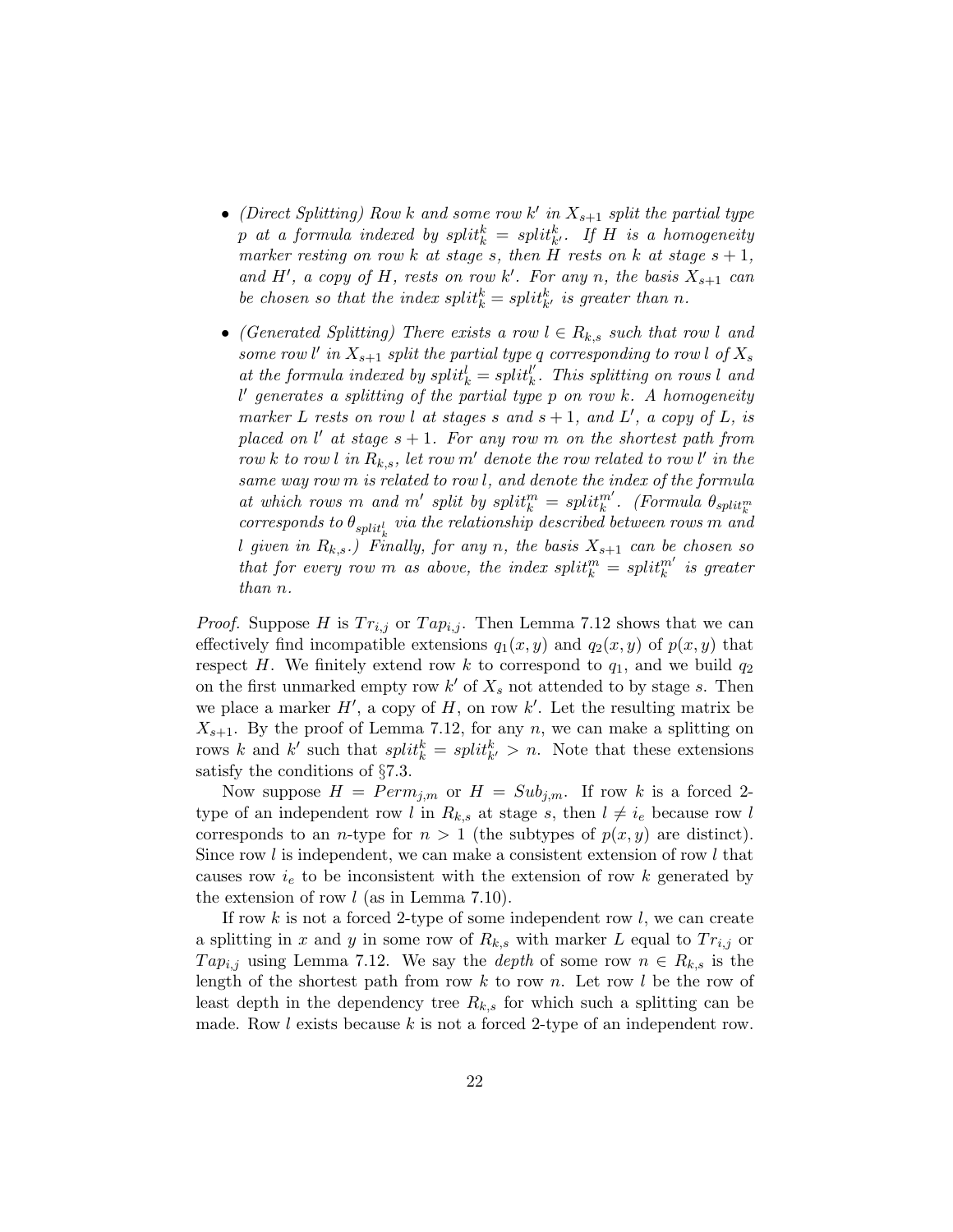Specifically, if we trace the ancestry of the 1-subtypes of row k through  $R_{k,s}$ , row l is the least depth node where these types were joined into a higher arity (at least a 2) type. Let q be the partial type generated by row l in  $X_s$ , and let the free variables  $\hat{x}$  and  $\hat{y}$  in q correspond to x and y in p (via the relationships prescribed by  $R_{k,s}$ ).

By Lemma 7.12, there exist incompatible extensions  $q_1$  and  $q_2$  of q that split in variables  $\hat{x}$  and  $\hat{y}$  and respect L. Finitely extend row l to correspond to  $q_1$  and build  $q_2$  on the first fresh row l' of  $X_s$ . Place a marker L', a copy of marker L, on row l'. Let row k' be related to row l' in the same way as row k is related to row l in  $R_{k,s}$ . The splitting on rows l and l' between variables  $\hat{x}$  and  $\hat{y}$  generates a splitting on rows k and k' in variables x and y. Since we will computably keep track of where the homogeneity makers rest, we will be able to compute row  $k'$  from  $l'$ .

By the proof of Lemma 7.12, for any  $n$ , we can make a splitting on row l and row l' such that  $split_k^l = split_k^{l'} > n$ . There are only finitely many rows on the shortest path in  $R_{k,s}$  from row k to row l. For any such row m, the 2-subtype of row m corresponding to the 2-subtype  $q_1(\hat{x}, \hat{y})$  on row l is a forced 2-type of row *l*. Hence, for any *n*, by knowing  $R_{k,s}$ , we can create a splitting of row  $l$  at a large enough index such that for every row  $m$  on the shortest path from row k to row l,  $split_k^m = split_k^{m'} > n$ .  $\Box$ 

Before continuing with the construction, we point out an important difference between direct and generated splittings. Suppose we build a splitting on rows l and l' in marker L in order to generate a splitting on rows k and  $k'$ as in the third case of Lemma 7.14. Let row  $m$  be some row on the shortest path in  $R_{k,s}$  from row k to row l (other than l) with marker M. If we later build a splitting *split* directly in marker M on row m, the splittings *split* and  $split_k^m$  do not interfere with one another since the subtype of row m that splits at  $split_k^m$  is a forced 2-type of row l, whereas the subtype of row m that splits at *split* is not. Regardless of how *split* is decided, the row marked by  $M$  after the decision contains the forced 2-type of row  $l$ , so the half of the splitting  $split_{k}^{m}$  on row m can be transferred if deciding split moves M to row  $m'$ . On the other hand, if deciding  $split_k^l$  moves L from row  $l$  to  $l'$ , the splitting *split* is unaffected since M depends on row  $l$ , which is now an independent row. Thus, on a given row the only splittings that can interfere with one another are direct splittings.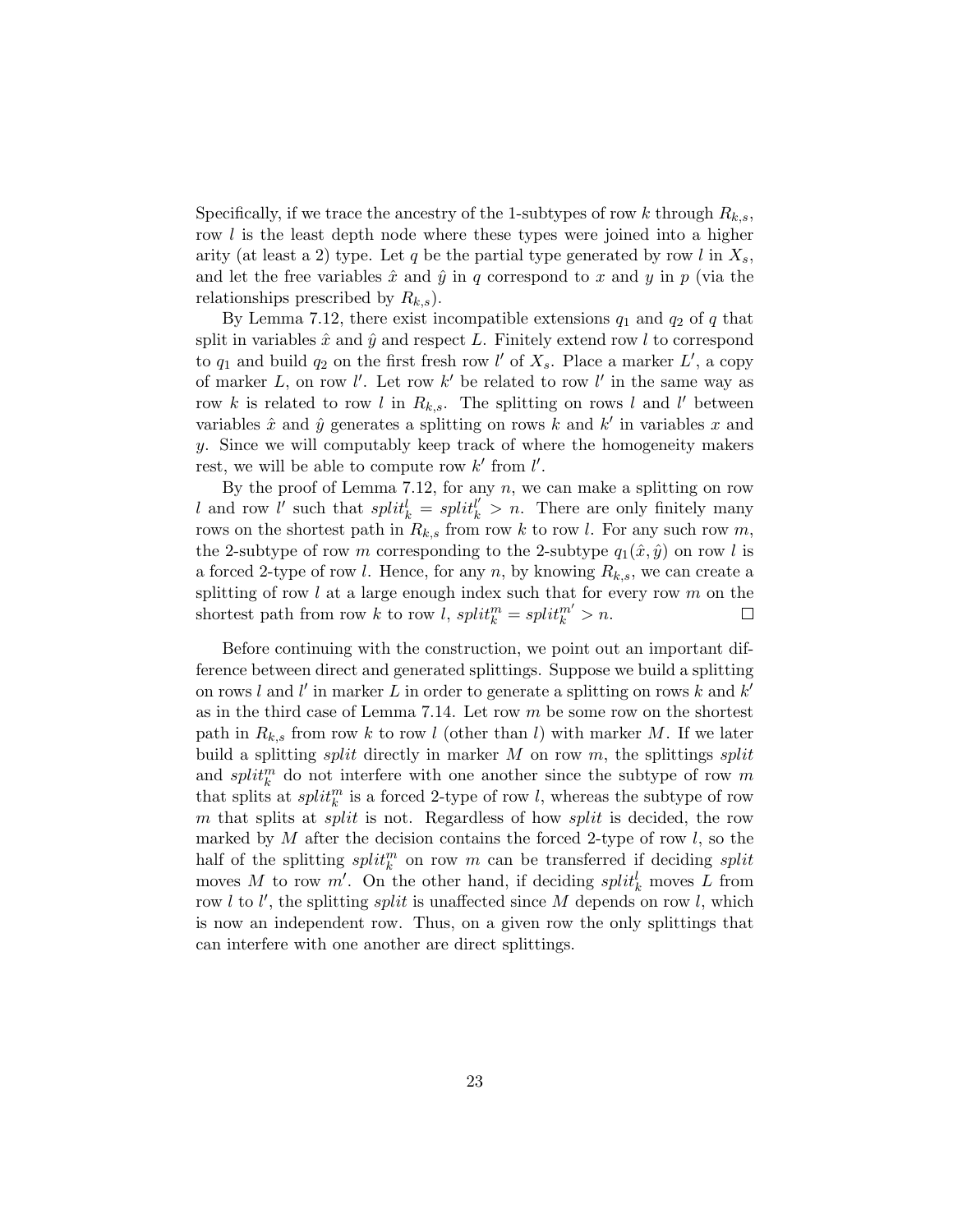# 8 Construction

We put together the above strategic modules and lemmas to construct the desired counterexample.

## 8.1 Main Construction

Let  $\mathbf{d} \in \Delta_2^0$  be a low<sub>2</sub> degree. We will build a **0**-basis (and hence a **d**-uniform basis)  $X$  for a homogeneous model  $A$  that has no **d**-MEF.

#### Construction.

Let the function  $g(e, x, s)$  be a computable approximation of a listing of all **d**-computable functions (as defined in §6.1). Let  $i_e = 4e + 1$  for all e. Let  $j_e$  be the first index such that  $\theta_{j_e}$  is the conjuction of  $\neg P_e(x_1)$  and  $x_0 = x_0$ for all e. Let

(2) 
$$
\Lambda_{e,s}(t) = g_{e,s}(\langle i_e, j_e, t \rangle) = g(e, \langle i_e, j_e, t \rangle, s)
$$

be the stage s approximation to  $\Lambda_e(t) = \lim_{s \to e} g_{e,s}(\langle i_e, j_e, t \rangle).$ 

**Stage** 0: On row 0, we code the CD theory T described in  $\S7.2$  and indicate that it is a 0-type. Place on row  $i_e$  for all  $e \in \omega$  the finite data that corresponds to the partial 1-type containing  $\neg P_i(x_0)$  for all  $i < e$  and  $P_e(x_0)$ . We call these formulas the *coding formulas for e*. Thus, any 2-type  $p(x_0, x_1)$ amalgamating  $p_{i_e}(x_0)$  and  $\theta_{j_e}(x_0, x_1)$  has distinct 1-subtypes. Let  $e^*$  denote the maximum of the indices of the formula  $\theta_{j_e}$  and the formulas included in row  $i_e$  at this stage.

Create the countably many homogeneity markers, and effectively place them on rows  $\{4j+2\}_{j\in\omega}$  so that  $R_{k,0}$  is computable for any row k and  $k > l$ if row  $k$  depends on  $l$ . (Recall that we do not use markers to satsify closure conditions involving row 0 or any other row corresponding to the 0-type T.)

Let  $\{\theta_{w(j)}(x_0)\}_{j\in\omega}$  be an effective enumeration of all 1-ary formulas consistent with T. On row  $4e + 3$  place the finite data that indicates this row corresponds to the partial 1-type in  $x_0$  containing  $\theta_{w(e)}(x_0)$  and all the literals in  $QF(\theta_{w(e)}(x_0))$  needed to imply  $\theta_{w(e)}$ . (By including these rows, we satsify the homogeneity closure conditions involving the 0-type  $T$ .) For all e, row  $4e + 4$  remains empty and has no homogeneity marker. Call this matrix  $X_0$ .

**Stage**  $s + 1$ : We are given  $X_s$  that satisfies the conditions in §7.3 and in which  $\theta_j$  has been decided in all rows i for  $i, j \leq s$ . The matrix  $X_s$  also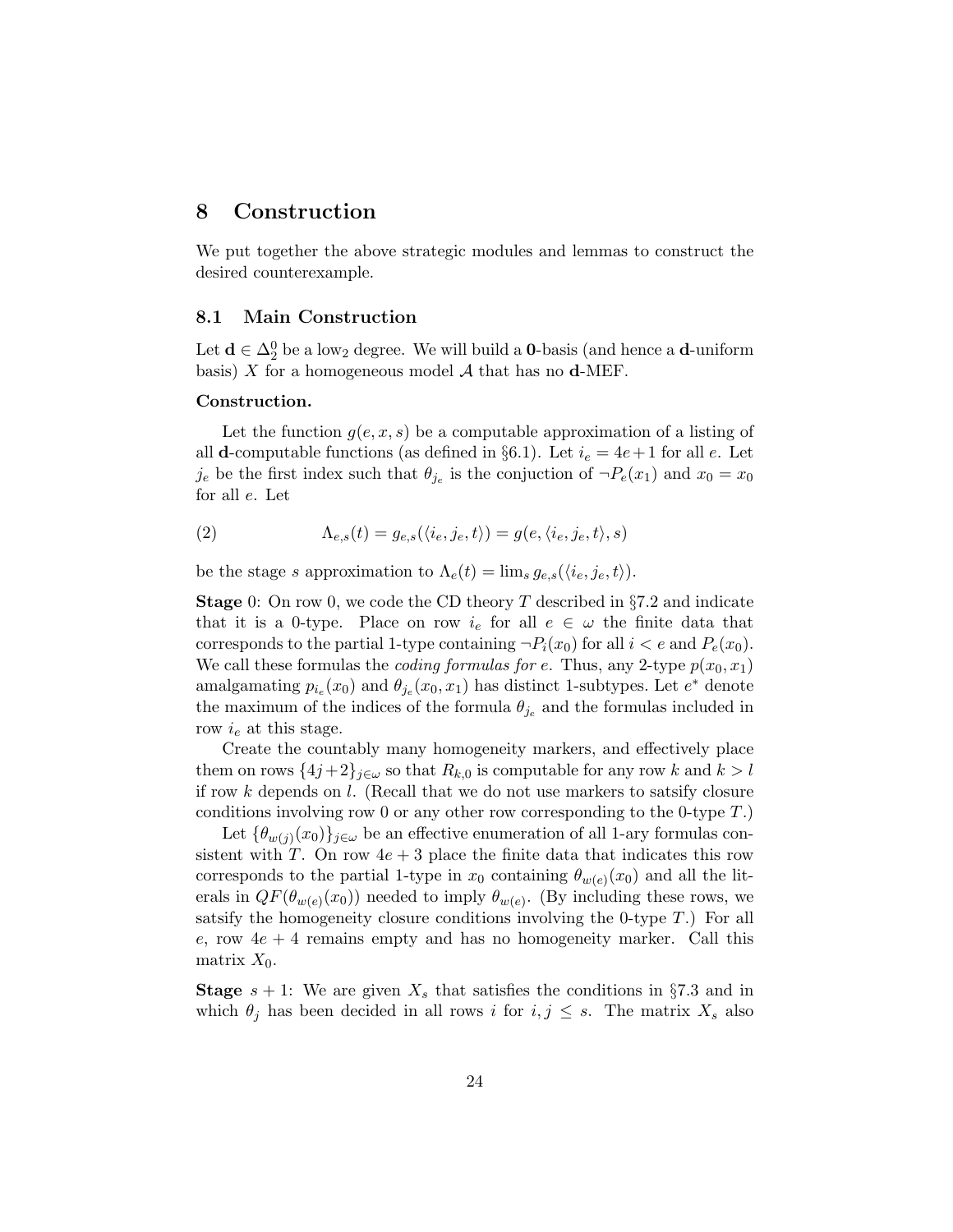has infinitely many empty unmarked rows with index greater than any row attended to at a previous stage.

# $N_{e,\tilde{k}}$  Requires Attention

We say  $\mathbf{N}_{e,\tilde{k}}$  requires attention at stage  $s+1$  if either the following primary or redecision conditions for attention hold. Requirement  $\mathbf{N}_{e,\tilde{k}}$  satisfies the primary conditions for attention if the following conditions are satisfied.

1.  $\Lambda_{e,s+1}(t') = \tilde{k}$  for some t' such that  $e^* \leq t' \leq s+1$ , and row  $\tilde{k}$ corresponds to a 2-type in  $x_0$  and  $x_1$ .

 $(\Lambda_{e,s+1}$  is resting on row  $\tilde{k}$ , and row  $\tilde{k}$  contains the coding formulas for e, ensuring that only one  $\Lambda_e$  can require attention when resting on row  $k.$ )

- 2.  $\Lambda_{e,s+1}$  traces out an amalgamator for  $p_{i_e}$  and  $\theta_{j_e}$  through level t'.  $(\Lambda_{e,s+1}$  appears to be an MEF.)
- 3. Row  $\tilde{k}$  is consistent with row  $i_e$  and  $\theta_{je}$ .

 $(\mathbf{N}_{e,\tilde{k}}% ,\mathbf{N}_{e,\tilde{k}})$  is not already satisfied forever.)

4. We are not monitoring  $\Lambda_e$  on row  $\tilde{k}$  on behalf of  $\mathbf{N}_{e,\tilde{k}}$ .

Requirement  $\mathbf{N}_{e,\tilde{k}}$  satisfies the *redecision conditions for attention* if there is some row k that satisfies the conditions below.

- 1' We are monitoring a decision on behalf of  $\mathbf{N}_{e,\tilde{k}}$  for redecision at index  $split = split_{e,\tilde{k}}^k$  on row k.
- 2'. The most recent splitting that was decided on behalf of  $\mathbf{N}_{e,\tilde{k}}$  was built on rows  $\hat{k}$  and  $\hat{k}'$  at  $split \hat{t}^i_{e,\tilde{k}} = split$ . The splitting on rows  $\hat{k}$  and  $\hat{k}'$  was last decided at stage s' where  $s' < s + 1$ . At stage s', row  $\Lambda_{e,s'}(split)$ agreed with row  $\hat{k}'$  through (and at) index *split*.
- 3'. At stage  $s+1$ ,  $\Lambda_{e,s+1}$  traces out an amalgamator for  $p_{i_e}$  and  $\theta_{j_e}$  through level split, and row  $\Lambda_{e,s+1}(split)$  agrees with row  $\hat{k}$  and row k through  $(and at) index split.$

Moreover,

(a) We have not yet attended to this redecision on row k on behalf of  $\mathbf{N}_{e,\tilde{k}},$  and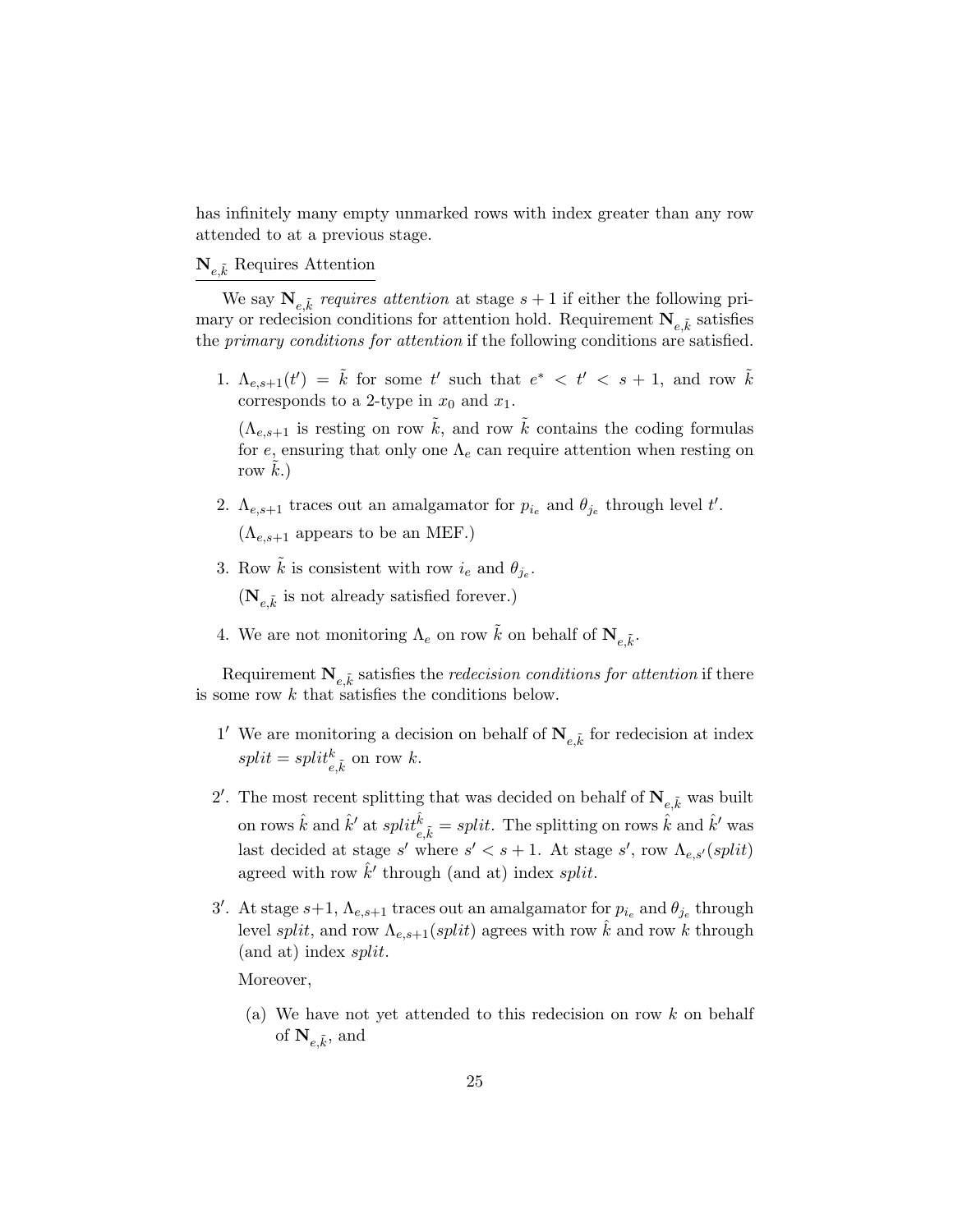(b) Requirement  $\mathbf{N}_{e,\tilde{k}}$  has not been reset since stage s'.

Attending to  $\mathbf{N}_{e,\tilde{k}}$ 

Suppose  $\langle e, \tilde{k} \rangle$  is the least number such that  $N_{e, \tilde{k}}$  requires attention. We attend to  $\mathbf{N}_{e,\tilde{k}}$ . First, suppose  $\mathbf{N}_{e,\tilde{k}}$  satisfies the primary conditions for attention.

Suppose  $i_e \notin R_{\tilde{k},s}$ , i.e., row  $\tilde{k}$  is not dependent on row  $i_e$ . Then by Lemma 7.10, we can finitely extend  $X_s$  so that row  $\overline{k}$  will be inconsistent with row  $i_e$  and this extension satisfies the conditions in §7.3. Then  $\mathbf{N}_{e,\tilde{k}}$  is satisfied forever and will never act again. If  $i_e \in R_{\tilde{k},s}$  and by Lemma 7.14, we can make an extension to  $X_s$  so that row  $\overline{k}$  is inconsistent with row  $i_e$ , do so. Then  $N_{e,\tilde{k}}$  is satisfied forever and will never act again.

Otherwise, by Lemma 7.14, we can set a splitting against  $\Lambda_e$  on row k and some row k'. This splitting is either built directly on rows  $\tilde{k}$  and k' or is generated by a splitting on rows  $l$  and  $l'$ . Take row  $l$  to be the row of least depth in  $R_{\tilde{k},s}$  where a splitting in the appropriate variables can be made, and take row  $\hat{l}'$  to be an unmarked empty row with  $l'$  greater than the index of any row attended to so far. Without loss of generality, we assume the splitting is built on rows  $l$  and  $l'$ . By Lemma 7.14, if marker  $L$  rests on row l at stage s, we place a marker  $L'$ , a copy of marker L, on row l'. For each row  $m \in R_{\tilde{k},s}$  on the path of least length from row k to row l and for each row  $m' \in R_{k',s}$ , the row related to row l' in the same way that row m is related to l, the splitting indexed at  $split_{e,\tilde{k}}^{il} = split_{e}^{l'}$  $l'_{e,\tilde{k}}$  on rows l and l' generates the splitting at  $split^m_{e,\tilde{k}} = split^{m'}_{e,\tilde{k}}$  on rows m and m'.

By Lemma 7.14, we may make the splitting on rows  $l$  and  $l'$  such that the indices of the splitting formulas satisfy the following splitting priorities.

- $split_{e,\tilde{k}} > split_{d,\tilde{n}}^{l}$  if  $split_{d,\tilde{n}}^{l}$  is the index for a direct splitting on row l and  $\langle e, \tilde{k} \rangle > \langle d, \tilde{n} \rangle$
- $split_{e,\tilde{k}}^{\tilde{k}} = split_{e,\tilde{k}}^{k'} > e^*$

If there exists an active direct splitting index  $split_{d,\tilde{n}}^l$  on row  $l$  where  $\langle e, \tilde{k} \rangle <$  $\langle d, \tilde{n} \rangle$ , reset  $\mathbf{N}_{d,\tilde{n}}$ , and delete all of its associated splittings. Notice that no splittings have been built on any row  $m'$  at this stage by choice of row  $l'$ . Monitor  $\Lambda_e$  on  $split_{e,\tilde{k}}^{\tilde{k}} = split_{e,\tilde{k}}^{k'}$  $_{e,\tilde{k}}^{\kappa^{\prime}}.$ 

Now suppose  $\mathbf{N}_{e,\tilde{k}}$  satisfies the redecision conditions for attention above for some row k. Then row k is half of a splitting that splits at formula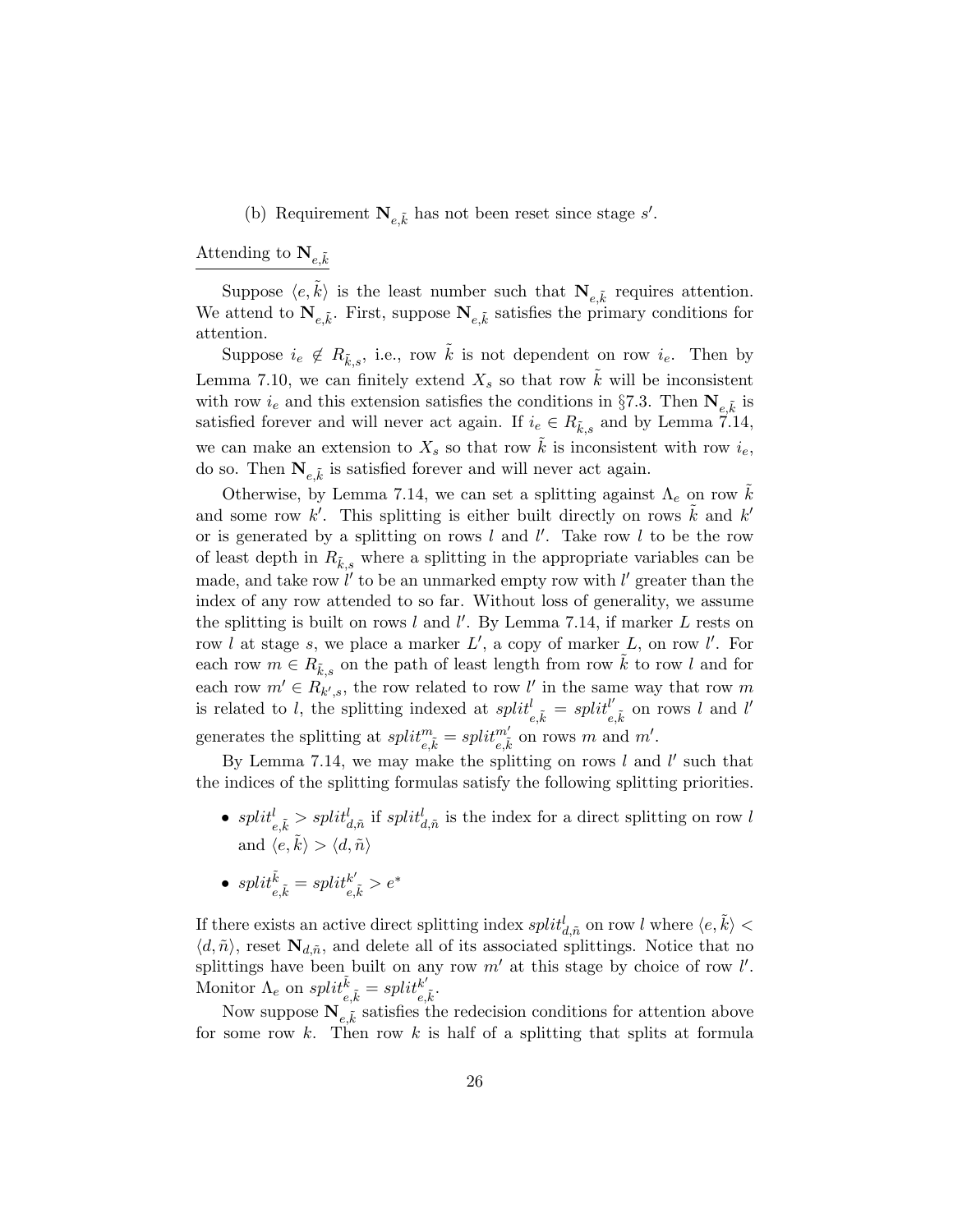$\theta_{split_{e,\tilde{k}}}$ . Let row l be the row of least depth in  $R_{k,s}$  where the splitting at  $split_{e,\tilde{k}}^k$  can be made, and suppose the formula indexed by  $split_{e,\tilde{k}}^l$  in row l corresponds to the formula indexed by  $split_{e,\tilde{k}}^{k}$  in row k. Suppose row l is marked by marker  $L$ . Let row  $l'$  be an empty unmarked row greater than all rows attended to so far, and let row  $k'$  be the row related to l' in the same way row  $k$  is related to  $l$ . As in the last case, construct a splitting on row  $l$ and row  $l'$  at  $split_{e,\tilde{k}}^{l'} = split_{e}^{l'}$  $e^{l}_{e,\tilde{k}}$  corresponding to the index  $split_{e,\tilde{k}}^{k} = split_{e,\tilde{k}}^{k'}$  $_{e,\tilde{k}}^{\kappa},$ where row  $k'$  is the row related to row l' in the same way row k is related to row l. Mark the row l' with a homogeneity marker  $L'$  as above. We now monitor  $\Lambda_e$  on  $split_{e,\tilde{k}}^{k} = split_{e,\tilde{k}}^{k'}$  $_{e,\tilde{k}}^{k'}$  on rows k and k'.

# Deciding Splittings

Suppose we are monitoring  $\Lambda_e$  on  $split_{e,\tilde{k}}^k = split_{e,\tilde{k}}^{k'}$  $k'_{e,\tilde{k}}$  on rows k and  $k'$  on behalf of  $\mathbf{N}_{e,\tilde{k}}$ . (Note k may equal  $\tilde{k}$ .) The splitting  $split_{e,\tilde{k}}^{i} = split_{e,\tilde{k}}^{k'}$  $_{e,\tilde{k}}^{k^\prime}$  on rows  $k$  and  $k'$  is decided if:

- $\Lambda_{e,s+1}$  traces out an amalgamator for  $p_{i_e}$  and  $\theta_{j_e}$  through level  $split_{e,\tilde{k}}^{k}$ .
- Row  $\Lambda_{e,s+1}(split_{e,\tilde{k}}^k)$  agrees with either row k or k' through (and at)  $split^k_{e,\tilde{k}}.$

 $(\Lambda_{e,s+1} \text{ acts like an MEF on } p_{i_e} \text{ and formula } \theta_{j_e} \text{ through level } split_{e,\tilde{k}}^k.)$ 

Let  $\langle e, \tilde{k} \rangle$  be the least number such that the splitting  $split_{e, \tilde{k}}^{int} = split_{e, \tilde{k}}^{k'}$  ${}_{e,\tilde{k}}$ is decided. Suppose row  $\Lambda_{e,s}(split_{e,\tilde{k}}^k)$  agrees with row k through  $split_{e,\tilde{k}}^k$ . As above, we suppose the splitting on rows k and  $k'$  is generated by a splitting on rows l and l'. Then we move the marker L on row l to row l' (overwriting the marker  $L'$  on row  $l'$ ). We say that  $\Lambda_e$  kicks  $L$  on behalf of  $\mathbf{N}_{e,\tilde{k}}$ . As in Lemma 7.10, we make row k inconsistent with row  $i_e$  via an appropriate extension of row  $l$ , and delete the splitting indices on behalf of  $\mathbf{N}_{e,\tilde{k}}$  previously generated by row l. This action respects the homogeneity conditions since row  $l$  is no longer dependent on any other row. Thus, we can make rows  $k$  and  $i_e$  inconsistent on some  $P_i$  not yet mentioned in any row other than row 0 as in the above-mentioned lemmas. We now monitor this decision on behalf of  $\mathbf{N}_{e,\tilde{k}}$  for redecision at  $split_{e}^{k'}$  $_{e,\tilde{k}}^{k'}$  on row  $k'.$ 

Reset any requirement  $N_{d,\tilde{n}}$  such that there exists an index for an active direct splitting  $split_{d,\tilde{n}}^l$  on row l at this stage and  $\langle d,\tilde{n}\rangle > \langle e,\tilde{k}\rangle$ . (Although row l' copied row l through  $split_{e,\tilde{k}}^{l}$ , we have no control over how row l'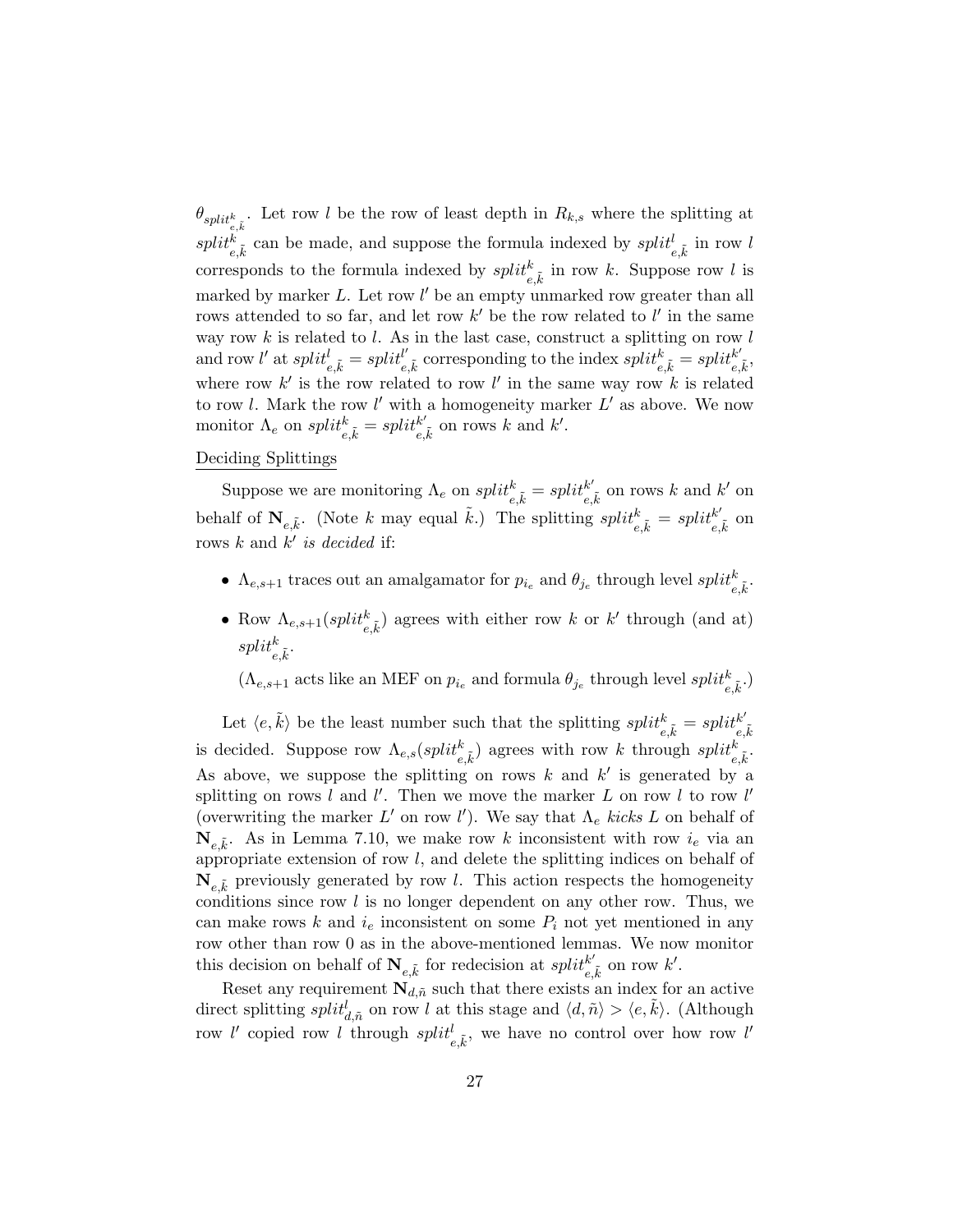decides the formula at  $split_{d,\tilde{n}}^l > split_{e,\tilde{k}}^l$ .) Suppose there exists an index for a splitting  $split_{d,\tilde{n}}$  on row l at this stage that is not reset. This splitting is either a direct splitting (in the marker L) and  $\langle d, \tilde{n} \rangle < \langle e, \tilde{k} \rangle$  or this splitting is a generated splitting.

First, suppose  $split_{d,\tilde{n}}^{l}$  corresponds to a direct splitting (in the marker L) and  $\langle d, \tilde{n} \rangle < \langle e, \tilde{k} \rangle$ . We have  $split_{d, \tilde{n}}^{\dagger} < split_{e, \tilde{k}}^{\dagger}$  by the splitting priorities. Since row l' copied row l through  $split_{e,\tilde{k}}^{l}$  (i.e., row l' agrees with row l through and at index  $split_{d,\tilde{n}}^{l}$ , we can shift the half of the splitting  $split_{d,\tilde{n}}^{l}$ on row l on behalf of  $\mathbf{N}_{d,\tilde{n}}$  to row l'. Second, suppose  $split_{d,\tilde{n}}^{l}$  corresponds to a generated splitting. Let the formula indexed by  $split_{d,\tilde{n}}^{l}$  be in free variables  $\hat{x}$  and  $\hat{y}$ . Before L was kicked, the subtype  $p(\hat{x}, \hat{y})$  of  $p_l$  generated by  $\hat{x}$  and  $\hat{y}$ was a forced 2-type of a row that generated the splitting indexed at  $split_{d,\tilde{n}}^{l}$ . Since L' was a copy of marker L and L now has been kicked to row  $l', p(\hat{x}, \hat{y})$ is a forced subtype of  $p_{l'}$ . Regardless of how  $split_{d,\tilde{n}}^{l}$  compares with  $split_{e,\tilde{k}}^{l}$ , row l' will agree with row l on the formula indexed at  $split_{d,\tilde{n}}^{l}$  since both rows  $l$  and  $l'$  have the same forced 2-types (and agree on every formula in these types). Hence, we can again shift the half of the splitting  $split_{d,\tilde{n}}^{l}$  on row l on behalf of  $\mathbf{N}_{d,n}$  to row l'. We now describe this shift in detail.

Suppose we are monitoring splitting  $split_{d,\tilde{n}}^{in} = split_{d,\tilde{n}}^{n'}$  $\frac{n'}{d,\tilde{n}}$  on rows n and  $n'$ on behalf of  $\mathbf{N}_{d,\tilde{n}}$  where this splitting is generated by  $split_{d,\tilde{n}}^{it}$  and  $split_{d,\tilde{n}}^{it}$  $_{d,\tilde{n}}$ and row *n* agrees with row  $\tilde{n}$  through and at  $split_{d,\tilde{n}}^{n}$ . (We act similarly if we are monitoring a decision on behalf of  $\mathbf{N}_{d,\tilde{n}}$  for redecision at  $split_{d,\tilde{n}}^{n}$  on row n.) Let P denote the shortest path in  $R_{n,s}$  between row n and row u, and let  $\mathcal{P}'$  be the corresponding path in  $R_{n',s}$  between row n' and row u'. We consider two cases.

First, suppose row  $l \in \mathcal{P}$ . Then, by how we construct splittings,  $p(x_0)$ , the subtype of row n that corresponds to variable  $x_0$ , is a forced 1-type of row *l.* Since row *l* has no marker, it is an independent row. Thus, we can extend row l so that this extension causes  $p(x_0)$  to be inconsistent with  $p_{i_d}$ . Then  $\mathbf{N}_{d,\tilde{n}}$  is satisfied forever. (If  $n = \tilde{n}$ , row n is now inconsistent with  $p_{i_d}$ . If  $n \neq \tilde{n}$ , row n was already made inconsistent with  $p_{i_d}$  at a previous stage.)

To ensure that the homogeneity markers settle, we continue to monitor any splittings associated with  $N_{d,n}$ . For each row m between row n and row l in  $P$ , let row m' be the row that is related to row l' in the same way row m is related to row l in  $R_{k,s}$ . Define  $split_{d,\tilde{n}}^{m'} = split_{d,\tilde{n}}^m$  for each such  $m'$ . Let row  $n''$  be the row related to row l' in the same way row n is related to row l, and monitor the splitting  $split_{d,\tilde{n}}^{in} = split_{d,\tilde{n}}^{n'}$  $\frac{n'}{d,n}$  on rows  $n''$  and  $n'$ . We call this *shifting the splitting* on behalf of  $\mathbf{N}_{d,\tilde{n}}$  on rows n and n' to rows n'' and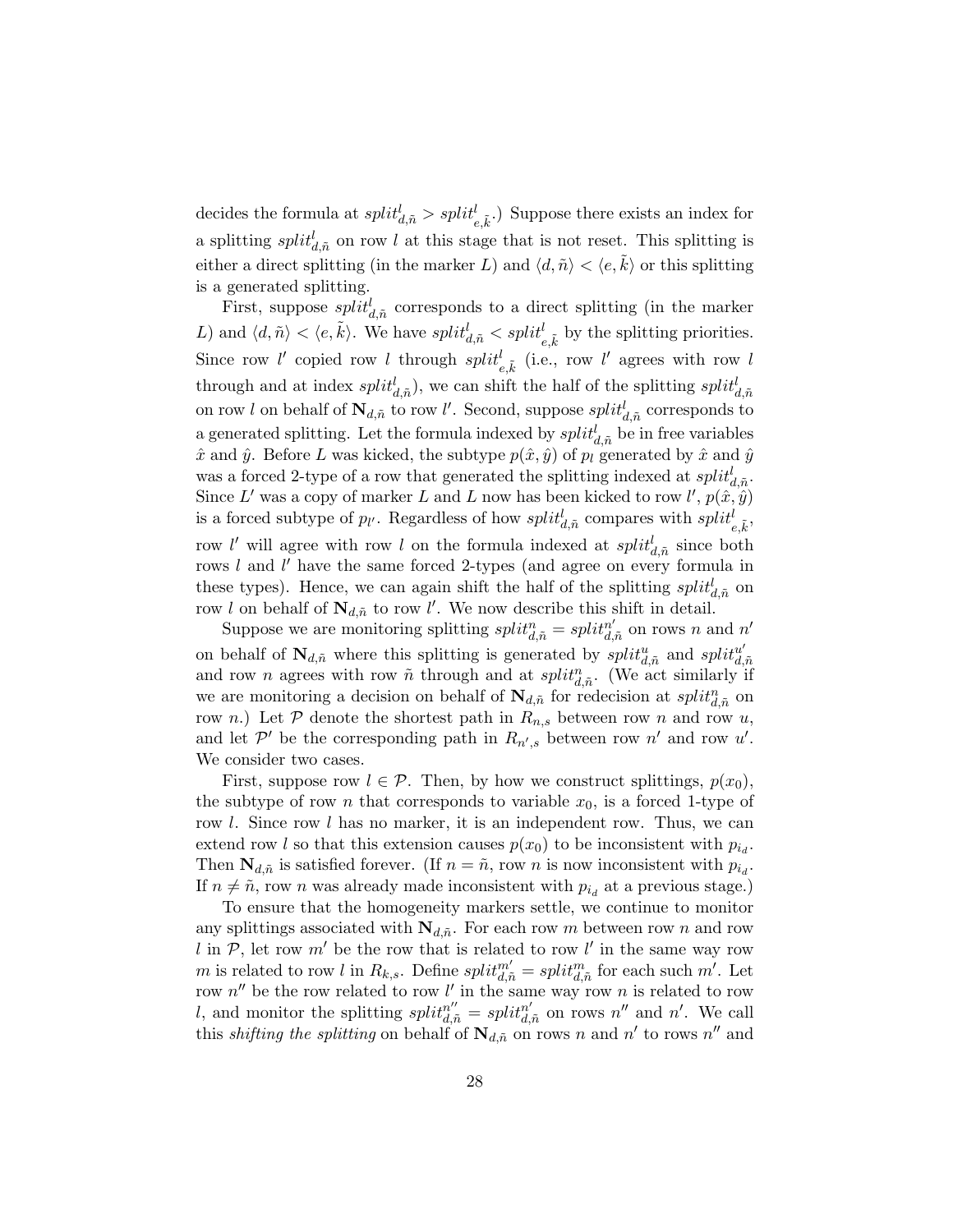$n'$ . Note that row  $l'$  was not marked with any homogeneity markers when  $split_{e,\tilde{k}}^{l'}$  was built on it. Since  $N_{e,\tilde{k}}$  was never reset since the splitting was built, no direct splittings previously existed on row l' below  $split'$  $_{e,\tilde{k}}^{\prime} \cdot$ 

Second, suppose row  $l \in \mathcal{P}'$ . We similarly shift the the splitting on behalf of  $\mathbf{N}_{d,\tilde{n}}$  on rows n and n' to rows n'' and n' as above, but we are unable to satisfy  $\mathbf{N}_{d,n}$  forever.

If  $\Lambda_{e,s+1}$  follows the direction of the splitting that row k' follows, our action is symmetric to that above.

## Satisfying Homogeneity Conditions

Extend  $X_{s+1}$  so that  $\theta_i$  is decided in all rows i for  $i, j \leq s+1$  and satisfies the conditions in §7.3 using Lemma 7.9.

### End Construction.

#### 8.2 Verification.

We show that each homogeneity closure requirement is satisfied and that there is no **d**-MEF for the **0**-basis X we have built. We first show that  $N_{e,\tilde{k}}$ is satisfied for all  $e, \tilde{k} \in \omega$ . We then show that all homogeneity markers eventually settle, i.e., are kicked from the row they are resting on at a given stage only finitely often. Each homogeneity requirement will be satisfied if it has a homogeneity marker that eventually settles.

**Lemma 8.1.** For all  $e, \tilde{k} \in \omega$ ,  $\mathbf{N}_{e, \tilde{k}}$  requires attention or has a splitting decided on its behalf only finitely often.

*Proof.* Assume the statement is true for all  $\mathbf{N}_{d,\tilde{n}}$  for  $\langle d, \tilde{n} \rangle < \langle e, \tilde{k} \rangle$ . Choose the least stage  $\hat{s}$  after which there is no  $\langle d, \tilde{n} \rangle < \langle e, k \rangle$  such that  $N_{d,\tilde{n}}$  requires attention or has any splittings decided on its behalf. Suppose  $N_{e,\tilde{k}}$  requires attention at some stage  $s' \geq \hat{s}$ . Suppose  $\mathbf{N}_{e,\tilde{k}}$  satisfies the primary conditions for attention at stage s'. Then  $N_{e,\tilde{k}}$  receives attention at stage s'. The argument is the same if  $\mathbf{N}_{e,\tilde{k}}$  satisfies the redecision conditions for attention at stage  $s'$  or if  $N_{e,\tilde{k}}$  never requires attention after stage  $s'$  but decides a splitting after stage  $s'$ .

If, in receiving attention,  $\mathbf{N}_{e,\tilde{k}}$  is satisfied forever without setting a splitting, then  $N_{e,\tilde{k}}$  will never require attention or have a splitting decided on its behalf again. Otherwise, we set a splitting at index  $split = split \tilde{k}_{e,\tilde{k}}^{\tilde{k}}$  in rows  $\tilde{k}$  and  $k'$  on behalf of  $\mathbf{N}_{e,\tilde{k}}$  and monitor this splitting. Since  $\mathbf{N}_{e,\tilde{k}}$  is never reset after stage  $s'$ , by definition of the redecision conditions for attention,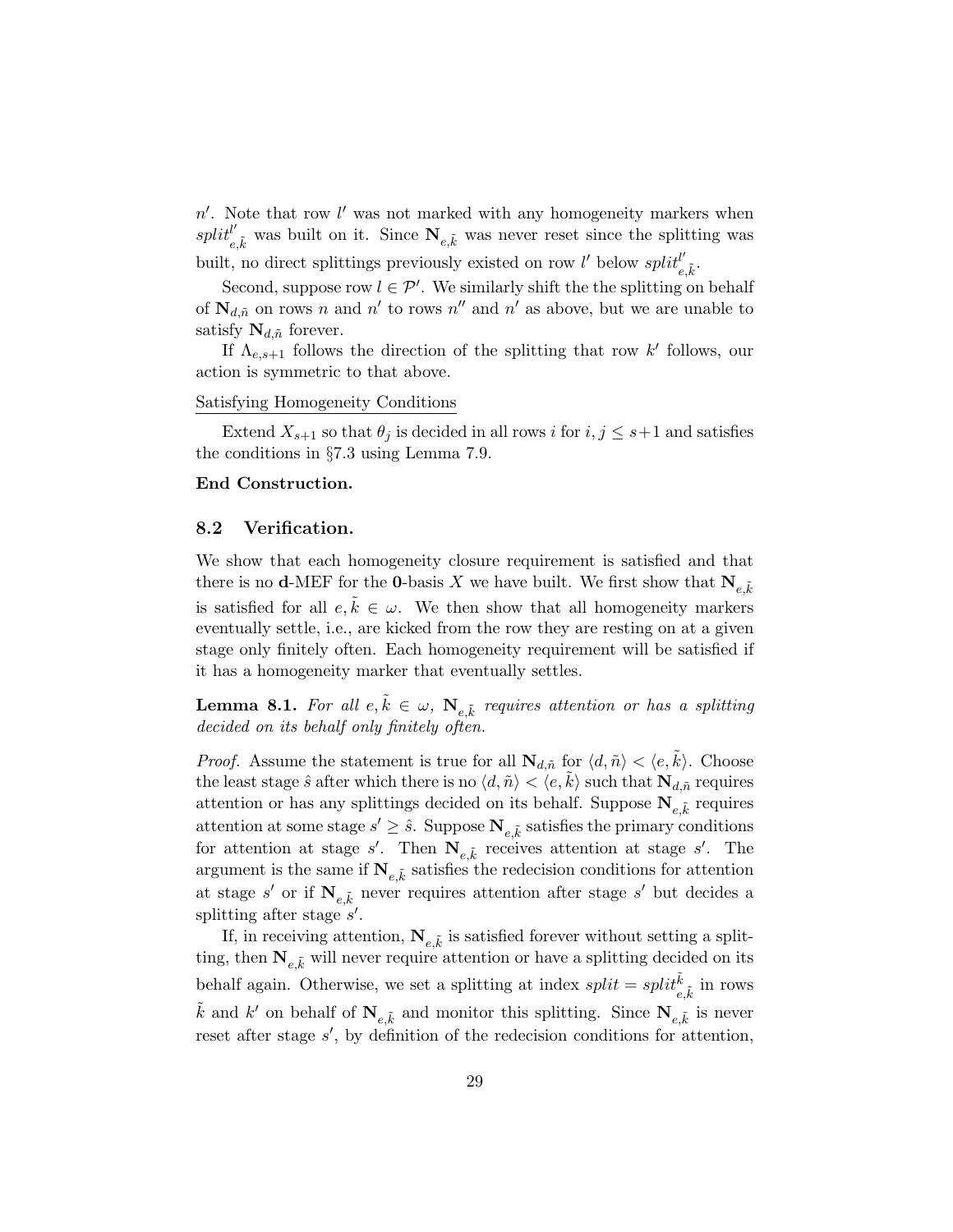$\mathbf{N}_{e,\tilde{k}}$  can only require attention at some stage greater than s' if  $\mathbf{N}_{e,\tilde{k}}$  must redecide the splitting at index *split*. In this case, when  $N_{e,\tilde{k}}$  requires attention after stage s', the splitting monitored on behalf of  $N_{e,\tilde{k}}$  at this later stage is again indexed by *split*. Thus, after stage  $s'$ , if we are monitoring a splitting on behalf of  $N_{e,\tilde{k}}$  on rows k and k', this splitting occurs at index split.

We claim that we decide a splitting on behalf of  $\mathbf{N}_{e,\tilde{k}}$  only finitely many times after stage s'. By the splitting priorities, all direct splittings made on behalf of  $\mathbf{N}_{d,\tilde{n}}$  for  $\langle d, \tilde{n} \rangle > \langle e, k \rangle$  must respect the direct splittings on behalf of  $\mathbf{N}_{e,\tilde{k}}$ . (Recall that generated splittings do not injure direct splittings.) Moreover, these requirements cannot reset  $N_{e,\tilde{k}}$ . Let s'' be a stage greater than s' such that for all  $s \geq s''$ , the approximation  $\Lambda_{e,s}(x)$  equals  $\Lambda_e(x)$ for all  $x \leq split$ . Suppose  $N_{e,\tilde{k}}$  decides the splitting at index split at some stage  $s > s''$ . Since  $\Lambda_{e,s}$  equals  $\Lambda_e$  through index split, by the redecision conditions for attention,  $N_{e,\tilde{k}}$  cannot require attention after stage s. Then no more splittings can be decided on behalf of  $\mathbf{N}_{e,\tilde{k}}$  after stage s.

 $\Box$ 

# **Lemma 8.2.** Requirement  $N_{e,\tilde{k}}$  is satisfied for all  $e, \tilde{k} \in \omega$ .

*Proof.* Assume that  $\mathbf{N}_{d,\tilde{n}}$  is satisfied for all  $\langle d, \tilde{n} \rangle < \langle e, \tilde{k} \rangle$ . Moreover, suppose that all such requirements  $N_{d,n}$  do not require attention or have any splittings decided on their behalf after stage  $s'$ . Suppose  $\Lambda_e$  traces out an amalgamator for  $p_{i_e}$  and  $\theta_{j_e}$ , and  $\lim_{t\to\infty}\Lambda_e(t) = \widetilde{k}$ . Let  $t' > e^*$  be the least stage such that  $\Lambda_e(t') = \tilde{k}$ . Then  $\Lambda_e(t) = \tilde{k}$  for all  $t \geq t'$ . Take  $s'' \geq max\{s', t'\}$  such that  $\Lambda_{e,s}(x) = \Lambda_e(x)$  for all  $x \leq t'$  and  $s \geq s''$ .

At stage  $s''$ , requirement  $\mathbf{N}_{e,\tilde{k}}$  will require and receive attention via the primary conditions for attention, or we will already be monitoring some splitting on behalf of  $N_{e,\tilde{k}}$  on rows k and k'. Suppose  $N_{e,\tilde{k}}$  receives attention at this stage. We will discuss the other case below. If possible, we extend  $X_{s''}$  so that row  $\tilde{k}$  is inconsistent with row  $i_e$ . This is a contradiction since we assumed  $\Lambda_e$  traces out an amalgamator for  $p_{i_e}$  and  $\theta_{j_e}$ , and  $\lim_{t\to\infty} \Lambda_e(t)$  $\tilde{k}$ . Thus, we set a splitting at index  $split_{e,\tilde{k}}^{i\tilde{k}} = split_{e}^{k'}$  $_{e,\tilde{k}}^{k'}$  on row  $\tilde{k}$  and some empty unmarked row k'. Let  $s''' \geq s''$  be a stage by which  $\Lambda_e(x) = \Lambda_{e,s}(x)$ for all  $x \leq split_{e,\tilde{k}}^{\tilde{k}}$  and all  $s \geq s'''$ . Then  $\Lambda_{e,s}(split_{e,\tilde{k}}^{\tilde{k}}) = \tilde{k}$  for all  $s \geq s'''$ . By stage  $s'''$ , our construction will have decided the splitting indexed by  $split^{\tilde{k}}_{e,\tilde{k}}$ correctly. Since  $\Lambda_{e,s'''}(split_{e,\tilde{k}}^{\tilde{k}}) = \tilde{k}$ , we made row  $\tilde{k}$  inconsistent with row  $i_e$  in  $X_{s'''}$  when deciding this splitting. Hence,  $\Lambda_e$  does not trace out an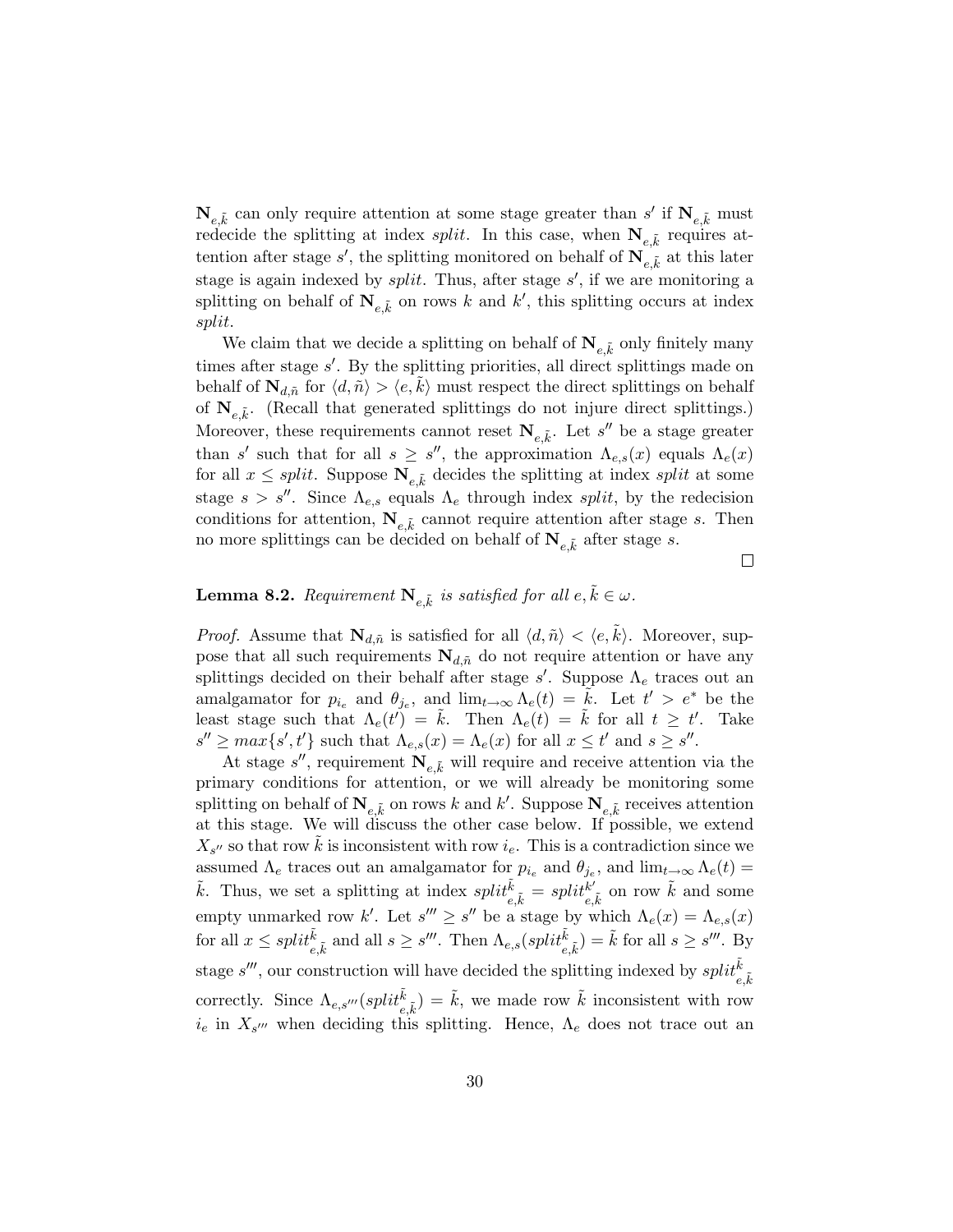amalgamator for  $p_{i_e}$  and  $\theta_{j_e}$ , a contradiction.

Suppose we are already monitoring a splitting on behalf of  $\mathbf{N}_{e,\tilde{k}}$  on rows  $k$ and k' at stage s''. If k or k' equals  $\tilde{k}$ , the argument above holds. Otherwise, the splitting on rows k and k' was originally set in row  $\tilde{k}$  and some row  $\tilde{k}'$ . Since k and k' are unequal to  $\tilde{k}$ , the splitting on row  $\tilde{k}$  was shifted at some point to another row when some splitting was decided. When this shift occurred, row  $k$  was made inconsistent with row  $i<sub>e</sub>$  by the way splittings are decided, a contradiction.  $\Box$ 

We now show that all the homogeneity closure conditions are satisfied.

**Lemma 8.3.** Let  $H$  be any homogeneity marker placed on  $X$  at stage 0. Let  $h_s$  denote the row H rests on at stage s. Then  $\lim_{s\to\infty}h_s$  exists.

*Proof.* Let H be any homogeneity marker placed on X at stage 0. If H is a marker acting on behalf of a subtype or permutation closure requirement, then the marker  $H$  is never moved by construction since we do not set splittings in such markers.

Suppose that  $H$  is any other kind of homogeneity marker. We have  $h_s \neq h_{s+1}$  if and only if marker H is kicked off of row  $h_s$  onto row  $h_{s+1}$ when a splitting was decided on behalf of some  $N_{e,\tilde{k}}$  at stage  $s + 1$ . We show H is kicked on behalf of only finitely many  $N_{e,\tilde{k}}$ . Since only finitely many splittings are decided on behalf of each  $\mathbf{N}_{e,\tilde{k}}$  by Lemma 8.1, H is kicked only finitely many times and the theorem holds. For a contradiction, suppose that H is kicked on behalf of infinitely many  $\mathbf{N}_{e,\tilde{k}}$ .

We define a sequence of  $\langle e_i, \tilde{k}_i \rangle$  and  $s_i$  inductively. Let  $\langle e_1, \tilde{k}_1 \rangle$  be the least  $\langle e, \tilde{k} \rangle$  such that H is kicked on behalf of  $\mathbf{N}_{e,\tilde{k}}$ , and let  $s_1$  be the greatest stage at which this occurs. Suppose we are given  $\langle e_i, \tilde{k}_i \rangle$  and  $s_i$  for  $i < n$ such that H is kicked on behalf of  $N_{e_i, \tilde{k}_i}$  at stage  $s_i$ , and H is not kicked on behalf of  $\mathbf{N}_{e,\tilde{k}}$  for  $\langle e,\tilde{k}\rangle \leq \langle e_i,\tilde{k}_i\rangle$  after stage  $s_i$  for all  $i < n$ . Let  $\langle e_n, \tilde{k}_n \rangle$  be the least  $\langle e, \tilde{k} \rangle$  such that H is kicked on behalf of  $\mathbf{N}_{e,\tilde{k}}$  after stage  $s_{n-1}$ , and let  $s_n$  be the greatest stage at which H is kicked on behalf of this requirement. For all  $n$ , when H was kicked at stage  $s_n$ , all direct splittings associated with  $\mathbf{N}_{e,\tilde{k}}$  with  $\langle e,\tilde{k}\rangle > \langle e_n,\tilde{k}_n\rangle$  on that row are reset. Then, from this stage forward, all direct splittings created for  $N_{e,\tilde{k}}$  with  $\langle e, \tilde{k} \rangle > \langle e_n, \tilde{k}_n \rangle$  satisfy  $split_{e, \tilde{k}}^l > split_{e_n, \tilde{k}_n}^l$  where rows l and l' generate the splitting on behalf of  $\mathbf{N}_{e_n,\tilde{k}_n}$  at this stage. Thus,  $p_{h_{s_i}}$   $\restriction$   $split$   $\int_{e_i,\tilde{k}_i}^{h_{s_i}} \subset p_{h_s}$  for all  $s \geq s_i$ . Let  $p_{\infty} = \bigcup_{i \in \omega} p_{h_{s_i}} \mid split_{e_i, \tilde{k}_i}^{h_{s_i}}$ . Since  $split_{e_i, \tilde{k}_i}^{h_{s_i}} < split_{e_{i+1}, \tilde{k}_{i+1}}^{h_{s_i}}$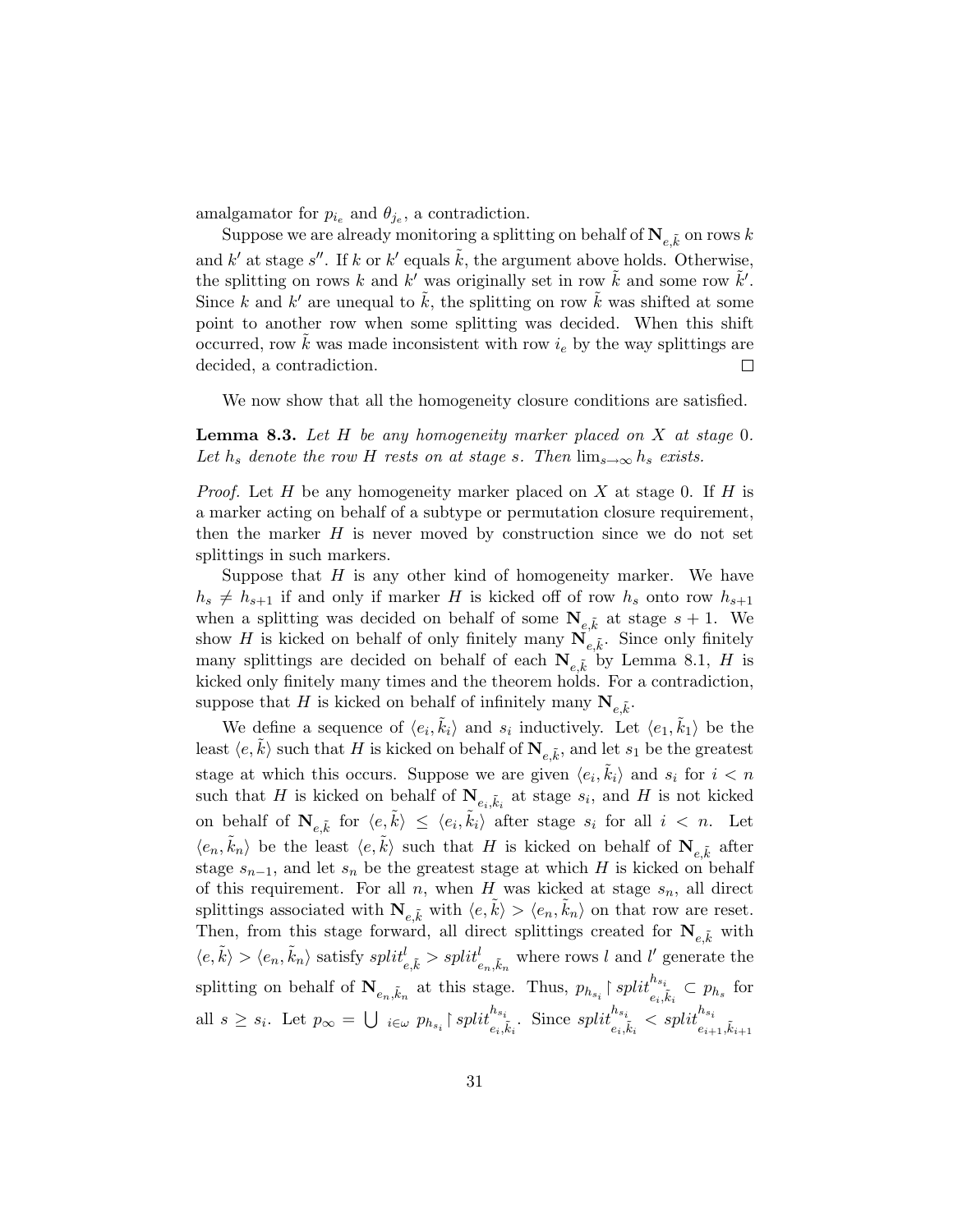for all *i*,  $\lim_{s\to\infty} split_{e_i,\tilde{k}_i}^{h_{s_i}} = \infty$ . Hence,  $p_{\infty}$  is a complete *n*-type in variables determined by the homogeneity closure requirement associated with H.

Since H was kicked on behalf of  $\mathbf{N}_{e_i, \tilde{k}_i}$  at stage  $s_i$  in deciding a splitting built on some rows k and  $k'$ , row k was being built as a forced 2-type of row  $h_{s_i-1}$ . For H to be kicked, row k contains the coding formulas for  $e_i$ . Hence, row  $h_{s,-1}$  contains these coding formulas in some of its variables. Since any splitting index is taken greater than the indices of these coding formulas,  $p_{\infty}$  contains these coding formulas in some of its variables.

There exist only finitely many distinct 2-types in  $x_0$  and  $x_1$  that correspond to a permutation of a subtype of  $p_{\infty}$ . Thus, there are only finitely many e such that  $\Lambda_e$  can kick H.

Suppose  $q(x_0, x_1)$  is one of the finitely many 2-types that is a permutation of a subtype  $\hat{q}(\hat{x}_0, \hat{x}_1)$  of  $p_{\infty}$  where  $\hat{x}_0$  and  $\hat{x}_1$  denote the variables in  $p_{\infty}$  that correspond to the variables  $x_0$  and  $x_1$  in q. There are only finitely many pairs  $(\hat{x}_0, \hat{x}_1)$  of such variables in  $p_\infty$ .

We say that we set a splitting in H in variables  $\hat{x}$  and  $\hat{y}$  on behalf of  $\mathbf{N}_{e,\tilde{k}}$  at stage s if  $\mathbf{N}_{e,\tilde{k}}$  receives attention at stage s, and at this stage we build a splitting on rows k and k' in variables x and y that is generated by a splitting in variables  $\hat{x}$  and  $\hat{y}$  on rows l and l' where row l is marked by H and row  $l'$  is marked by  $H'$ , a copy of  $H$ .

Let  $\langle e'_1, \tilde{k}'_1 \rangle$  be the least value such that we set a splitting in H in some pair of variables  $\hat{x}_0$  and  $\hat{x}_1$  on behalf of  $N_{e'_1,\tilde{k}'_1}$ . Let s' be the least stage at which we set this splitting in H. Let  $split = split_{e'_1, \tilde{k}'_1}^l$ . By choice of  $\langle e_1', \tilde{k}_1' \rangle$ , whenever H is kicked after stage s', the splitting at split is preserved and shifted. Let  $s'' > s'$  be a stage such that for all  $s \geq s''$ , we have  $\Lambda_{e,s}(x) = \Lambda_e(x)$  for all  $x \leq split$  and no  $\mathbf{N}_{d,\tilde{n}}$  with  $\langle d,\tilde{n}\rangle < \langle e'_1,\tilde{k}'_1\rangle$  acts at stage s. Suppose H rests on row  $\hat{l}$  at stage s'' and that row  $\hat{k}$  is related to row  $\hat{l}$  in the same way row k was related to row l at stage s'. Suppose row  $\Lambda_e(split)$  disagrees with row k through (and including) split. By the note above, this disagreement is preserved whenever H is kicked, i.e.,  $p_{\infty}$ extends this disagreement. If row  $\Lambda_e(split)$  agrees with row k through (and including) split, by the redecision conditions for attention and the choice of s'', we set a splitting in H in  $\hat{x}$  and  $\hat{y}$  on rows  $\hat{l}$  and  $\hat{l}'$ . Let row  $\hat{k}'$  be the row related to row  $\hat{l}'$  in the same way  $\hat{k}$  is related to  $\hat{l}$ . Then by choice of s'', we kick H off of row  $\hat{l}$  onto row  $\hat{l}'$  so that row  $\Lambda_e(split)$  disagrees with row  $\hat{k}$  at index  $split$ . As in the first case, this disagreement is preserved whenever  $H$  is kicked after this stage. Therefore, after stage  $s''$ , no  $\mathbf{N}_{e,\tilde{k}}$  receives attention via a splitting in H in variables  $\hat{x}_0$  and  $\hat{x}_1$  unless it already required such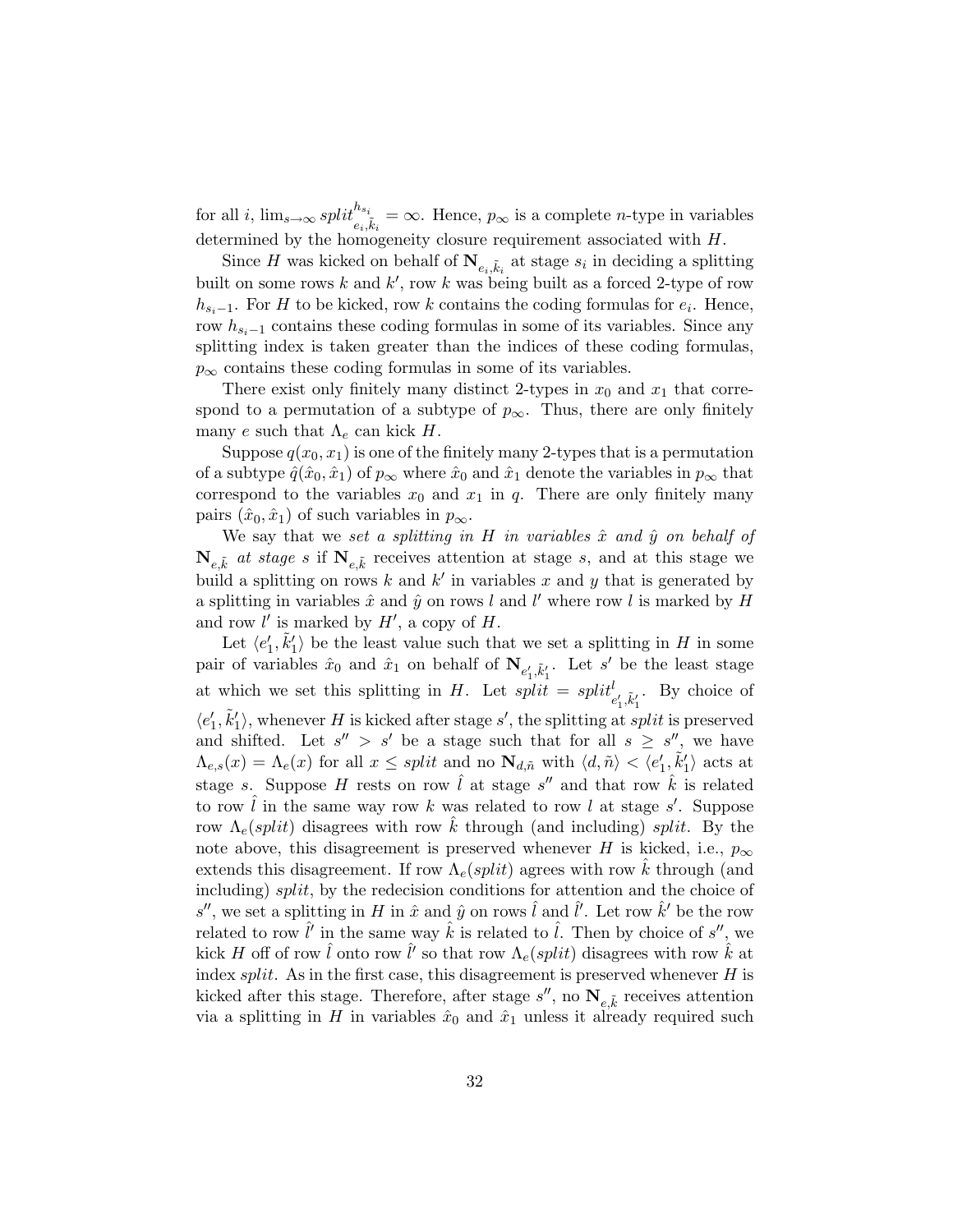attention by stage  $s''$ . Only finitely many  $N_{e,\tilde{k}}$  require such attention by stage s''. Since each  $N_{e,\tilde{k}}$  requires attention or decides splittings finitely often, there exists a stage  $s^{\prime\prime\prime}$  after which  $\Lambda_e$  does not kick H while deciding a splitting in H in variables  $\hat{x}_0$  and  $\hat{x}_1$ .

We continue inductively, defining  $\langle e'_2, \tilde{k}'_2 \rangle$  to be the least value such that there exists or we set a splitting in H in some pair of variables *other than*  $\hat{x}_0$ and  $\hat{x}_1$  on behalf of  $\mathbf{N}_{e'_2, \tilde{k}'_2}$  after stage s'''. As above, we can show that there exists a stage after which  $\Lambda_e$  does not kick H while deciding a splitting in H in either of these pairs of variables. Since there are only finitely many pairs of variables in  $p_{\infty}$ , by repeating this argument, we see that there exists a stage after which  $\Lambda_e$  does not kick H. (Remember  $\Lambda_e$  can only kick H while deciding some splitting in  $H$  in some pair of variables of the row marked by H.) Since there are only finitely many e such that  $\Lambda_e$  kicks H, marker H is kicked only finitely often. Equivalently  $\lim_{s\to\infty} h_s$  exists.

**Theorem 8.4.** Let  $d \le 0'$  be low<sub>2</sub>. There exists a nontrivial homogeneous model  $A$  with a **0**-basis but no **d**-decidable copy.

 $\Box$ 

Proof. By Lemma 8.3, each original homogeneity marker comes to rest on a given row. By construction, then, all the homogeneity conditions are satisfied. Since the construction is effective, we have built a homogeneous model  $A$  with a **0**-basis. By Lemma 8.2, no **d**-computable function can be an MEF for this basis. Thus, by Theorem 3.4,  $A$  has no d-decidable copy. The model  $A$  is nontrivial since  $A$  realizes infinitely many distinct 1-types.  $\Box$ 

# 9 Further Directions

As mentioned before, the characterization of the  $\Delta_2^0$  **0**-basis homogeneous bounding degrees in Theorem 4.1 is exactly the same as the characterization of the  $\Delta_2^0$  prime bounding degrees in Theorem 1.1. Moreover, all of the other known degree theoretic results (found in Csima  $|3|$ , Hirschfeldt  $|10|$ , and Lange [14]) are exactly the same for the prime and homogeneous model cases. Recently we have found some reverse mathematical connections between the prime and homogeneous cases that explain some of this degree theoretic evidence. The reverse mathematics of the prime case is studied by Hirschfeldt, Shore, and Slaman in [11]. We, with Hirschfeldt and Shore, are currently exploring these connections more deeply, and we will present them in [9].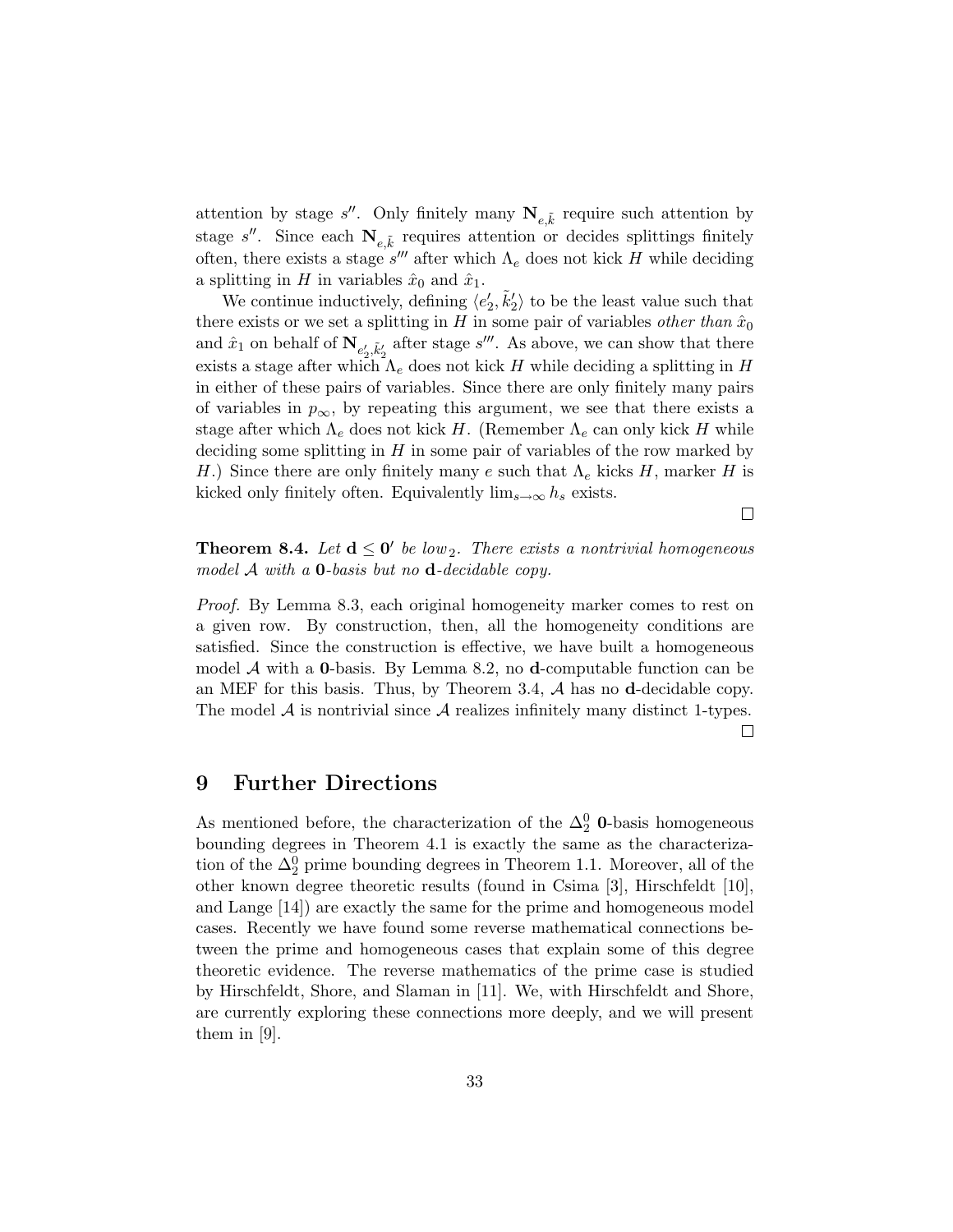# References

- [1] C.J. Ash and J.F. Knight, Computable Structures and the Hyperarithmetical Hierarchy, 1st edn., Stud. Logic Found. Math., vol. 144, Amsterdam, 2000.
- [2] C.C. Chang and H.J. Keisler, Model Theory, 3rd edn., Stud. Logic Found. Math., vol. 73, North-Holland, Amsterdam, 1990 [1st edn. 1973, 2nd edn. 1977].
- [3] B. F. Csima, Degree spectra of prime models, J. Symbolic Logic, vol. 69 (2004), 430-442.
- [4] B. F. Csima, V. S. Harizanov, D. R. Hirschfeldt, and R. I. Soare, Bounding homogeneous models, J. Symbolic Logic, vol. 72 (2007), 305-323.
- [5] B. F. Csima, D. R. Hirschfeldt, J. F. Knight, and R. I. Soare, Bounding prime models, J. Symbolic Logic, vol. 69 (2004), 1117-1142.
- [6] R. Epstein, Prime models of computably enumerable degree, J. Symbolic Logic, vol. 73 (2008), 1373-1388.
- [7] S.S. Goncharov, Strong constructivizability of homogeneous models (Russian), Algebra i Logika, 17 (1978) 363-388, 490; [translated in: Algebra and Logic, 17 (1978) 247-263].
- [8] V. S. Harizanov, Pure computable model theory, in Handbook of Recursive Mathematics (Yu. L. Ershov, S. S. Goncharov, A. Nerode, J. B. Remmel, eds.), Stud. Logic Found. Math., vol. 138–139, Elsevier Science, Amsterdam, 1998, 3–114.
- [9] D. R. Hirschfeldt, K. M. Lange, and R. A. Shore, The homogeneous model theorem, in preparation.
- [10] D. R. Hirshfeldt, Computable trees, prime models, and relative decidability, Proceedings of Amer. Math. Soc., 134 (2006), 1495-1498.
- [11] D. R. Hirschfeldt, R. A. Shore, and T. A. Slaman, The atomic model theorem and type omitting, Trans. of Amer. Math. Soc., 361 (2009), 5805-5837.
- [12] C. G. Jockusch, Jr., Degrees in which the recursive sets are uniformly recursive, Canadian J. Math., vol. 24 (1972), 1092-1099.